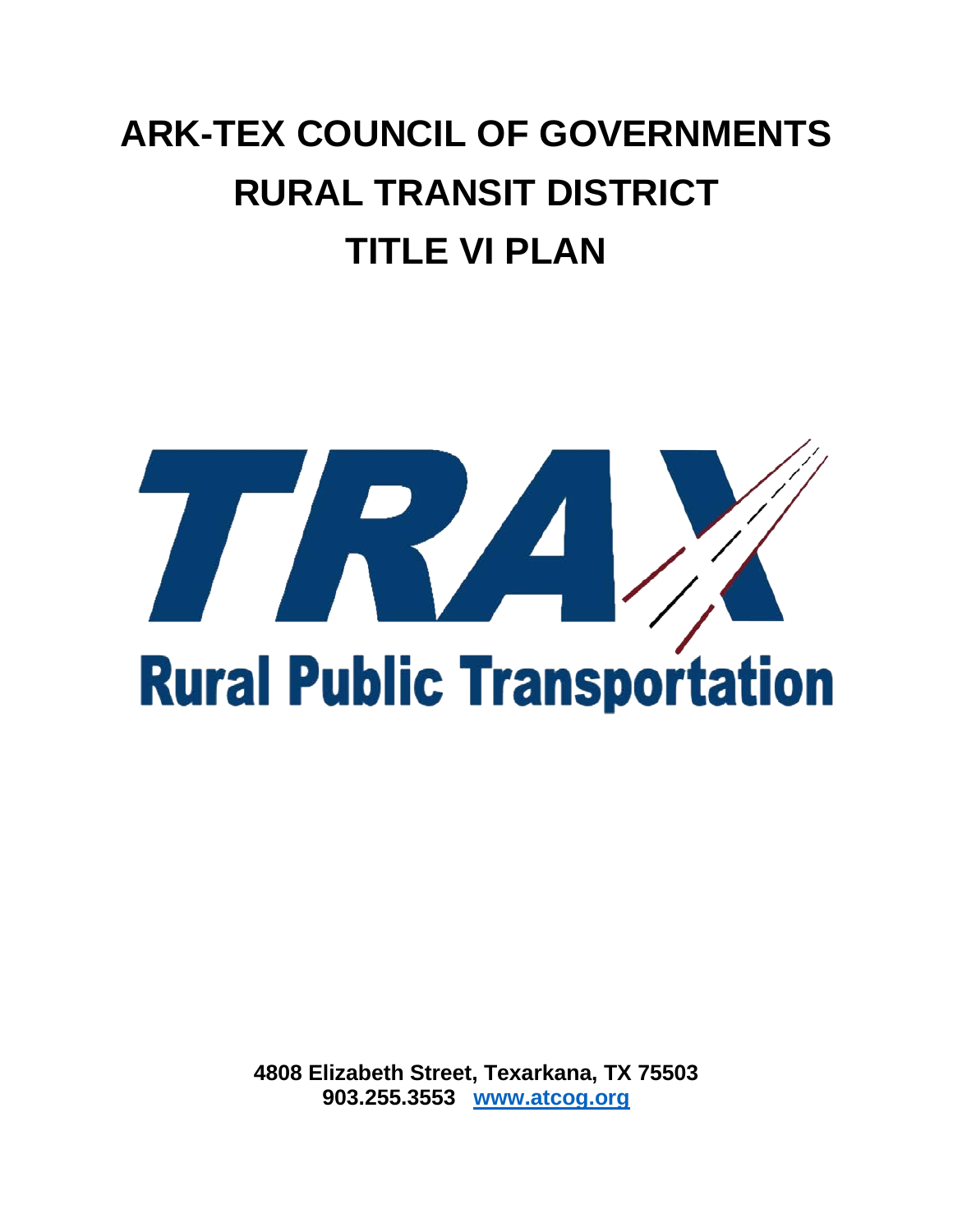

## **TABLE OF CONTENTS**

| Transit-Related Title VI Investigations, Complaints & Lawsuits 20 |  |
|-------------------------------------------------------------------|--|
|                                                                   |  |
|                                                                   |  |
| Membership of Non-Elected Committees & Councils45                 |  |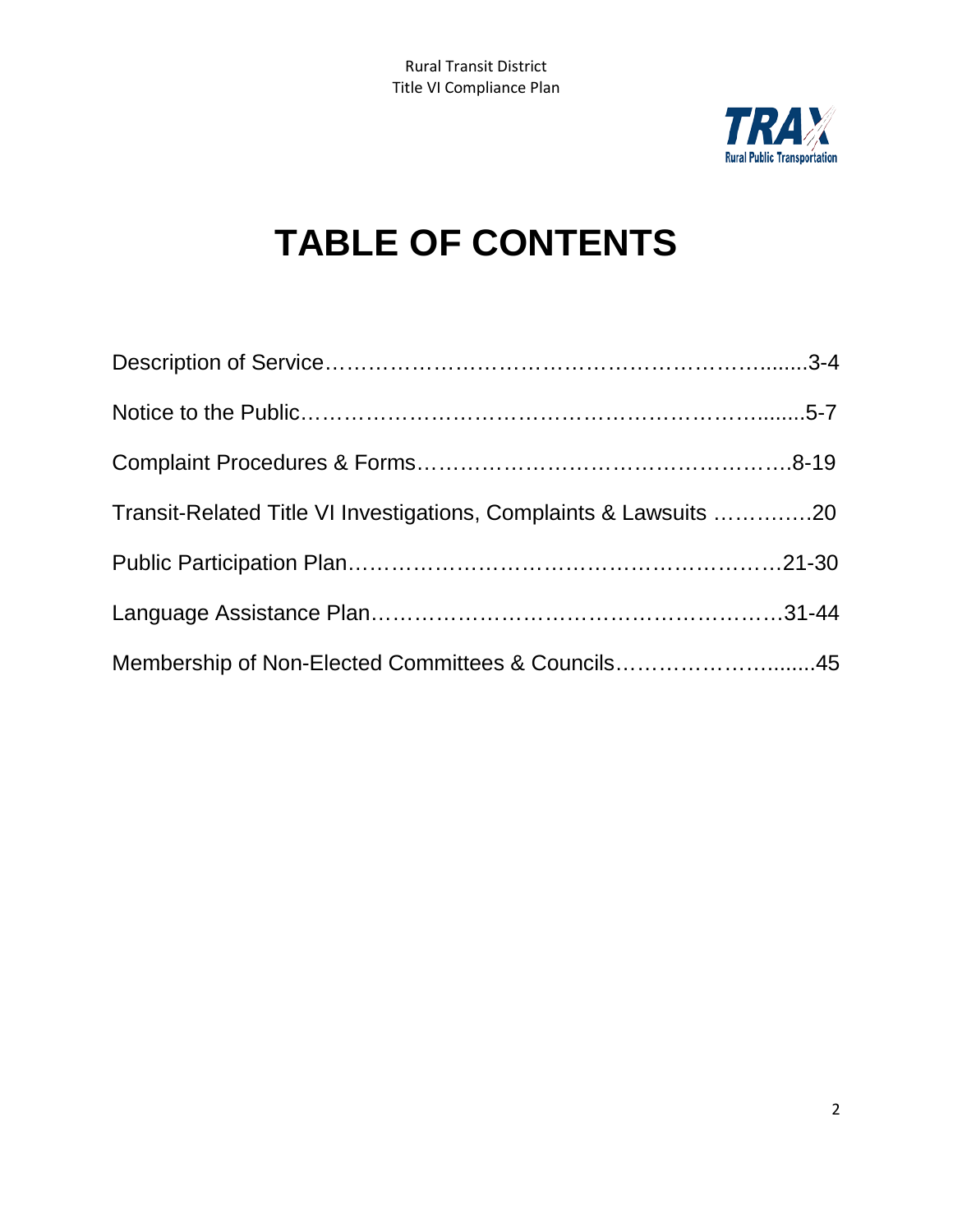

## **Description of Service**

Ark-Tex Council of Governments' Rural Transit District (TRAX) provides low-cost transportation services (demand response) for residents in Bowie, Cass, Delta, Franklin, Hopkins, Lamar, Morris, Red River, and Titus counties. Transportation is provided to key locations including but not limited to, medical appointments, shopping, social activities, work, etc. Services are provided to the public with special emphasis on transportation for seniors, individuals with disabilities, and low-income families and individuals. Curb-to-curb services are available to all passengers. Fares are charged for non-subsidized trips and 24 hour advance notice is required in order to schedule a trip.

TRAX supervises the demand-response schedules and oversees the operation of the transit system to assure compliance with non-discriminatory provisions pursuant to Title VI of the Civil Rights Act of 1964, as amended.

Of all 47 transit employees (administration, operations and maintenance) 38% are members of minority groups. The following is a comparison of all transit agency personnel and the general population of the 9-county region:

|                  | <b>Personnel</b> | <b>Service Area</b> |
|------------------|------------------|---------------------|
| White            | 62%              | 71%                 |
| African-American | 36%              | 15%                 |
| Hispanic         | $0\%$            | 11%                 |
| Native American  | 2%               | 1%                  |
| Asian            | $0\%$            | .63%                |
| Other            | 0%               | 1.8%                |

Women are not shown as a minority group in the above percentages. However, women comprise 8% of all transit employees at TRAX. According to demographic information released in the 2010 Census, 32% of the entire population of the rural transit district is composed of members of minority groups. The population of the Rural Transit District was reported as 316,598 in the 2010 Census. The Rural Transit District consists of Bowie, Cass, Delta, Franklin, Hopkins, Lamar, Morris, Red River and Titus Counties. The TRAX Fleet is listed below:

| <b>TRAX Fleet</b>                  |             |       |      |                        |  |  |
|------------------------------------|-------------|-------|------|------------------------|--|--|
| <b>Capacity</b><br>(Ambulatory/WC) | <b>Type</b> | Year  | Load | <b>No. of Vehicles</b> |  |  |
| 5/1                                | Chevrolet   | 07-08 | 1.0  | 6                      |  |  |
| 5/2                                | Dodge       | 15    | 1.0  |                        |  |  |
| 8/2                                | Ford/Chevy  | 00-09 | 1.0  | 5                      |  |  |
| 12/2                               | Ford        | 98-09 | 1.0  | 8                      |  |  |
| 10/2                               | Dodge       | 16    | 1.0  |                        |  |  |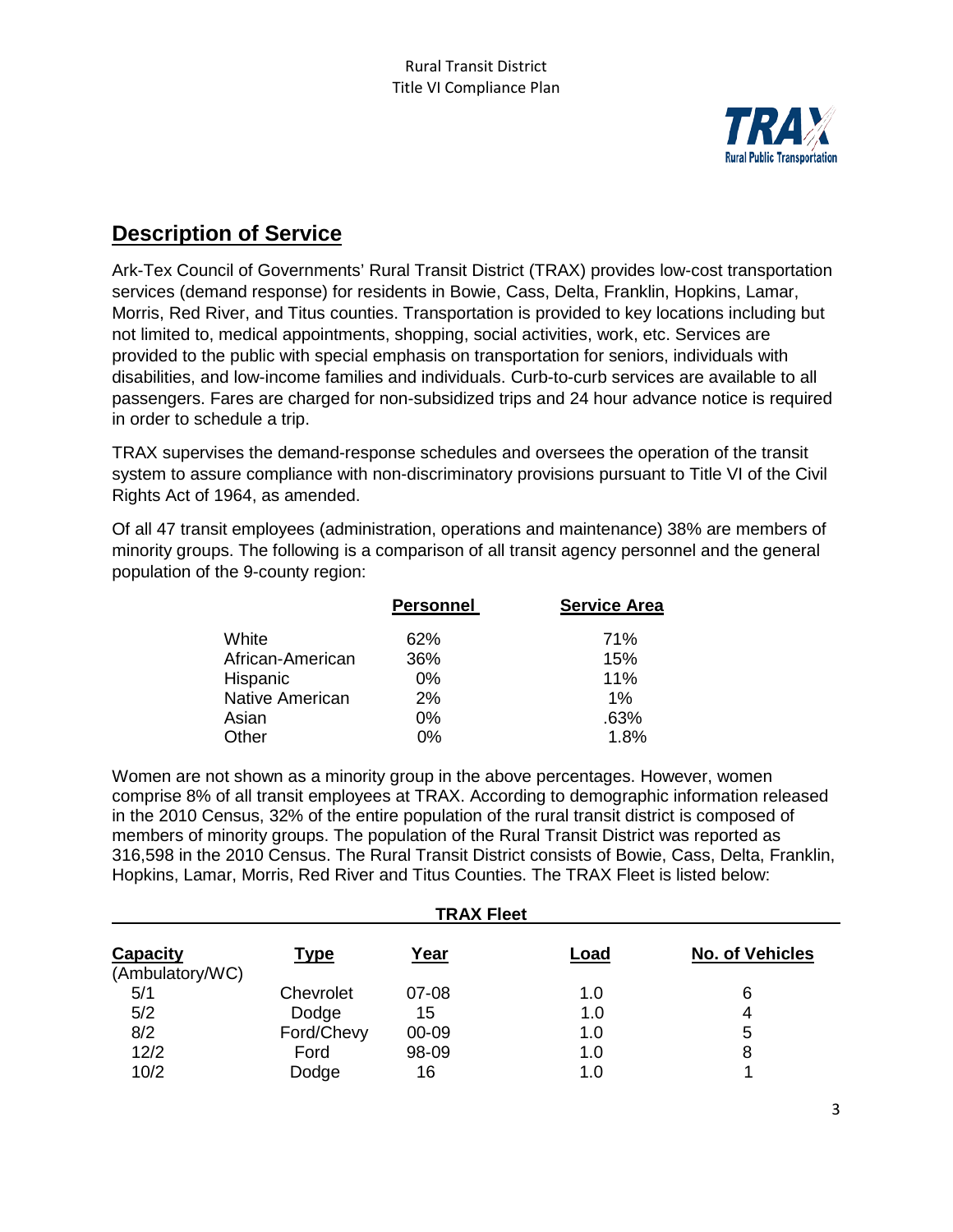

| 10/2 | Chevrolet    | $09-13$ | 1.0 | 30 |
|------|--------------|---------|-----|----|
| 10/3 | Chevrolet    |         | 1.0 |    |
| 29/2 | Freightliner | 99      | 1.0 |    |

All vehicles are ADA accessible with wheelchair lifts and/or ramps. All drivers are trained in Passenger Sensitivity, and have CPR-First Aid Certification.

## **Description of Services (cont.)**

TRAX utilizes a 30 minute to one hour time window before the scheduled time of pickup. Scheduling and dispatch software monitors the on-time performance of drivers in the nine county area which can generate reports for review as needed. The software helps to route the buses in a timely manner and helps drivers remain cost effective fuel levels. Our dispatchers are trained in skillful communication with various population groups, including those who need language-assistance to schedule a ride.

TRAX services are based on strong public participation utilizing public meetings, rider surveys, local health and human services agencies and input from our local governments throughout the region to develop services that would meet the needs of the residents in the nine county region that target low-income, minority, transit generators (i.e., deeply populated census blocks), and transit attractors (i.e., businesses, work sites, health and human service agencies.

The Transportation Manager oversees the Transit System and reports directly to the Executive Director. Listed below is the contact information for the Title VI Coordinator:

> Emily Green, Transportation Operations Specialist 4808 Elizabeth Street Texarkana, TX 75503 [903.255.3542/egreen@atcog.org](mailto:903.255.3542/egreen@atcog.org)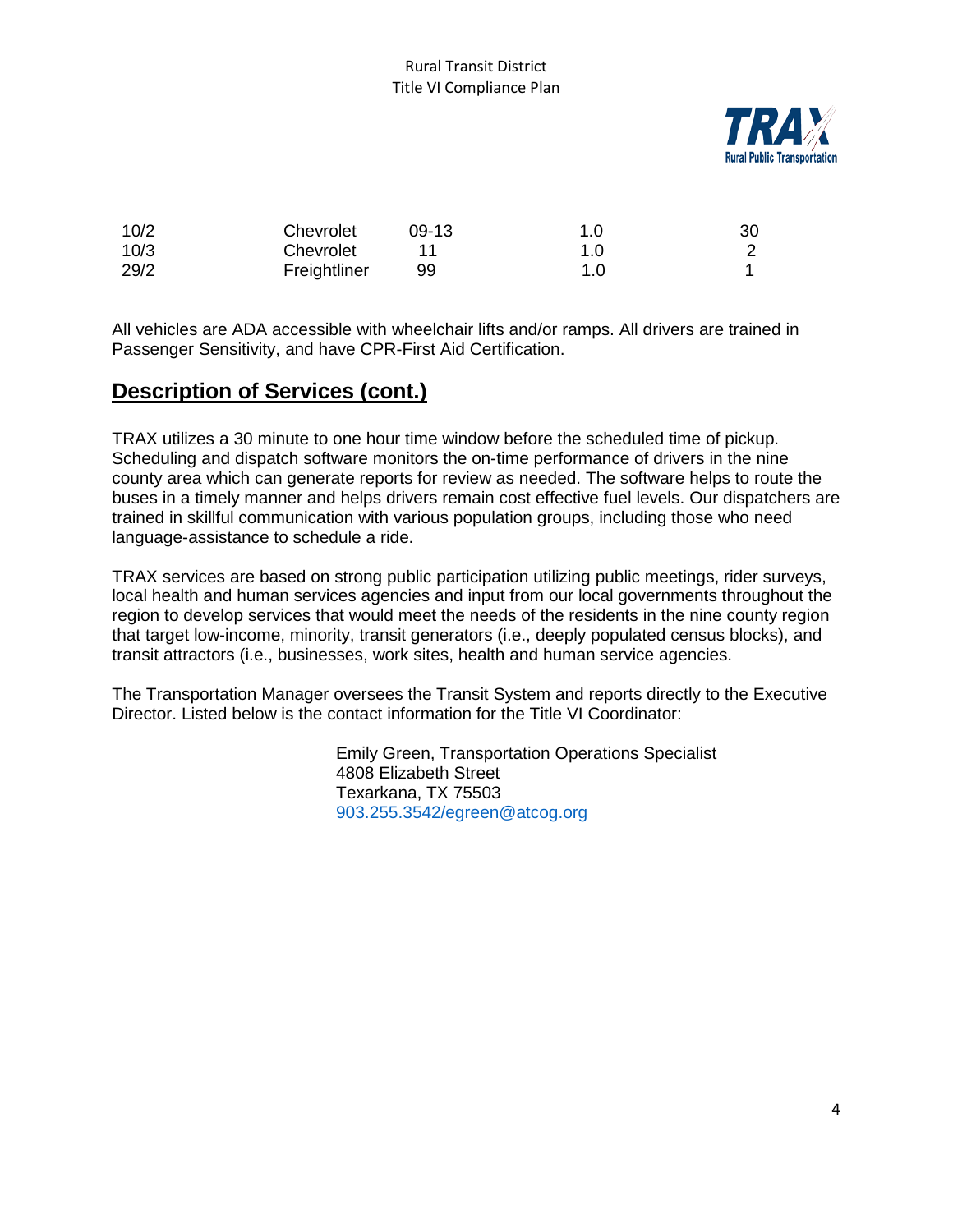

## **Notice to the Public**

Title VI of the Civil Rights Act of 1964 prohibits discrimination on the basis of race, color or national origin in programs and activities receiving Federal financial assistance. Specifically, Title VI provides that, "no person in the United States shall, on the grounds of race, color or national origin, be excluded from participation in, be denied the benefits of, or be subjected to discrimination under any program or activity receiving Federal financial assistance". ATCOG's Rural Transit District's (TRAX) Title VI Civil Rights Program adheres to the requirements in Chapter IV, "General Requirements and Guidelines" of the Federal Transit Administration's Circular C 4702.1B.

Ark-Tex Council of Governments has posted the Title VI notification on the ATCOG website [\(www.atcog.org\)](http://www.atcog.org/), at the lobby entrance/receptionist desk of the TRAX Transportation building located at 4808 Elizabeth Street, Texarkana, TX 75503, at the entrance of the TRAX Maintenance Facility located at 105 East 5<sup>th</sup> Street, Mt. Pleasant, TX 75455, in public meeting rooms at all TRAX facilities and on posters in the transit vehicles.

## **Title VI Information Dissemination**

#### **How information will be provided to the public:**

ATCOG's Rural Transit District operates programs without regard to race, color and national origin and public notices clarify that our Title VI program provides procedures for the public to follow to request additional information on our nondiscrimination obligations.

TRAX will utilize the ATCOG website [\(www.atcog.org/transportation\)](http://www.atcog.org/transportation) to publish the program's approved Title VI plan. TRAX will also include Title VI language in informational brochures distributed to various social service agencies, to the public during community events, to regular and potential passengers and other opportunities as they arise. Brochures are also available in Spanish.

#### **How information will be provided to TRAX employees:**

During New Employee Orientation, new employees shall be informed of the provisions of Title VI and ATCOG's expectations that employees will perform their duties accordingly. All employees shall be provided a copy of the approved Title VI plan and are required to sign the Acknowledgement of Receipt. Ongoing reminders of anti-discriminatory behavior and actions will be conducted periodically at the supervisory level during regularly scheduled staff meetings.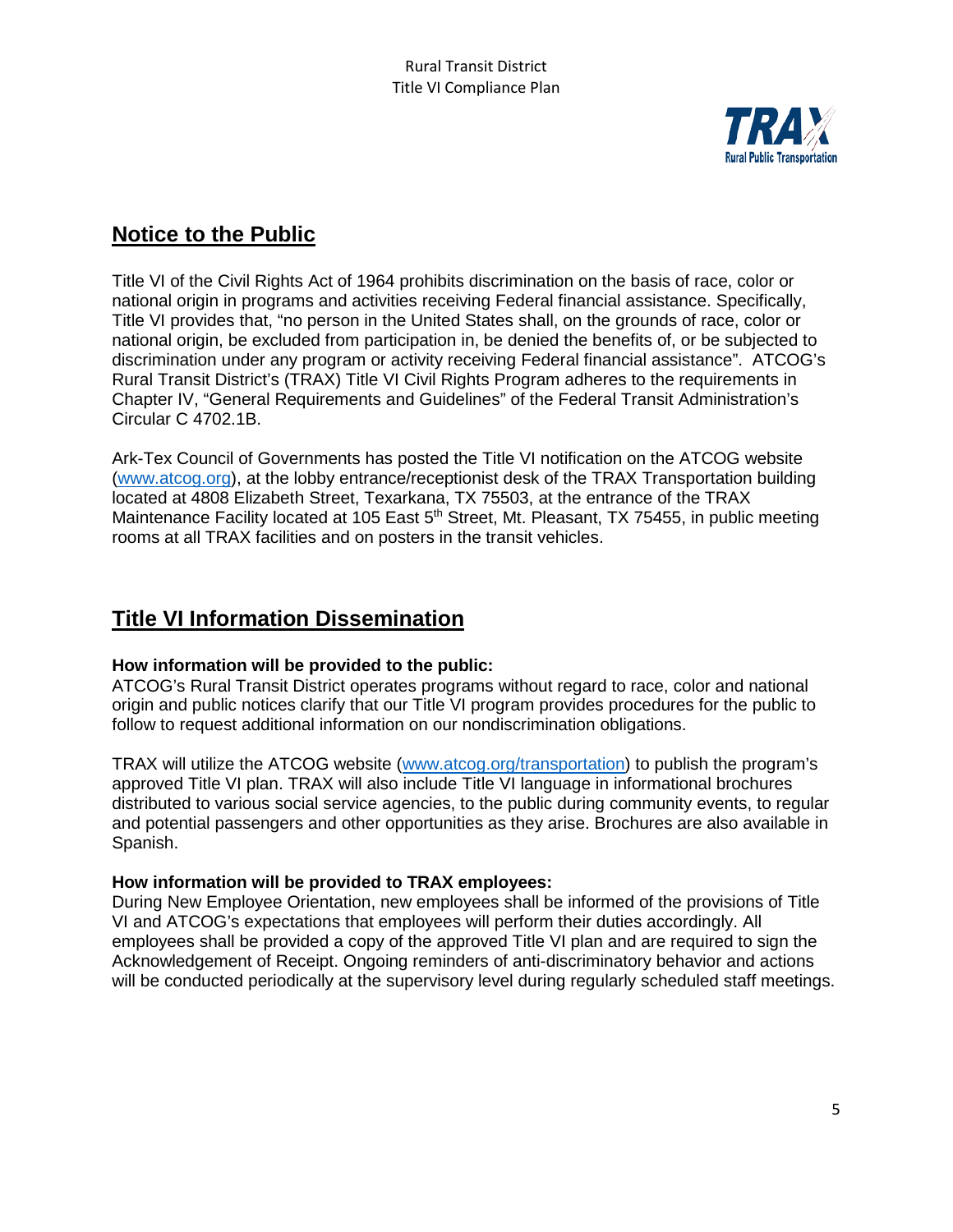# **KNOW YOUR RIGHTS**

**Ark-Tex Council of Governments** operates its programs and services without regard to race, color, and national origin in accordance with **Title VI of the Civil Rights Act.** Any person who believes she or he has been aggrieved by any unlawful discriminatory practice under Title VI may file a complaint with the Ark-Tex Council of Governments.

For more information on ATCOG's Civil Rights program and the procedures to file a complaint contact 903.255.3452; [egreen@atcog.org;](mailto:egreen@atcog.org) or visit our office at 4808 Elizabeth Street, Texarkana, TX 75503. For more information visit [www.atcog.org/transportation.](http://www.atcog.org/transportation)

A complainant may file a complaint directly with the Federal Transit Administration by filing a complaint with the Office of Civil Rights, Attn: Title VI Program Coordinator, East Building, 5th Floor-TCR, 1200 New Jersey Ave. SE, Washington, DC 20590

If information is needed in another language, please contact 903.255.3542. Si necesita información en otro idioma, por favor póngase en contacto con 903.255.3452.

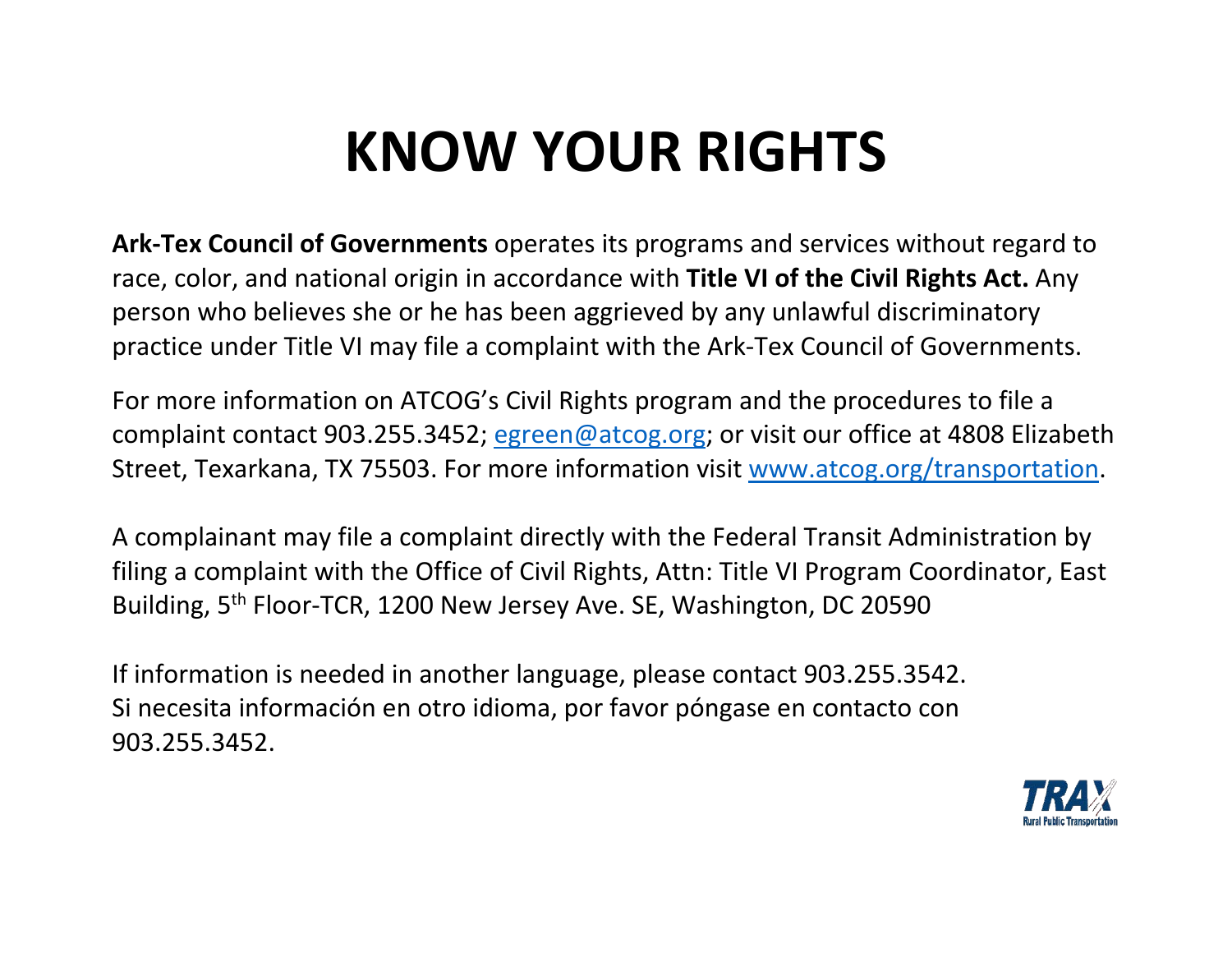# **Conozca sus derechos**

Consejo de gobiernos Ark-Tex opera sus programas y servicios sin importar raza, color y origen nacional según el título VI de la ley de derechos civiles. Cualquier persona que cree que él o ella ha sido agraviado por cualquier práctica discriminatoria ilegal bajo el título VI puede presentar una queja ante el Consejo de gobiernos de Ark-Tex.

Para más información sobre los derechos civiles de ATCOG programa y los procedimientos para presentar una queja con 903.255.3452; egreen@atcog.org; o visite nuestra oficina en 4808 Elizabeth Street, Texarkana, TX 75503. Para obtener más información, visite [www.atcog.org/transportation.](http://www.atcog.org/transportation)

Un demandante puede presentar una queja directamente con la administración de tránsito Federal por archivar una queja con la oficina de derechos civiles, atención: Coordinador del programa Título VI, edificio Oriente, piso 5 º-TCR, 1200 New Jersey Avenue SE, Washington, DC 20590.

Si necesita información en otro idioma, por favor póngase en contacto con 903.255.345

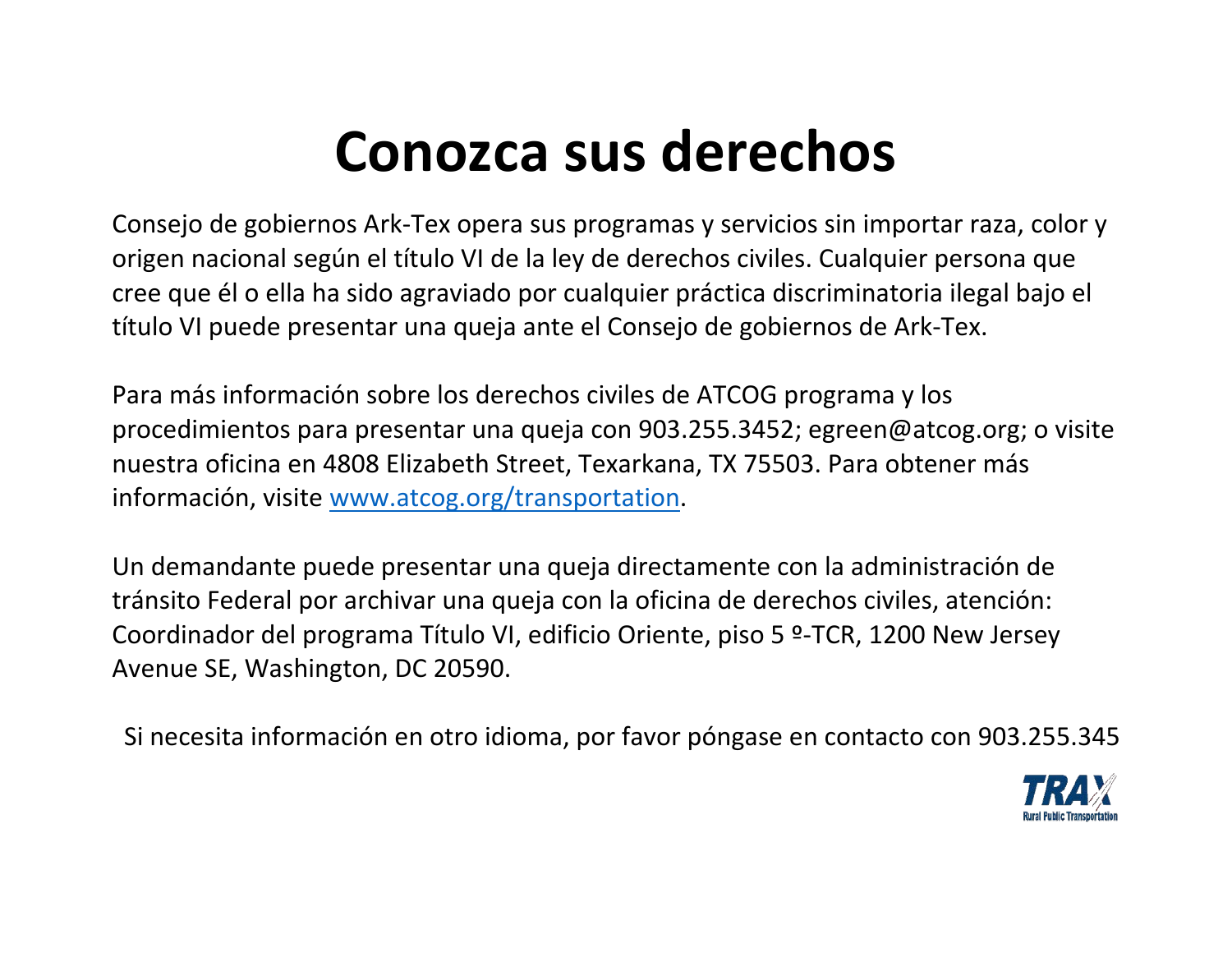## **Title VI Complaint Procedures**

This section outlines the Title VI Complaint Procedures related to providing programs, services and benefits. However, it does not deny the complainant the right to file formal complaints with the Equal Employment Opportunity Commission, Federal Transit Administration (FTA), and the Texas Department of Transportation (TxDOT), or seek private counsel for complaints alleging discrimination, intimidation or retaliation of any kind that is prohibited by law.

Title VI of the Civil Rights Act of 1964 prohibits discrimination on the basis of race, color or national origin in programs receiving federal financial assistance.

Any person who believes he or she, individually or as a member of any specific class of persons, has been subjected to discrimination on the basis of race, color, or national origin as noted below may file a written complaint with the Ark-Tex Council of Governments Transportation Program Title VI Coordinator at 4808 Elizabeth Street, Texarkana, TX 75503. Complainants have the right to complain directly to the appropriate federal agency. Every effort will be made to obtain early resolution of complaints. The option of informal meeting(s) between the affected parties and the Title VI Coordinator may be utilized for resolutions. The Title VI Coordinator will notify the Transportation Manager and Executive Director of all Title VI related complaints as well as all resolutions. TRAX will notify the PTC of any Title VI complaints received no later than 10 business days of the receipt of the complaint.

### **Procedures**

- 1. The complaint must meet the following requirements:
	- a. Complaint must be in writing and signed by the complainant(s). In cases where the Complainant is unable or incapable of providing a written statement, a verbal complaint may be made. The Title VI Coordinator will interview the Complainant and assist the person in converting verbal complaints to writing. All complaints must, however, be signed by the Complainant or his/her representative.
	- b. Include the date of the alleged act of discrimination, date when the complainants became aware of the alleged act of discrimination, the date on which that conduct was discontinued or the latest instance of conduct.
	- c. Present a detailed description of the issues, including names and job titles of those individuals perceived as parties in the complaint.
	- d. Federal and state law requires complaints be filed within 180 calendar days of the alleged incident.
- 2. Upon receipt of the complaint, the Title VI Coordinator will determine need for additional information, and will investigate the merit of the complaint.
- 3. The Complainant will be provided with a written acknowledgement that ATCOG has either accepted or rejected the complaint.
- 4. A complaint must meet the following criteria for acceptance:
	- a. The Complaint must be filed within 180 days of the alleged occurrence.
	- b. The allegation must involve a covered basis such as race, color or national origin
	- c. The allegation must involve ATCOG Transportation Services of one of its Federal-Aid subcontractor, or contractor.
- 5. A complaint may be dismissed for the following reason: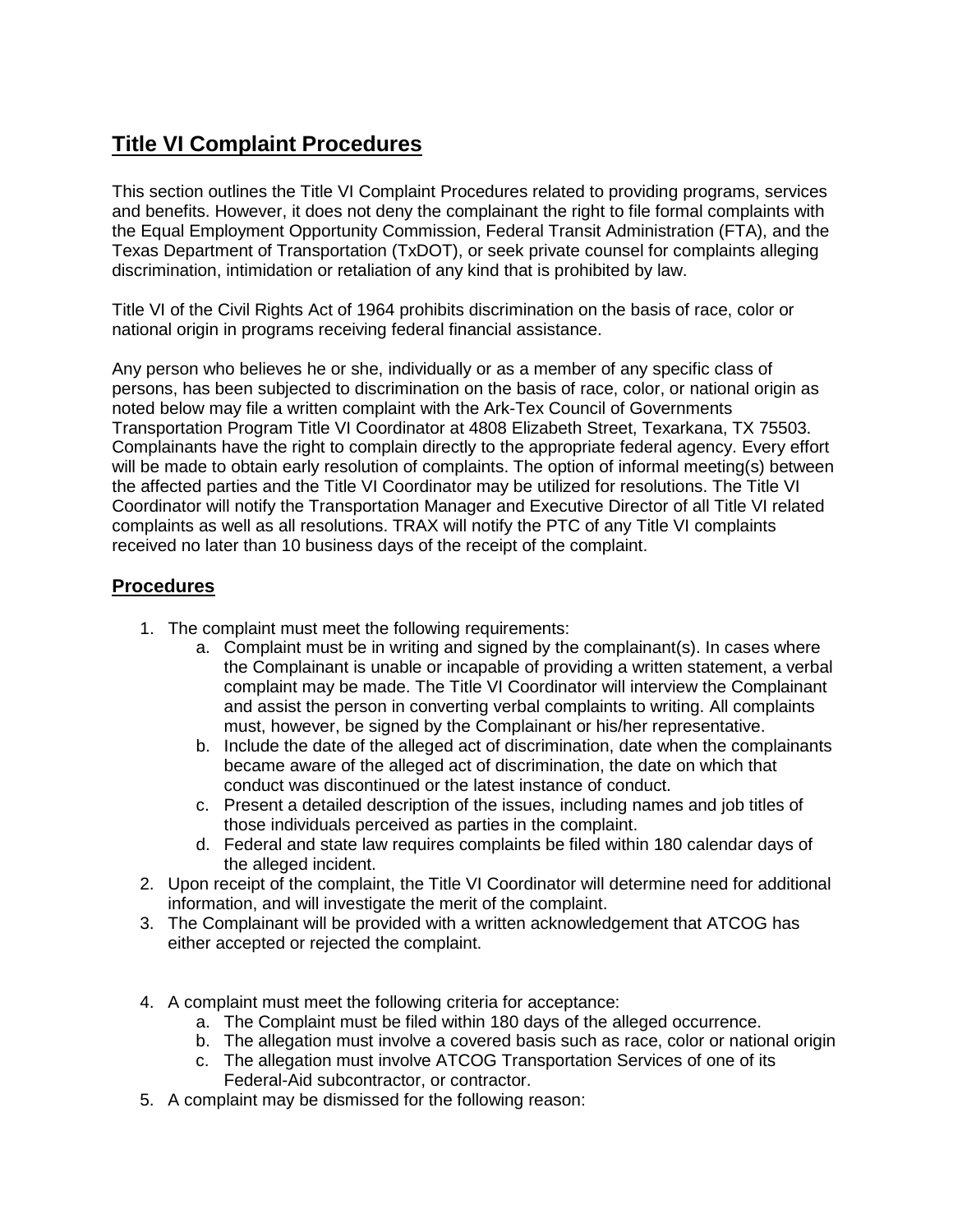

- a. The Complainant requests the withdrawal of the complaint.
- b. The Complainant fails to respond to repeated requests for additional information needed to process the complaint.
- c. The Complainant cannot be located after reasonable attempts.
- 6. Once ATCOG's Title VI Coordinator decides to accept the complaint for investigation, the Complainant will be notified in writing of such determination. The complaint will receive a case number and will be tracked on a log that will identify the complainants name, basis, alleged harm, race, color and national origin of the Complainant.
- 7. Once ATCOG's Title VI Coordinator completes the investigation a report will be submitted to the Executive Director within 90 calendar days from the date of the acceptance of the complaint. The report will include a narrative description of the incident, identification of persons interviewed, findings and recommendations for disposition.
- 8. The report and its findings will be reviewed by the Title VI Coordinator and the Executive Director and in some cases may be reviewed by ATCOG's Legal Counsel. The report will be modified as needed.
- 9. The Executive Director will make a determination on the disposition of the complaint. Dispositions will be stated as follows:
	- a. In the event ATCOG is in non-compliance with Title VI regulations remedial actions will be listed.
- 10. Notice of the Executive Director's determination will be mailed to the Complainant. Notice shall include information regarding appeal rights of Complainant and instructions for initiating such an appeal. Notice of appeals are as follows:
	- a. ATCOG will reconsider this determination, if new facts come to light. If Complainant is dissatisfied with the determination and/or resolution set forth by ATCOG, the same complaint may be submitted to the Federal Transit Administrator (FTA) for investigation. Complainant will be advised to contact the Title VI Program Coordinator, Federal Transit Administration Office of Civil Rights, East Building, 5<sup>th</sup> Floor-TCR, 1200 New Jersey Ave. SE, Washington, DC 20590.
- 11. A copy of the complaint and ATCOG's investigation report/letter of finding and Final Remedial Action Plan, if appropriate will be issued to FTA within 120 days of the receipt of the complaint.
- 12. A summary of the complaint and its resolution will be included as part of the Title VI updates to the FTA.

If the complainant is not satisfied with ATCOG resolutions, complaint forms (also available in Spanish) can be obtained from the Ark-Tex Council of Governments Rural Transit District, located at 4808 Elizabeth Street, Texarkana, TX 75503 or on the ATCOG website at [www.atcog.org/transportation.](http://www.atcog.org/transportation) TRAX will notify TxDOT within 10 working days of any complaints filed with them. If information is needed in another language, please contact 903.255.3542.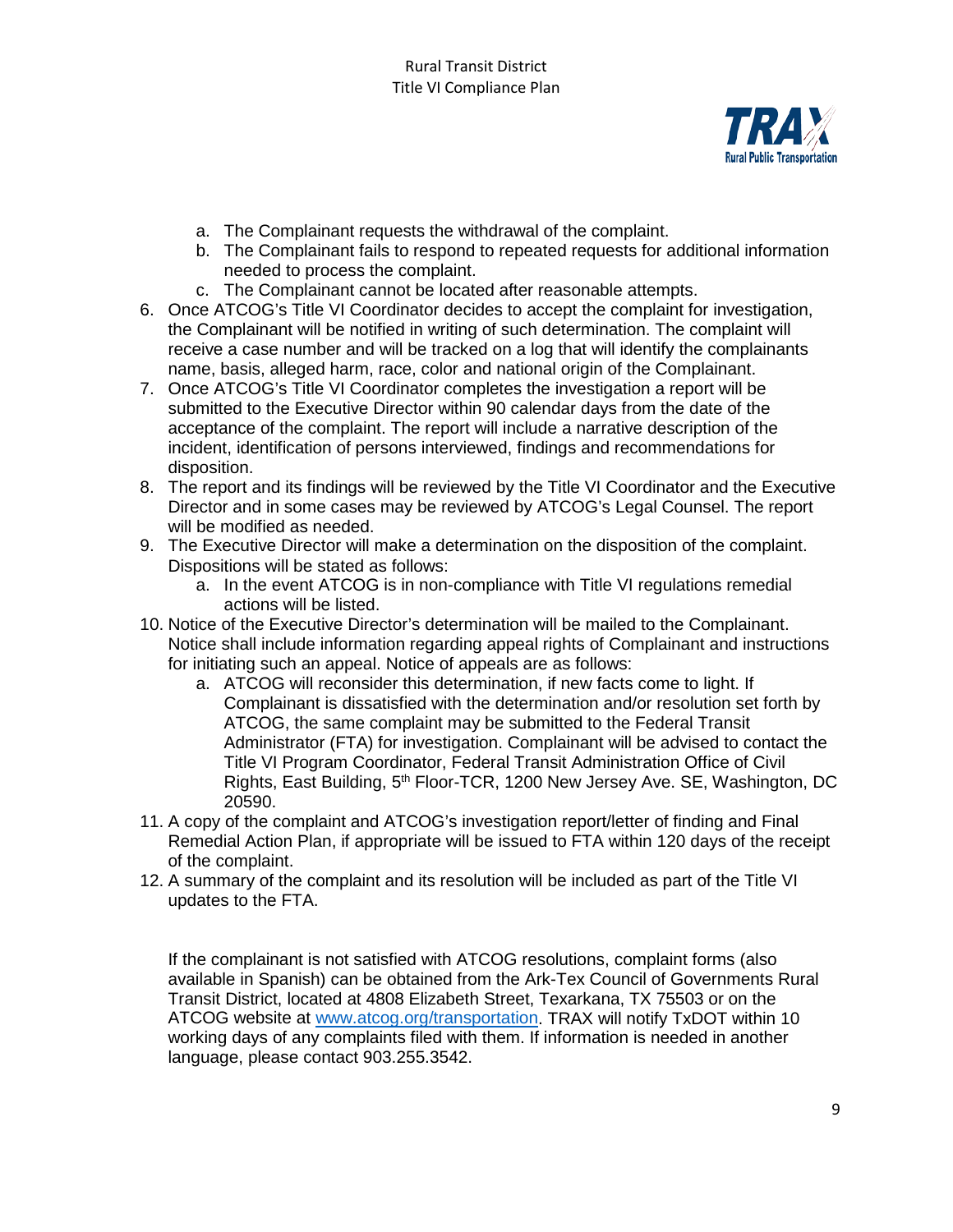

Complaints can also be directly filed with the following agencies:

Texas Department of Transportation Attn: TxDOT-PTN 125 East Street Austin, TX 78701-2483

Federal Transit Administration Region 6 Office 819 Taylor Street, Room 8A36 Fort Worth, TX 76102

U.S. Department of Transportation Office of Civil Rights 1200 New Jersey Ave., SE Washington, DC 20590

## **Record Keeping Requirements**

The Title VI Coordinator will ensure that all records relating to ATCOG's Title VI Complaint Process are maintained with transportation department records. Records will be available for compliance review audits. As a result of the investigation, the Title VI Coordinator will issue one of two letters to the Complainant: a Closure Letter (unsubstantiated) or a Letter of Finding (LOF) (substantiated). A Closure Letter summarizes the allegations and states that there was not a Title VI violation and that the case will be closed. An LOF summarizes the allegations and the interviews regarding the alleged incident, and explains whether any disciplinary action, additional training of the staff members, or other action will occur. If the complainant wishes to appeal the decision, he/she has 10 business days after the date of the letter or the LOF to do so.

## **Appeals Process**

Appeal to the ATCOG Executive Director must be in writing, filed within 30 business days of the mailing of findings to the Complainant, and must include the name, address, telephone number of the complainant and must state the basis why the Complainant believes the resolution of the complaint was not correct. The Executive Director will set a mutually agreed upon time and place for review and consideration of the appeal with the Complainant. The Executive Director will issue a written determination of the appeal within 15 business days of the date of the review meeting.

Appeals to the Federal Transit Administration may be submitted to Federal Transit Administration, Office of Civil Rights, Attn: Title VI Coordinator, East Building, 5<sup>th</sup> Floor, TCR, 1200 New Jersey Avenue SE, Washington, DC 20590.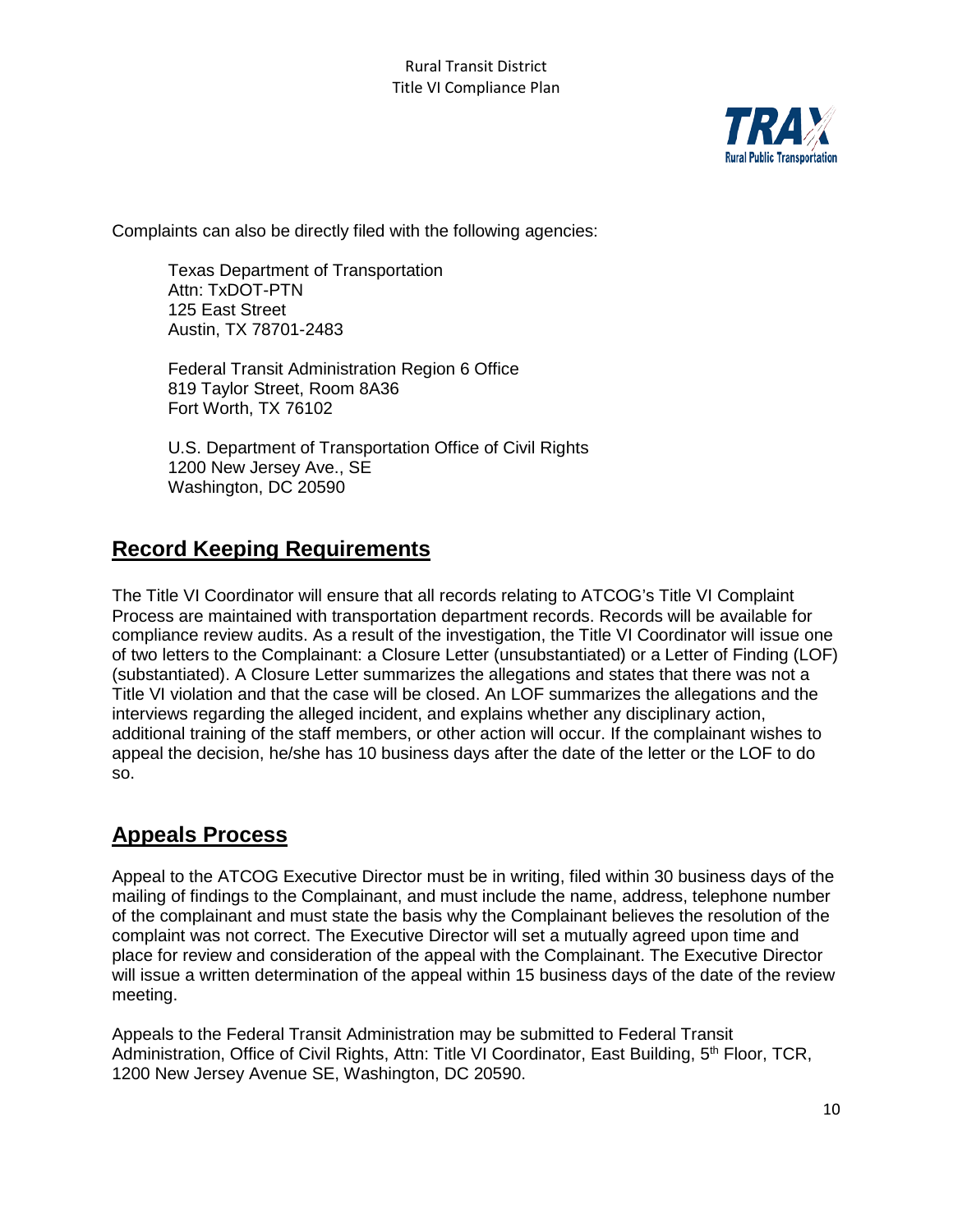

## **Implementation of Remedial Actions**

If, at any time, a policy violation is found to exist, the appropriate remedial steps will be taken immediately and documented accordingly.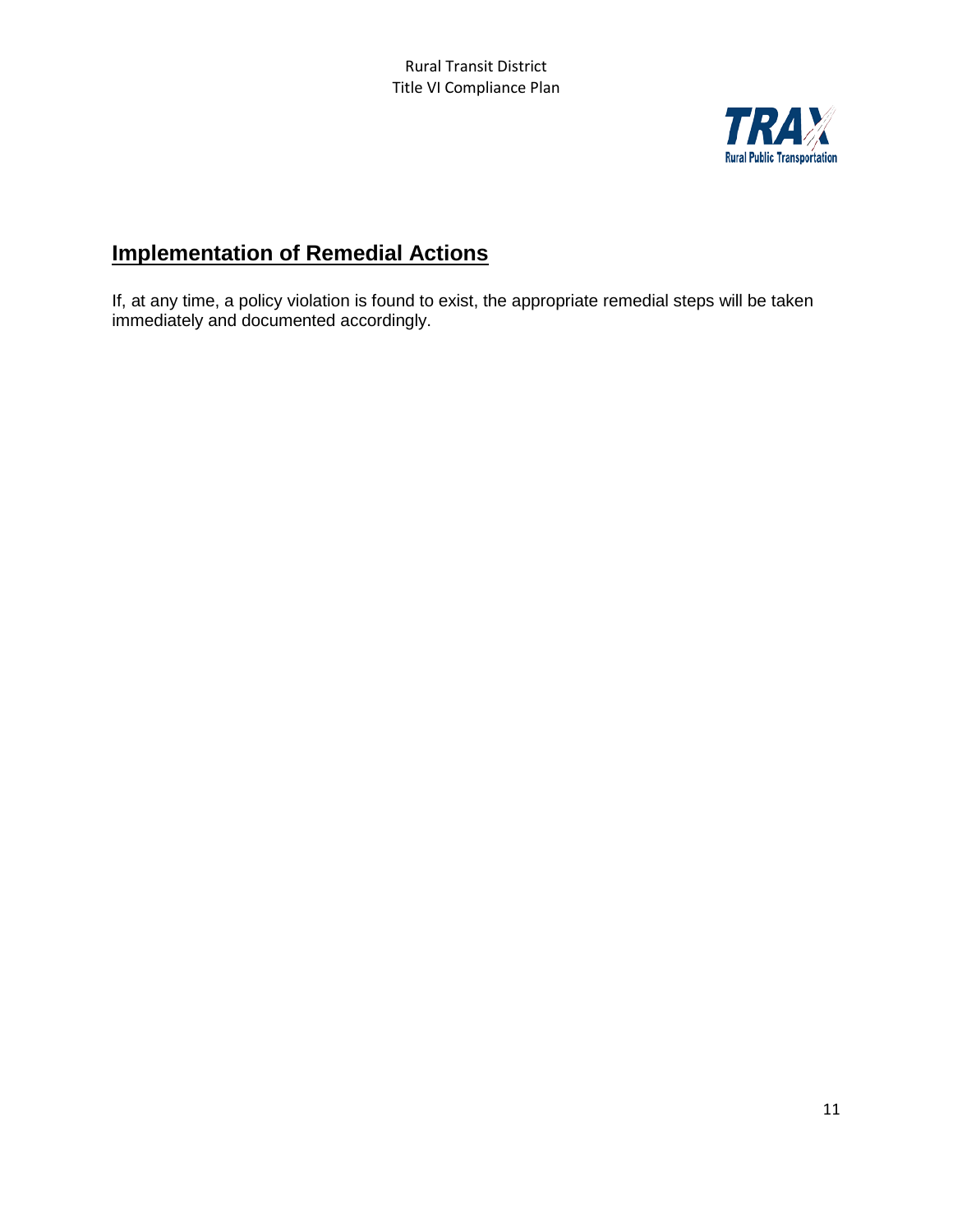

## **Título VI Procedimientos**

Esta sección describe los título VI procedimientos relacionados a proporcionar programas, servicios y beneficios. Sin embargo, no niega al demandante el derecho de presentar quejas formales con la Comisión de oportunidad igual de empleo, administración de tránsito Federal (FTA) y el Departamento de transporte de Texas (TxDOT), o buscar a Consejo privado para quejas por discriminación, intimidación o represalias de cualquier tipo que esté prohibida por la ley.

Título VI de la ley de derechos civiles de 1964 prohíbe la discriminación por raza, color u origen nacional en programas que reciben asistencia financiera federal.

Cualquier persona que cree que él o ella, individualmente o como miembro de cualquier clase específica de personas, ha sido víctima de discriminación por motivos de raza, color u origen nacional como se indica a continuación puede presentar una queja por escrito con Ark-Tex Consejo de gobiernos transporte Coordinador del programa Título VI en 4808 Elizabeth Street, Texarkana, TX 75503. Los denunciantes tienen el derecho a reclamar directamente a la Agencia federal apropiada. Se hará todo lo posible para obtener la pronta resolución de las quejas. La opción de las reuniones informales entre las partes afectadas y el Coordinador del título VI puede ser utilizada para las resoluciones. El título VI Coordinador notificará al Gerente de transporte y Director Ejecutivo de todo título VI relacionados con quejas, así como todas las resoluciones. TRAX notificará el PTC de quejas título VI recibidas no más tarde de 10 días hábiles de la recepción de la queja.

### **El Procedimiento**

- 1. La queja debe cumplir los siguientes requisitos:
	- a. Queja debe ser por escrito y firmado por los reclamantes. En casos donde el demandante es incapaz o incapaces de proporcionar una declaración escrita, se puede hacer una queja verbal. El Coordinador del título VI se entrevista al denunciante y ayudar a la persona convertir quejas verbales a la escritura. Sin embargo, todas las quejas se deben firmado por el demandante o su representante. Incluir la fecha del presunto acto de discriminación, se suspendió la fecha cuando los denunciantes se dio cuenta del presunto acto de discriminación, la fecha en la que realizar o la más reciente instancia de conducta.
	- b. Presentar una descripción detallada de los temas, incluidos los nombres y cargos de los individuos percibidos como partes en la demanda.
	- c. Ley federal y estatal requiere que las quejas se presentada dentro de 180 días después del incidente.
- 2. Al recibir la denuncia, el Coordinador del título VI determinará la necesidad de información adicional y el mérito de la queja a investigar.
- 3. El denunciante proporcionará un reconocimiento escrito que ATCOG ha aceptado o rechazado la queja.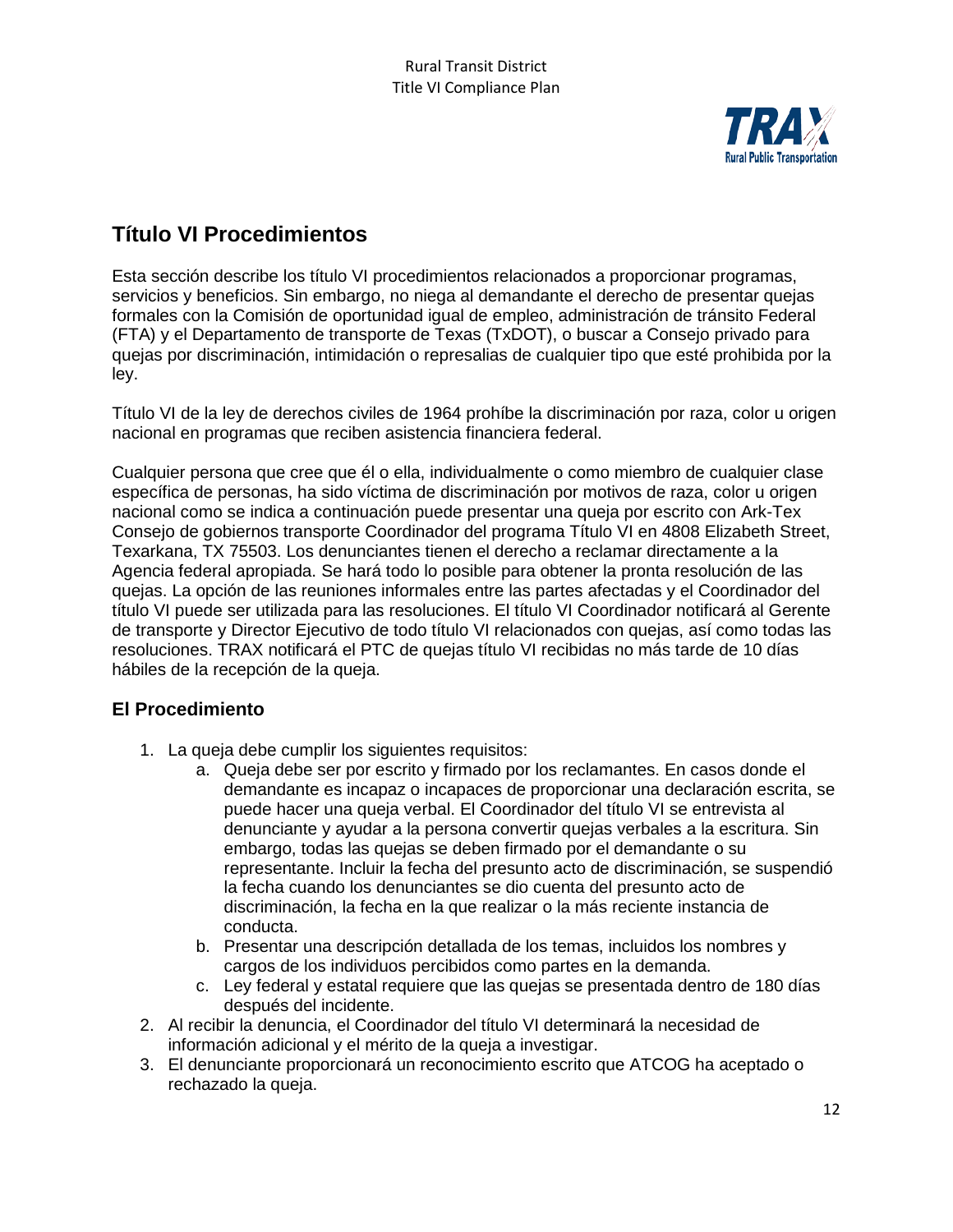

- 4. Una queja debe cumplir los siguientes criterios para la aceptación:
	- a. La queja debe ser presentada dentro de 180 días de la supuesta aparición.
	- b. La denuncia debe incluir una base cubierta tales como raza, color u origen nacional
	- c. El alegato debe involucrar a ATCOG servicios de transporte de uno de sus subcontratistas de ayuda Federal o contratista.
- 5. Una queja puede ser despedida por la siguiente razón:
	- a. El demandante pide la retirada de la queja.
	- b. La organización querellante no respondió a repetidas solicitudes de información adicional necesaria para procesar la denuncia.
	- c. El demandante no puede ser localizado después de intentos razonables.
- 6. Una vez título VI Coordinador de ATCOG decide aceptar la denuncia para la investigación, la organización querellante se notificará por escrito de tal determinación. La queja recibirá un número de caso y estará con un registro que identifique nombre de querellantes, base, daño presunto, raza, color y origen nacional de la organización querellante.
- 7. Una vez que el Coordinador del ATCOG título VI completa la investigación que un informe será presentado al Director Ejecutivo dentro de 90 días calendario desde la fecha de la aceptación de la queja. El informe incluirá una descripción narrativa de los hechos, identificación de las personas entrevistadas, conclusiones y recomendaciones para la disposición.
- 8. El informe y sus conclusiones serán revisadas por el Coordinador del título VI y el Director Ejecutivo y en algunos casos pueden ser revisadas por el asesor jurídico de ATCOG. El informe se modificará según sea necesario.
- 9. El Director Ejecutivo hará una determinación sobre la disposición de la queja. Disposiciones se declaró como sigue:
	- a. En el caso de ATCOG es en no cumplimiento con las regulaciones de título VI medidas correctivas se listarán.
- 10. Aviso de la determinación del Director Ejecutivo se enviará al reclamante. Notificación deberá incluir información sobre los derechos de apelación de la querellante y las instrucciones para iniciar tal apelación. Aviso de apelación son los siguientes:
	- a. ATCOG reconsidere esta determinación, si nuevos hechos salen a la luz. Si el querellante está satisfecho con la determinación o resolución de ATCOG, la misma queja puede presentarse para el administrador de tránsito Federal (FTA) para la investigación. Querellante se aconseja ponerse en contacto con el Coordinador del programa Título VI Federal tránsito Administración Oficina de derechos civiles, este edificio, piso 5 º-TCR, 1200 New Jersey Avenue SE, Washington, DC 20590.
- 11. Una copia de la demanda e investigación informe o carta de ATCOG de conclusión y Final acción Plan de remediación, si procede emitirá a FTA dentro de 120 días de la recepción de la queja.
- 12. Un resumen de la denuncia y su resolución se incluirá como parte del título VI actualizaciones al TLC.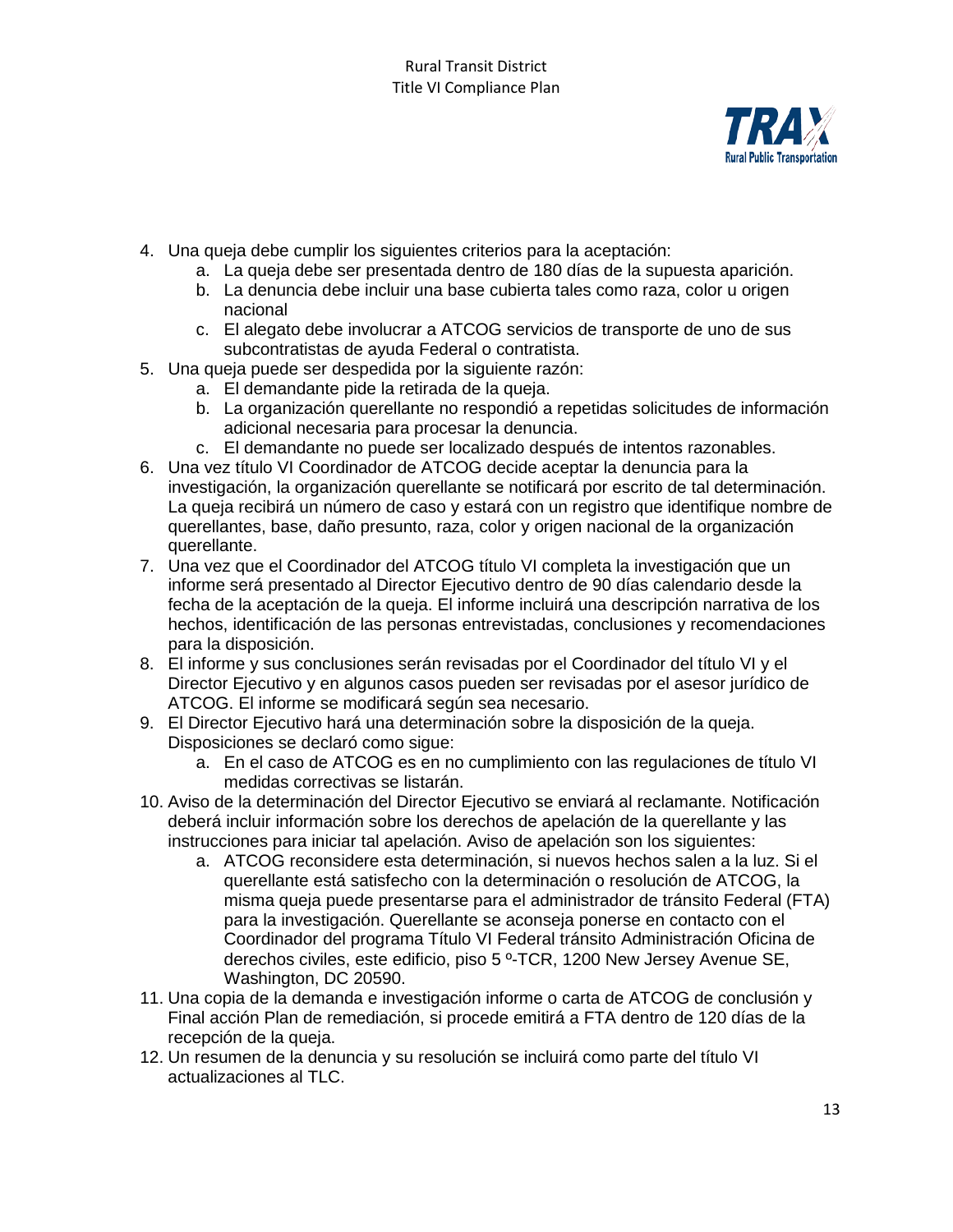

Si el demandante no está satisfecho con las resoluciones ATCOG, formularios de queja (también disponibles en Español) pueden obtenerse el Ark-Tex Consejo de gobiernos tránsito distrito Rural, situado en 4808 Elizabeth Street, Texarkana, TX 75503 o en el sitio web ATCOG en www.atcog.org/transportation. TRAX notificará a TxDOT dentro de 10 días hábiles de cualquier denuncias con ellos. Si necesita información en otro idioma, por favor póngase en contacto con 903.255.3542.

Las quejas también pueden presentarse directamente con los siguientes organismos:

Departamento de transporte de Texas Attn: TxDOT-PTN 125 East Street Austin, TX 78701-2483

Oficina de región 6 de la administración de tránsito federal 819 Taylor Street, Room 8A36 Fort Worth, TX 76102

Oficina del Departamento de transporte estadounidense de derechos civiles 1200 New Jersey Ave., SE Washington, DC 20590

## **Requisitos de mantenimiento de registros**

El Coordinador del título VI se asegurará de que todos los registros relativos al proceso de denuncia de ATCOG título VI se mantienen con los registros del Departamento de transporte. Los registros estarán disponibles para auditorías de revisión de cumplimiento. Como resultado de la investigación, el Coordinador del título VI emitirá uno de dos letras para el querellante: una carta de cierre (infundada) o una carta de búsqueda (LOF) (justificado). Una carta de cierre resume las acusaciones y afirma que no hubo una violación del título VI y que el caso será cerrado. Un LOF resume las denuncias y las entrevistas en relación con el incidente y explica si cualquier acción disciplinaria, formación complementaria de los miembros del personal, u otra acción ocurrirá. Si el demandante desea apelar la decisión, tiene 10 días hábiles después de la fecha de la carta o el LOF para hacerlo.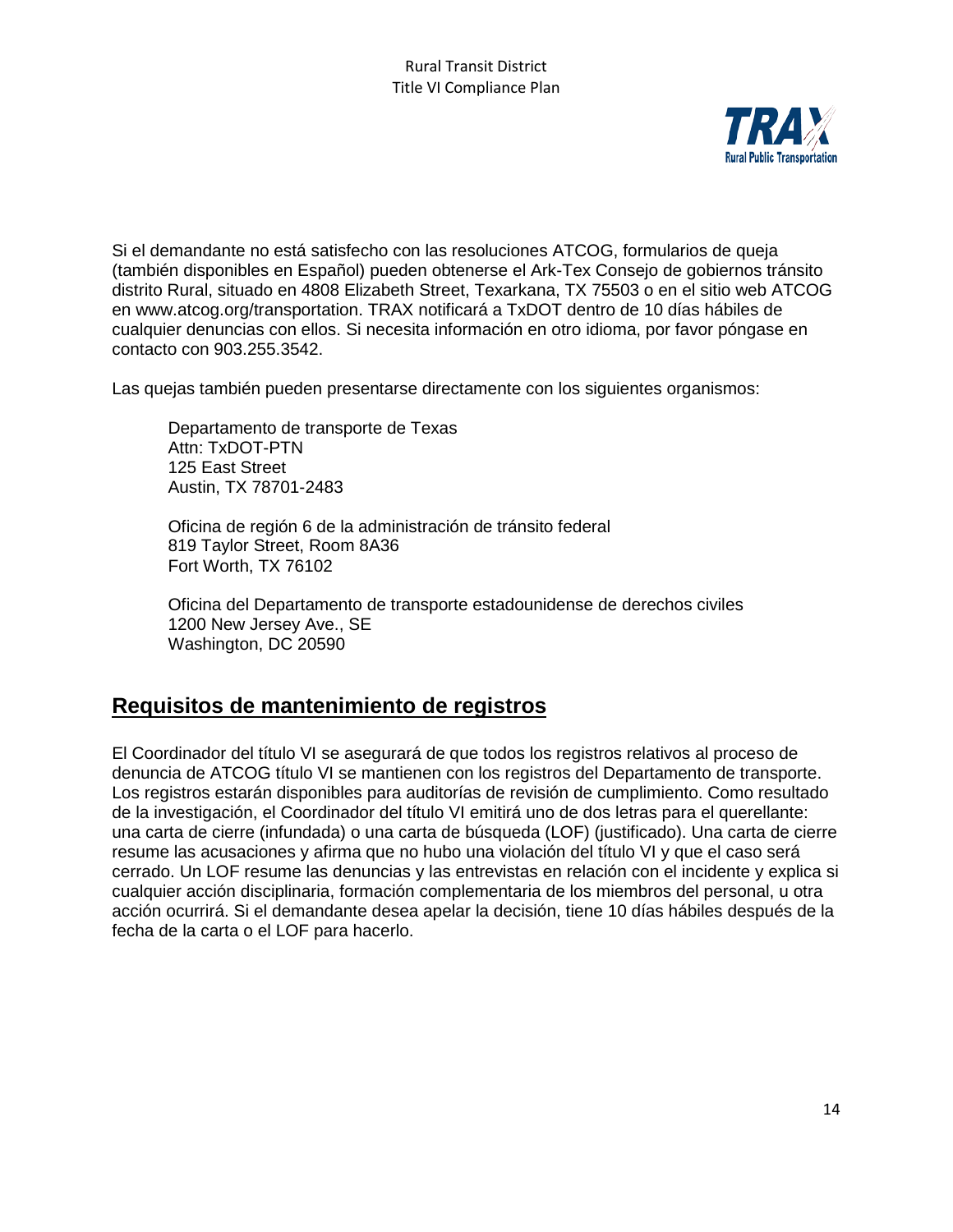

## **Proceso de Apelaciones**

Apelación a la Directora Ejecutiva de ATCOG debe ser por escrito, presentada dentro de los 30 días del envío de resultados a la organización querellante y debe incluir el nombre, dirección, número de teléfono del denunciante y debe indicar la base por qué el autor cree que la resolución de la queja no era correcta. El Director Ejecutivo establecerá un mutuo acuerdo sobre tiempo y lugar para su revisión y consideración de la apelación con el denunciante. El Director Ejecutivo emitirá una determinación escrita de la apelación dentro de 15 días hábiles de la fecha de la reunión de examen.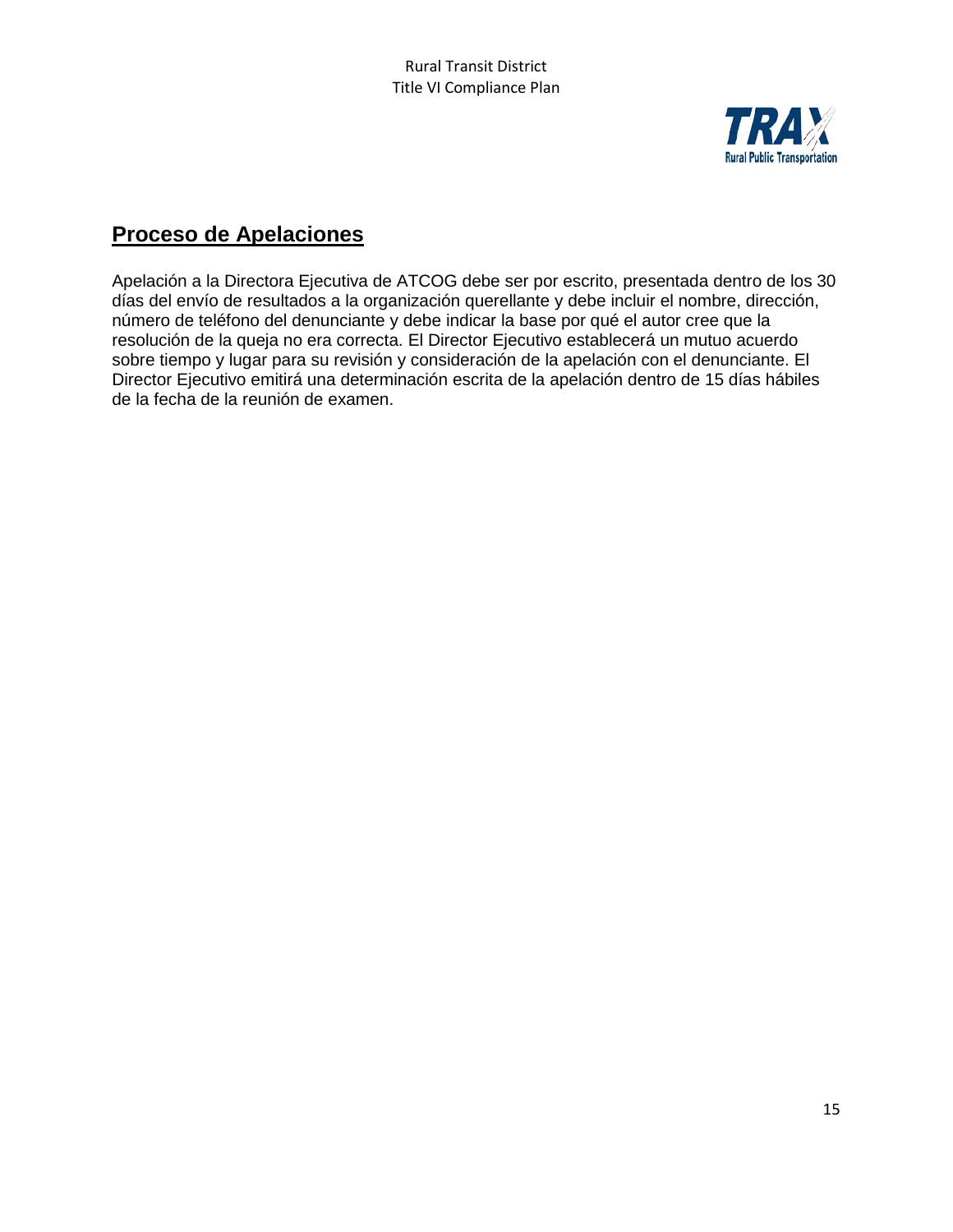

## **Title VI Complaint Form Ark-Tex Council of Governments—Rural Transit District**

TRAX is committed to ensuring that no person is excluded from participation in or denied the benefits of its services on the basis of race, color or national origin, as provided by the Title VI of the Civil Rights Act of 1964, as amended. Title VI complaints must be filed within 180 days from the date of the alleged discrimination.

The following information is necessary to assist us in processing your complaint. If you require any assistance in completing this form, please contact the Title VI Coordinator by calling 903.255.3529. The completed form must be returned to the TRAX Title VI Coordinator at 4808 Elizabeth Street, Texarkana, TX 75503.

| Name:                                                                | Phone:                 |  |  |  |  |
|----------------------------------------------------------------------|------------------------|--|--|--|--|
|                                                                      | Alt. Phone:            |  |  |  |  |
|                                                                      | City, State & Zip Code |  |  |  |  |
|                                                                      |                        |  |  |  |  |
| Person(s) discriminated against (if someone other than complainant): |                        |  |  |  |  |
|                                                                      |                        |  |  |  |  |
|                                                                      |                        |  |  |  |  |
| Name(s):                                                             |                        |  |  |  |  |
| Street Address, City, State & Zip                                    |                        |  |  |  |  |
|                                                                      |                        |  |  |  |  |
|                                                                      |                        |  |  |  |  |
|                                                                      |                        |  |  |  |  |

Which of the following best describes the reason the alleged discrimination took place? (Circle one) Date of Incident: Demonstrational Date of Incident:

Race Color Color National Origin (Limited English Proficiency)

Please describe the alleged discriminatory incident. Provide the names and titles of all TRAX employees involved, if available. Explain what happened and whom you believe was responsible. Please use the next page of this form if additional space is required.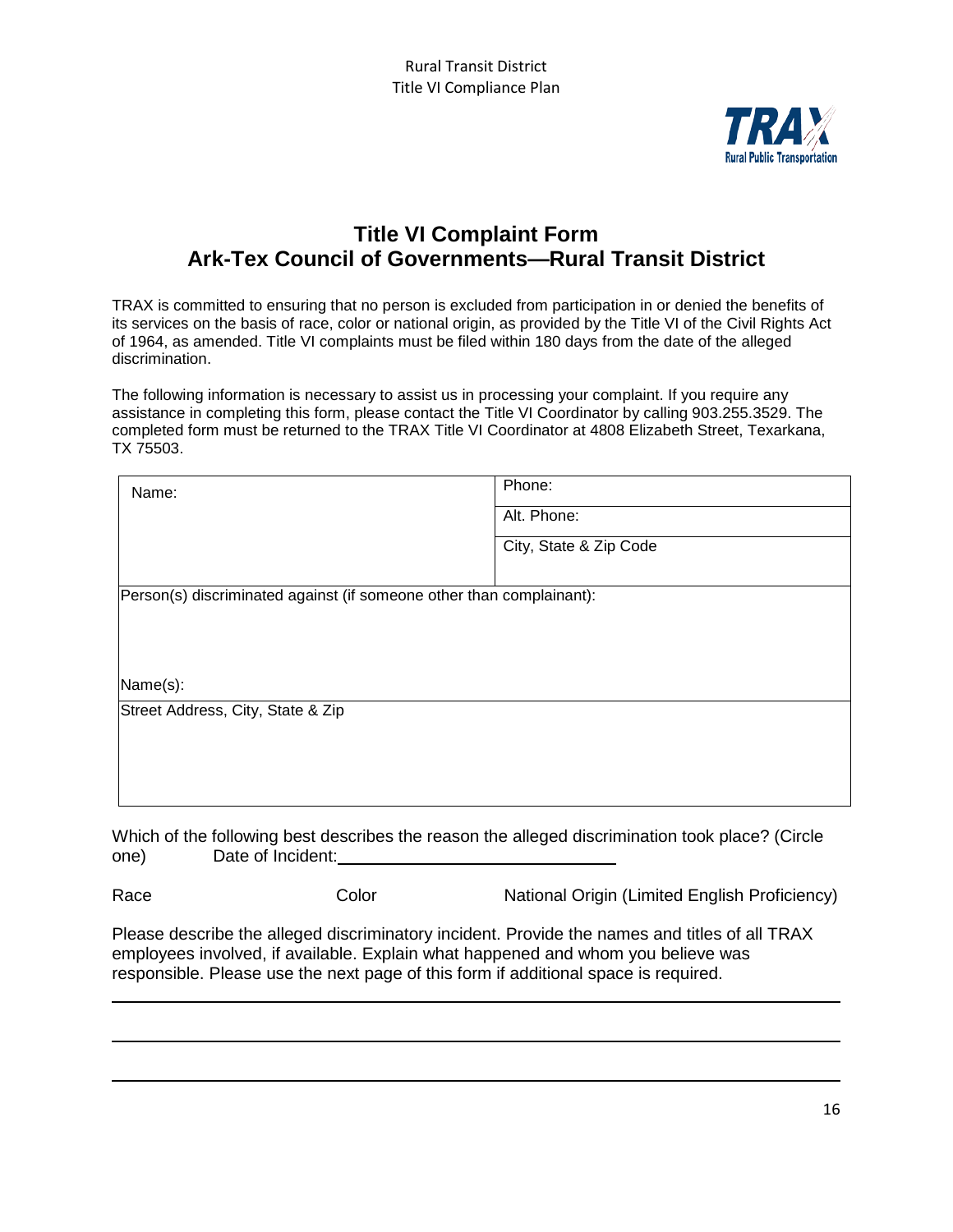

|                         | Have you filed a complaint with any other federal, state or local agencies? (Circle one) Yes No |
|-------------------------|-------------------------------------------------------------------------------------------------|
|                         |                                                                                                 |
|                         |                                                                                                 |
|                         |                                                                                                 |
|                         |                                                                                                 |
|                         |                                                                                                 |
|                         |                                                                                                 |
| information and belief. | I affirm that I have read the above charge and that it is true to the best of my knowledge,     |

| <b>Print Name:</b> | Date: |
|--------------------|-------|
|                    |       |

Signature: Manual Manual Manual Manual Manual Manual Manual Manual Manual Manual Manual Manual Manual Manual

| Date Received: |  |
|----------------|--|
| Received By:   |  |
|                |  |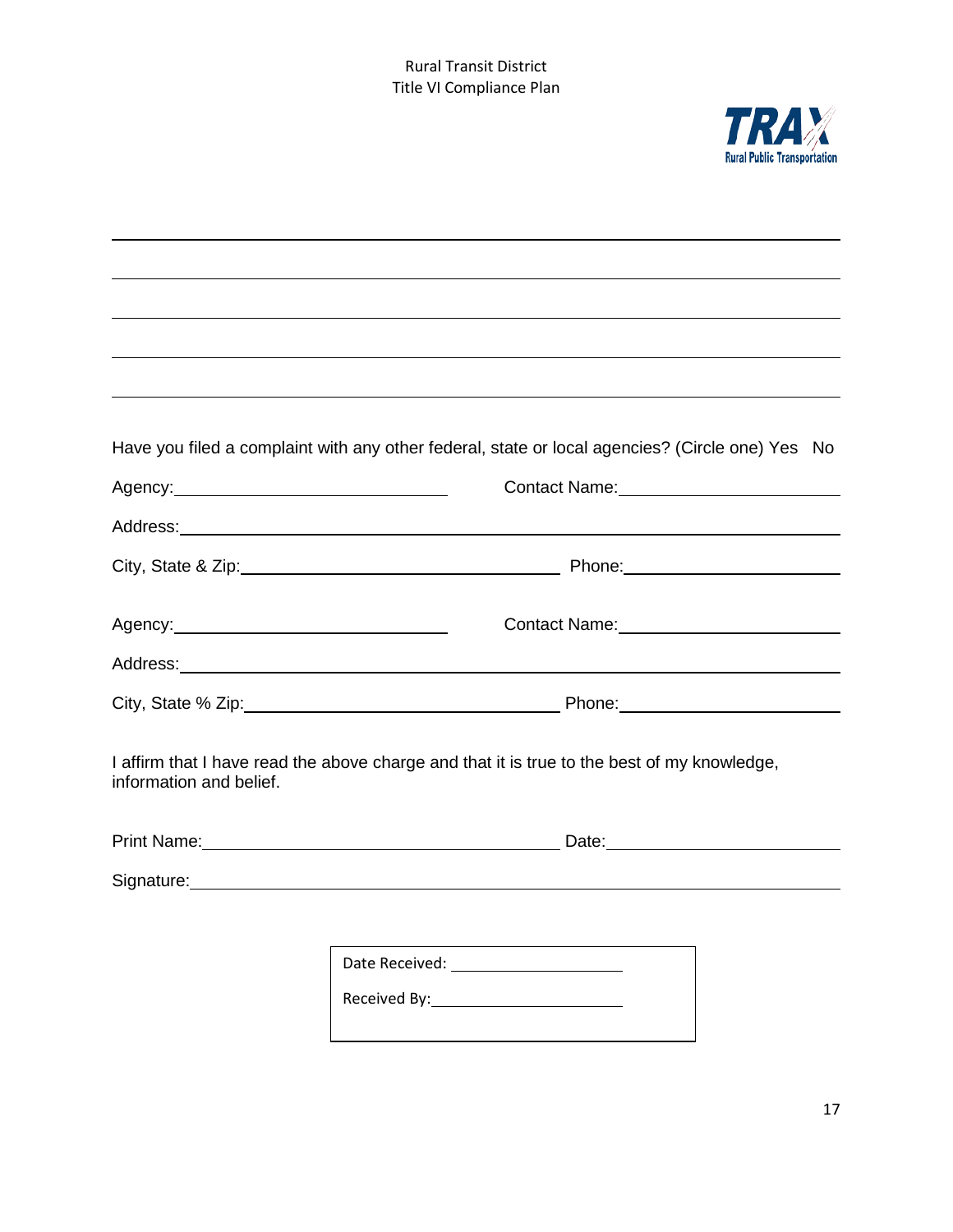

## **Título VI queja forma Ark-Tex Consejo de Gobiernos--Distrito de Tránsito Rural**

TRAX se compromete a garantizar que ninguna persona es excluida de la participación en o negada los beneficios de sus servicios sobre la base de raza, color u origen nacional, conforme a lo dispuesto por el título VI de la ley de derechos civiles de 1964, enmendada. Quejas de título VI deben ser presentadas dentro de 180 días desde la fecha de la supuesta discriminación. La siguiente información es necesaria para ayudarnos a procesar su queja. Si necesita ayuda para completar este formulario, póngase en contacto con el Coordinador del título VI llamando al 903.255.3529. El formulario debe enviarse a la TRAX Coordinador título VI 4808 Elizabeth Street, Texarkana, TX 75503.

| Su nombre:                                                            | Telefono:                       |  |  |  |  |
|-----------------------------------------------------------------------|---------------------------------|--|--|--|--|
|                                                                       | Telefono alternativo:           |  |  |  |  |
|                                                                       | Cuidad, Estado y Codigo Postal: |  |  |  |  |
|                                                                       |                                 |  |  |  |  |
| Persona(s) objeto de discriminacion (si alguien que no sea acusador): |                                 |  |  |  |  |
|                                                                       |                                 |  |  |  |  |
|                                                                       |                                 |  |  |  |  |
| Nombre(s):                                                            |                                 |  |  |  |  |
| Direccion, Cuidad, Estado y Codigo Postal                             |                                 |  |  |  |  |
|                                                                       |                                 |  |  |  |  |
|                                                                       |                                 |  |  |  |  |
|                                                                       |                                 |  |  |  |  |

¿Cuál de los siguientes describe mejor la razón de la discriminación alegada ocurrió? (Circule uno) Fecha del incidente:

Raza Color Color Conigen Nacional (Dominio Limitado del Ingles)

Por favor describa el incidente discriminatorio. Proporcionar los nombres y títulos de todos los empleados TRAX involucrados, si está disponible. Explicar lo que sucedió y que crees era responsable. Utilice la página siguiente de esta forma si se requiere espacio adicional.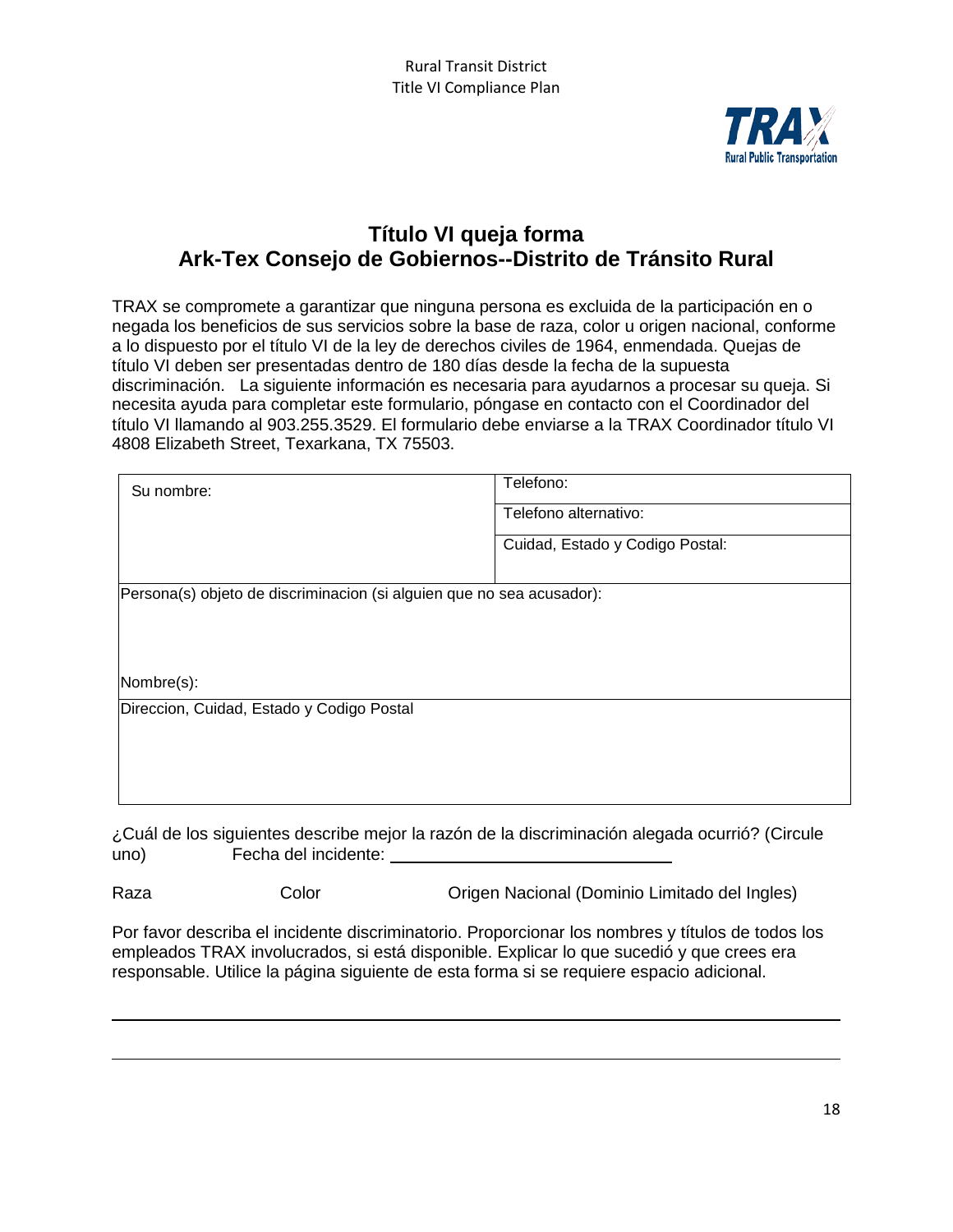

| uno) Sí No                                  | ¿Se han presentado una denuncia con otras agencias federales, estatales o locales? (Circule                                                                                                                                          |  |  |  |  |
|---------------------------------------------|--------------------------------------------------------------------------------------------------------------------------------------------------------------------------------------------------------------------------------------|--|--|--|--|
|                                             | Agencia: <u>contract and a series are allegened</u> and a series of Nombre de contacto:                                                                                                                                              |  |  |  |  |
|                                             |                                                                                                                                                                                                                                      |  |  |  |  |
|                                             | Cuidad, Estado y Codigo Postal:<br>Cuidad, Estado y Codigo Postal:                                                                                                                                                                   |  |  |  |  |
|                                             |                                                                                                                                                                                                                                      |  |  |  |  |
|                                             | Agencia: <u>Communication and Contactors and Contactors and Contactors and Contactors and Contactors and Contactors and Contactors and Contactors and Contactors and Contactors and Contactors and Contactors and Contactors and</u> |  |  |  |  |
|                                             | Direccion: <u>contract and contract and contract and contract and contract and contract and contract and contract and contract and contract and contract and contract and contract and contract and contract and contract and co</u> |  |  |  |  |
|                                             |                                                                                                                                                                                                                                      |  |  |  |  |
|                                             |                                                                                                                                                                                                                                      |  |  |  |  |
| la creencia.                                | Afirmo que he leido la carga arriba y que es fiel a lo mayor de mi conocimiento, la informacion y                                                                                                                                    |  |  |  |  |
|                                             |                                                                                                                                                                                                                                      |  |  |  |  |
| Imprima o Escriba el nombre del Demandante: |                                                                                                                                                                                                                                      |  |  |  |  |
|                                             |                                                                                                                                                                                                                                      |  |  |  |  |
|                                             |                                                                                                                                                                                                                                      |  |  |  |  |
|                                             |                                                                                                                                                                                                                                      |  |  |  |  |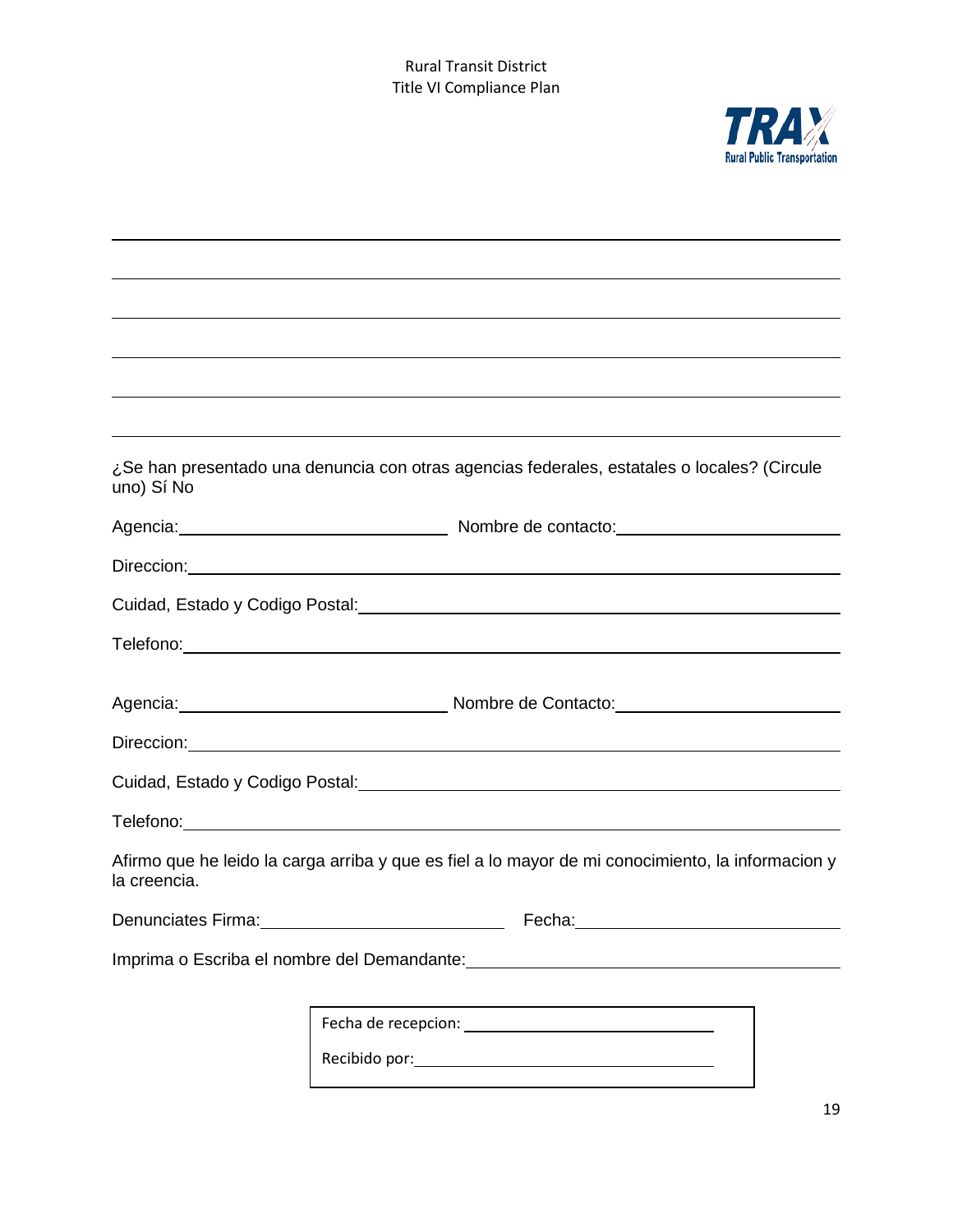

## **List of Lawsuits or Complaints Alleging Discrimination Summary of Civil Rights Review Activities**

As of June 1, 2017, there are no active lawsuits or complaints naming ATCOG Rural Transit District that allege discrimination on the basis of race, color or national origin.

The person/persons whose signature(s) appear below is/are authorized to sign this assurance on behalf of the grant applicant or recipient.

**Chris Brown** Date **Date** Executive Director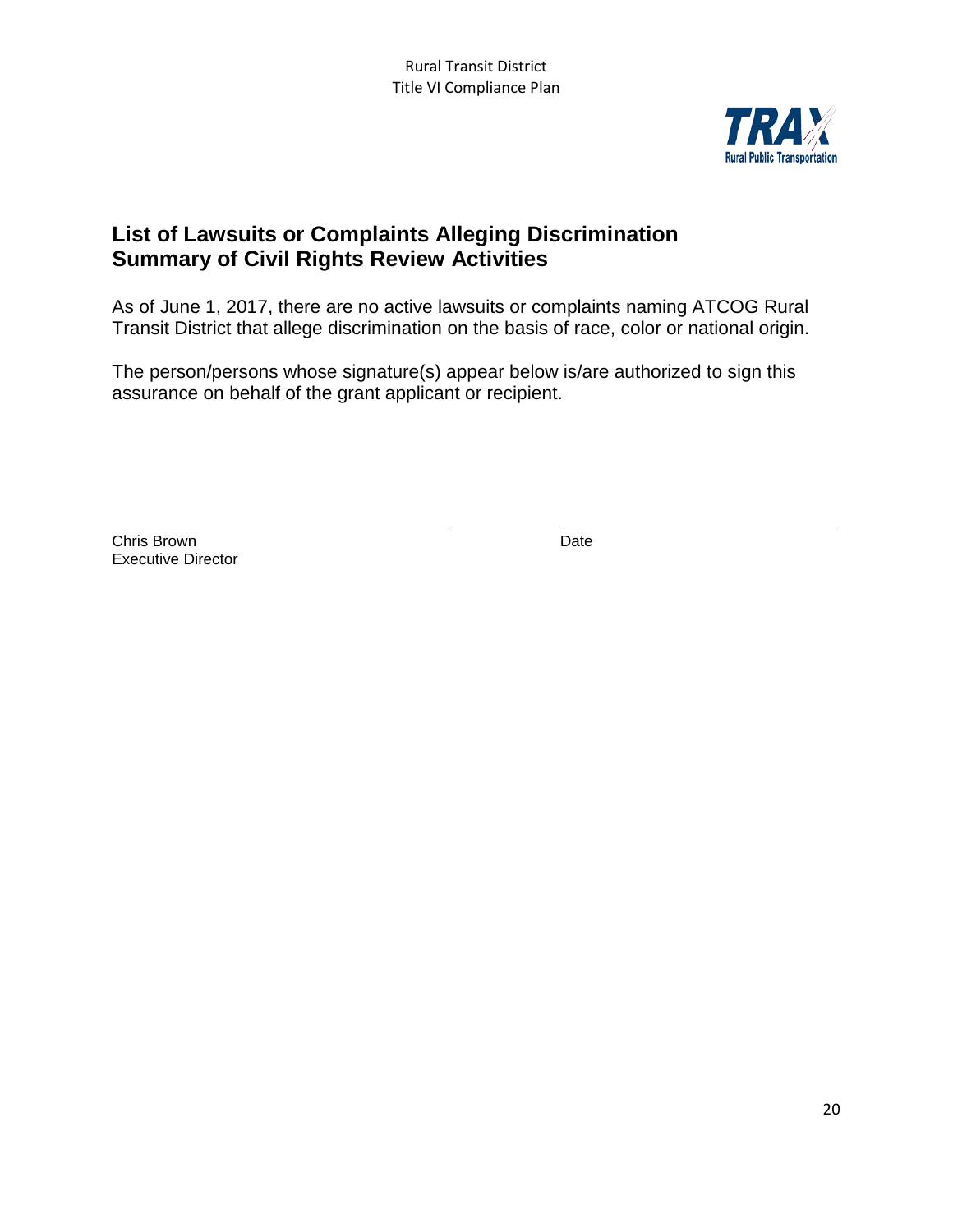

## **Ark-Tex Council of Governments Rural Transit District Public Participation Plan**

The purpose of this plan is to establish procedures that allow for, encourage, and monitor participation of all citizens in the Ark-Tex Council of Governments Rural Transit District service area, including, but not limited to, low income and minority individuals, and those with limited English proficiency. While traditional public involvement may not reach such individuals, or might not allow for meaningful avenues of input, the intent of this effort is to take reasonable actions throughout the planning process to provide opportunities for historically under-served populations to participate.

This plan outlines procedures to provide opportunities for all area citizens to participate in the development of ATCOG's Rural Transportation programs. ATCOG's Rural Transit District (TRAX) is comprised of the following counties in Texas: Bowie, Cass, Delta, Franklin, Hopkins, Lamar, Morris, Red River and Titus. ATCOG coordinates with and is a member of the Texarkana Metropolitan Planning Organization (MPO). The MPO is the agency charged with transportation planning for cities and counties in the ATCOG region and the development of plans such as the Metropolitan Transportation Plan and the Transportation Improvement Plan. A locally developed comprehensive service plan is currently in place that addresses the current transportation service infrastructure and the future transportation needs of our region. A steering committee made up of stakeholders throughout the service area meets regularly to discuss the transportation needs and issues of our region.

#### **Dissemination of Plan:**

A notice will be posted in the local newspaper noting the existence of this public participation plan and a copy of the Public Participation Plan will be sent, at a minimum to the Steering Committee Stakeholders identified in Appendix A.

#### **Goals and Objectives for the Public Participation Plan:**

The goal of the Public Participation Plan is to offer opportunities for the engagement of all citizens of the TRAX service area to participate in the development of TRAX transportation program.

#### **Objectives:**

- 1. To determine what non-English languages and other cultural barriers exist to public participation.
- 2. To provide a general notification of a date and time of meetings particularly forums for public input, in a manner that is understandable to all populations in the nine county area
- 3. To hold meetings in locations such as senior centers, local government buildings, and other entities which are accessible and reasonably welcoming to all area residents including, but not limited to, low-income and minority members of the public.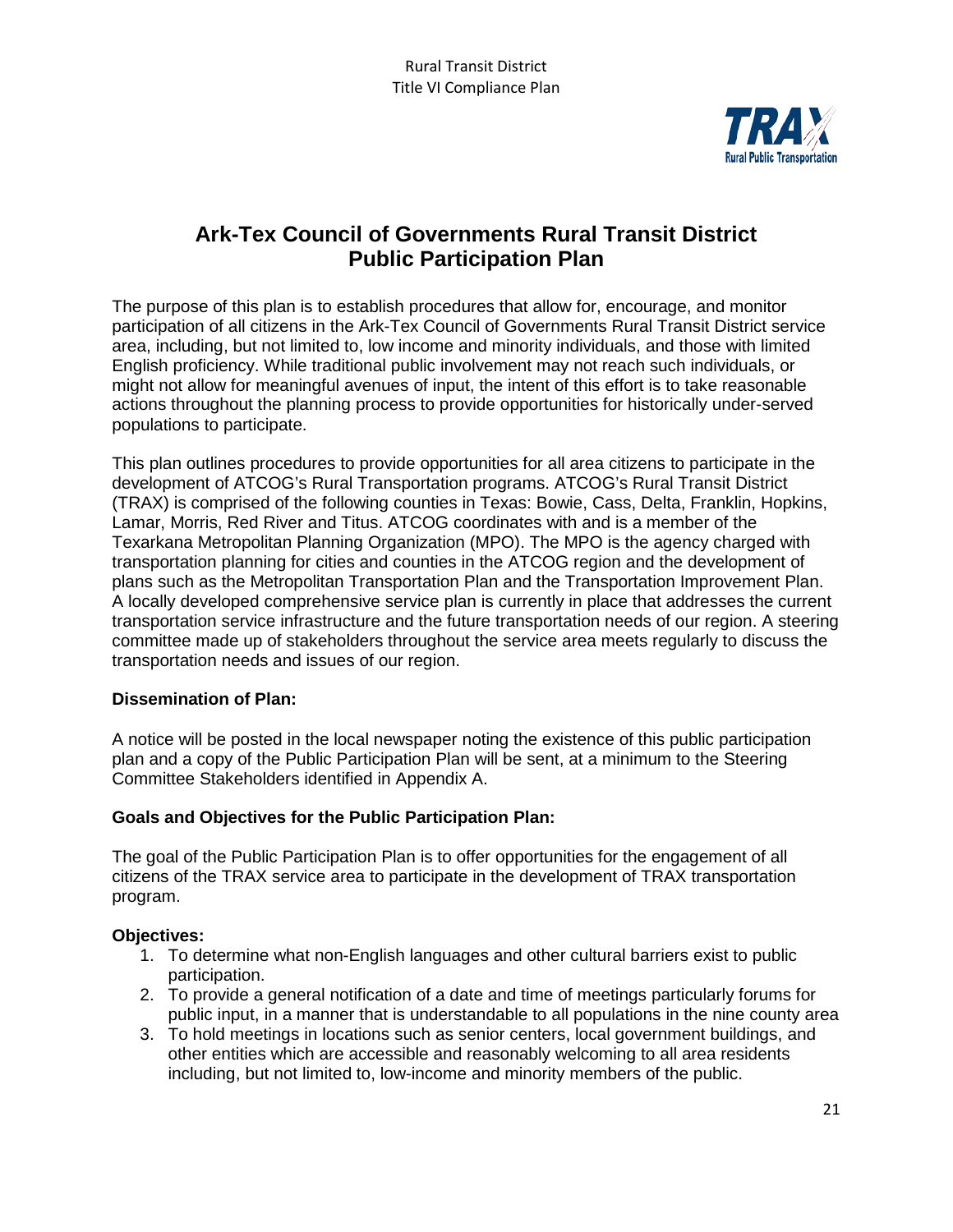

- 4. To provide avenues for two way flow of information and input from populations which are not likely to attend meetings.
- 5. To provide a framework of actions appropriate to various types of plans and programs, as well as amendments or alterations to any such plan or program.
- 6. To use various illustrative visualization techniques to convey the information including but not limited to charts, graphs, maps and the internet.

#### **Identification of Stakeholders:**

Stakeholders are those who are either directly or indirectly affected by a plan or the recommendations of that plan. Those who may be adversely affected or who may be denied benefit of a plan's recommendation(s) are of particular interest in the identification of specific stakeholders. Stakeholders are broken down into several groups: general citizens, minority and low-income persons, public agencies, and private organizations and businesses. TRAX has a stakeholders group in place—Health & Human Services Coordination Steering Committee which is made up of regional stakeholders with a vested interest in public transportation services. TRAX has made extensive efforts to include representatives from as many health & human service organizations, educational institutions, city and county planning, senior services, workforce, and state government.

#### **Strategies to utilize in order to engage target populations and increase outreach efforts:**

- Public Notices in local newspapers (including Spanish versions)
- Public "open house" format meetings
- Public surveys for both current and potential passengers
- Use of local news media
- Focus groups for the purpose of gaining input from a particularly defined portion of the community
- Advocacy groups to disseminate or gather information for minority and low-English proficiency populations
- Presentations to professional, citizen, and student organizations
- Articles in community newsletters
- Press releases in local newspapers and media outlets
- Presentations by experts on various transit-related subjects
- The use of various illustrative visualizations techniques to convey the information including, but not limited to, charts, graphs, photos, maps and social media.

#### **General Population:**

There are 316,598 resident in the nine county TRAX service region (2010 Census). 80% of the population consider themselves to be a solely white race. In the region 83% of households speak English only and 10% speak a language other than English; of that 10%, .05% do not speak English well.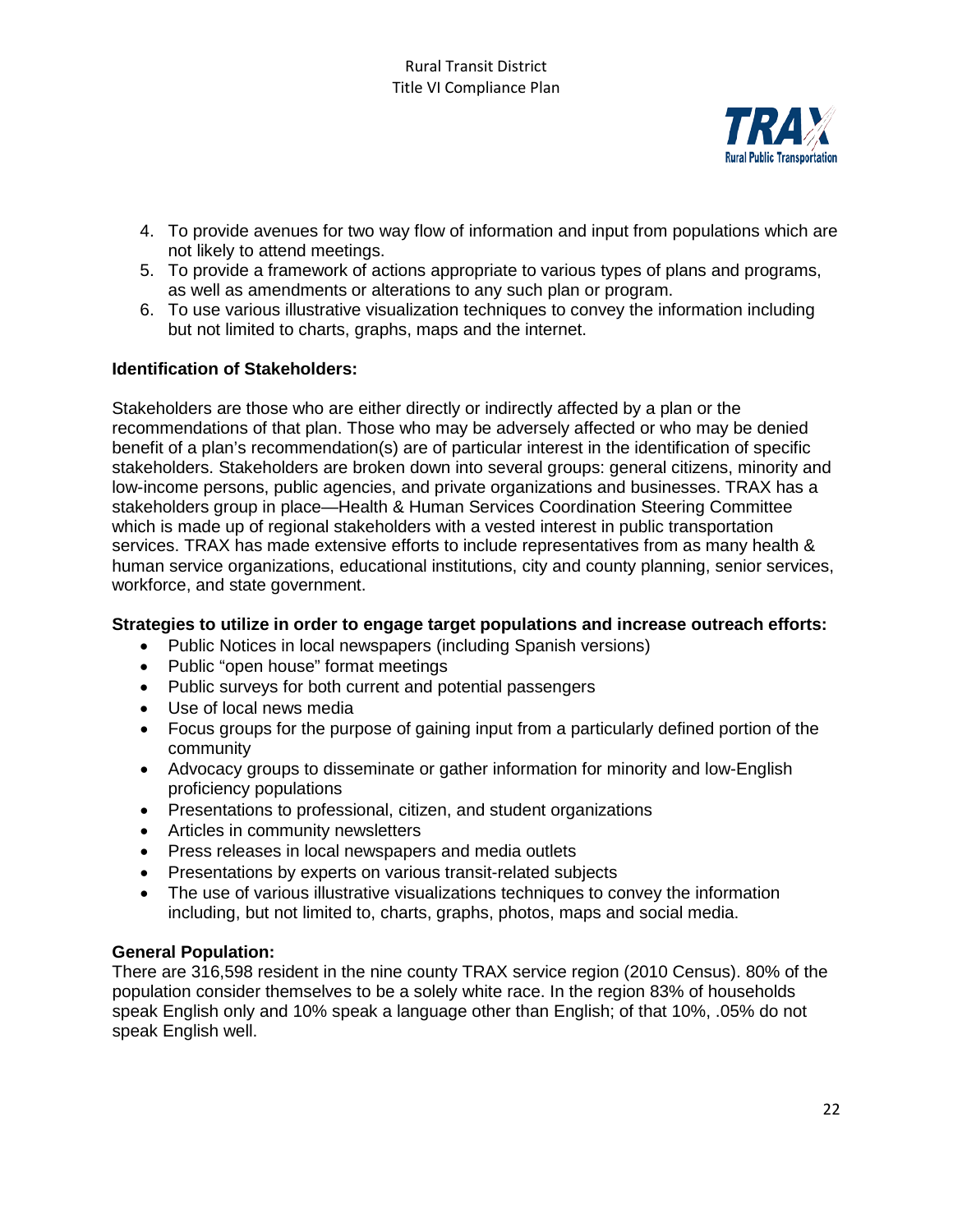

#### **Minority Population:**

Minority populations make up approximately 32% of the population in the TRAX service region. African-Americans make up the largest minority with 17% of the total minority population. Hispanic and Asian persons account for 12% and .01% of the population respectively. There is also a small number of American Indians which represents .01% of the population. We also have .02% who identify themselves as "other". (2010 Census)

#### **Low Income Population:**

18% of the population within the TRAX service area are below poverty level (2010 Census). The low-income population should be given every reasonable opportunity to provide input on transportation plans and programs to avoid disproportionate harm or lack of benefit of transportation programs and projects. While low-income individuals may have access to all of the traditional means of public involvement, as discussed below they may be less likely to become involved or offer input.

#### **Public Agencies, Private Organizations & Businesses:**

Public agencies can provide valuable input to the planning process, in addition to assisting in gaining participation from traditionally under-represented populations. Pertinent public agencies include those that have clients who fall into under-represented populations, including but not limited to, minorities, low-income individuals, and limited English proficiency households. These agencies have great insight into the transportation needs of their clients and are useful partners in overcoming difficult barriers that may not be understood by professionals dealing with the provisions of transportation services.

#### **Community Outreach:**

Hispanic Radio Stations **Hispanic Newspaper** KIMP LA Super K<br>1798 W. US Hwy. 67 110 East 2<sup>nd</sup> Street 1798 W. US Hwy. 67 Mt. Pleasant, TX 75455 Mt. Pleasant, TX 75455

Hispanic Banks **Hispanic Education** Red River Credit Union Texas High School 2106 New Boston Rd. 3413 Summerhill Rd. Texarkana, TX 75501 Texarkana, TX 75503

Hispanic Church<br>
Iglesia De Dios-Septimo Dia<br>
1210 West Ferguson Iglesia De Dios-Septimo Dia<br>1305 East 1<sup>st</sup> Street Mt. Pleasant, TX 75455

Mt. Pleasant Public Library 601 North Madison Mt. Pleasant, TX 75455

Beside Vero's Latino Store **Attn: Mindy McAfee, Coord. Multilingual Ed.** Attn: Mindy McAfee, Coord. Multilingual Ed.

Mt. Pleasant, TX 75455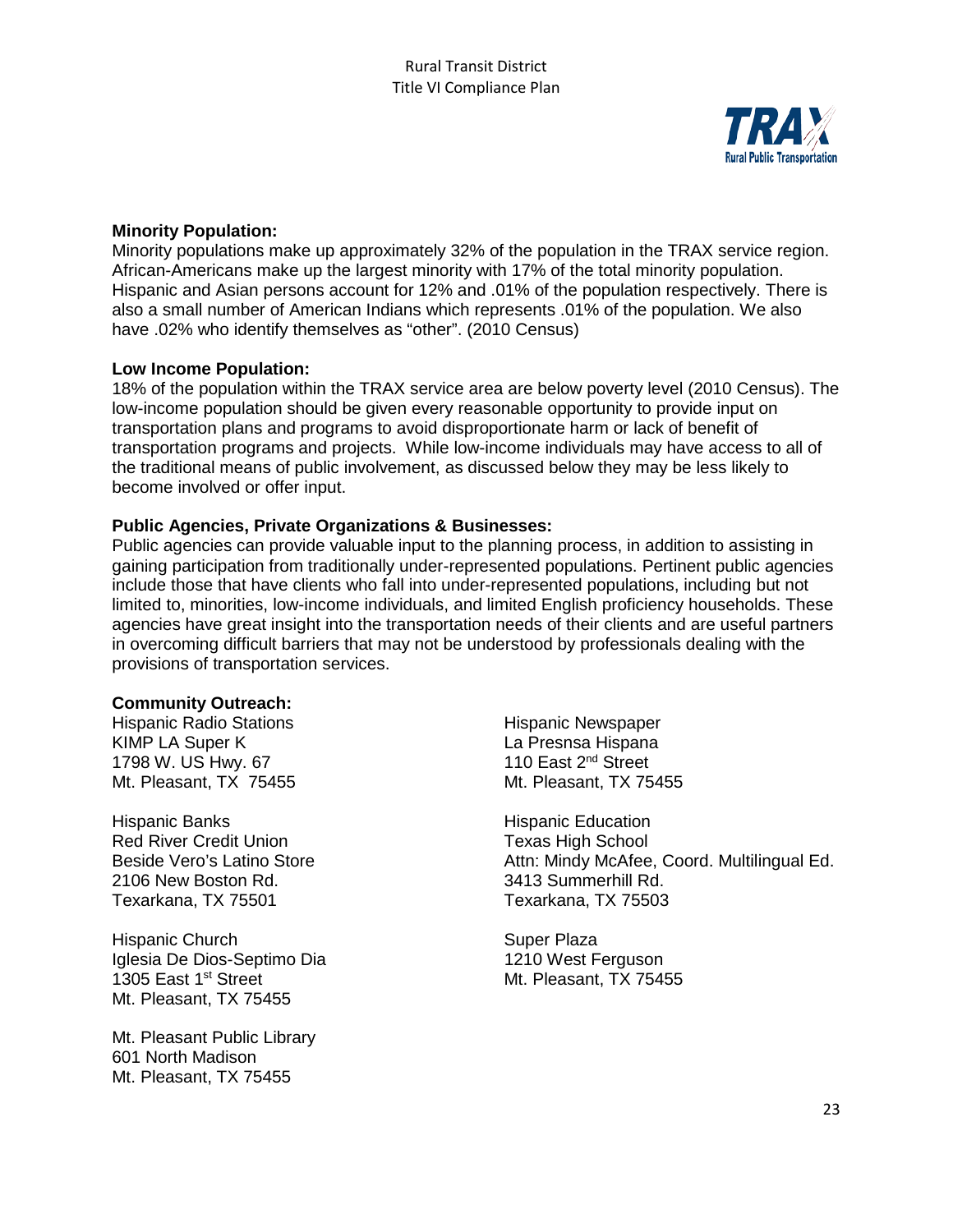

#### **Private Organizations and Businesses:**

Private organizations and businesses offer a number of perspectives that are valuable to the planning process. Often, transportation for employees is of critical concern to private sector employers.

#### **Public Participation Plan:**

This plan will serve as the Public Participation Plan for the Ark-Tex Council of Governments TRAX Transportation Program. Availability of the policy for review will be advertised in a manner reasonably expected to reach the general public, as well as minority populations, low-income persons, and other traditionally under-served populations. People can obtain information about the process or submit info to:

Rural Transit District (TRAX) 4808 Elizabeth Street Texarkana, TX 75503 903.255.3553; nhoehn@atcog.org Contact: Nancy Hoehn, Transportation Manager

#### **Availability of Planning Documents:**

During the planning process TRAX will make documents available for review on our website at [www.atcog.org/transportation](http://www.atcog.org/transportation) or at our office located at 4808 Elizabeth Street, Texarkana, TX 75503. If materials are requested in alternative formats, TRAX will make a reasonable attempt to accommodate those needs.

#### **Methods of Addressing Comments:**

Comments will be documented, presented to decision-making bodies, modified in the contents of the document as necessary, and will be included in the appendices of planning documents after they are approved and published. Comments after studies and other planning documents are completed and approved will be documented and referenced when amending or updating the planning products in the future.

#### **Response to Information Requests and Comments:**

Information can be requested from staff in person and by phone, fax, email, and postal mail.

#### **Community Outreach and Public Participation:**

As an agency receiving federal financial assistance, TRAX has made the following community outreach efforts:

- TRAX staff participates in area community events to promote transit and mobility options such as health fairs conducted with the Area Agency on Aging.
- ATCOG and TRAX advertise in newspapers, on the ATCOG website, and at regional planning meetings where the public is invited to attend.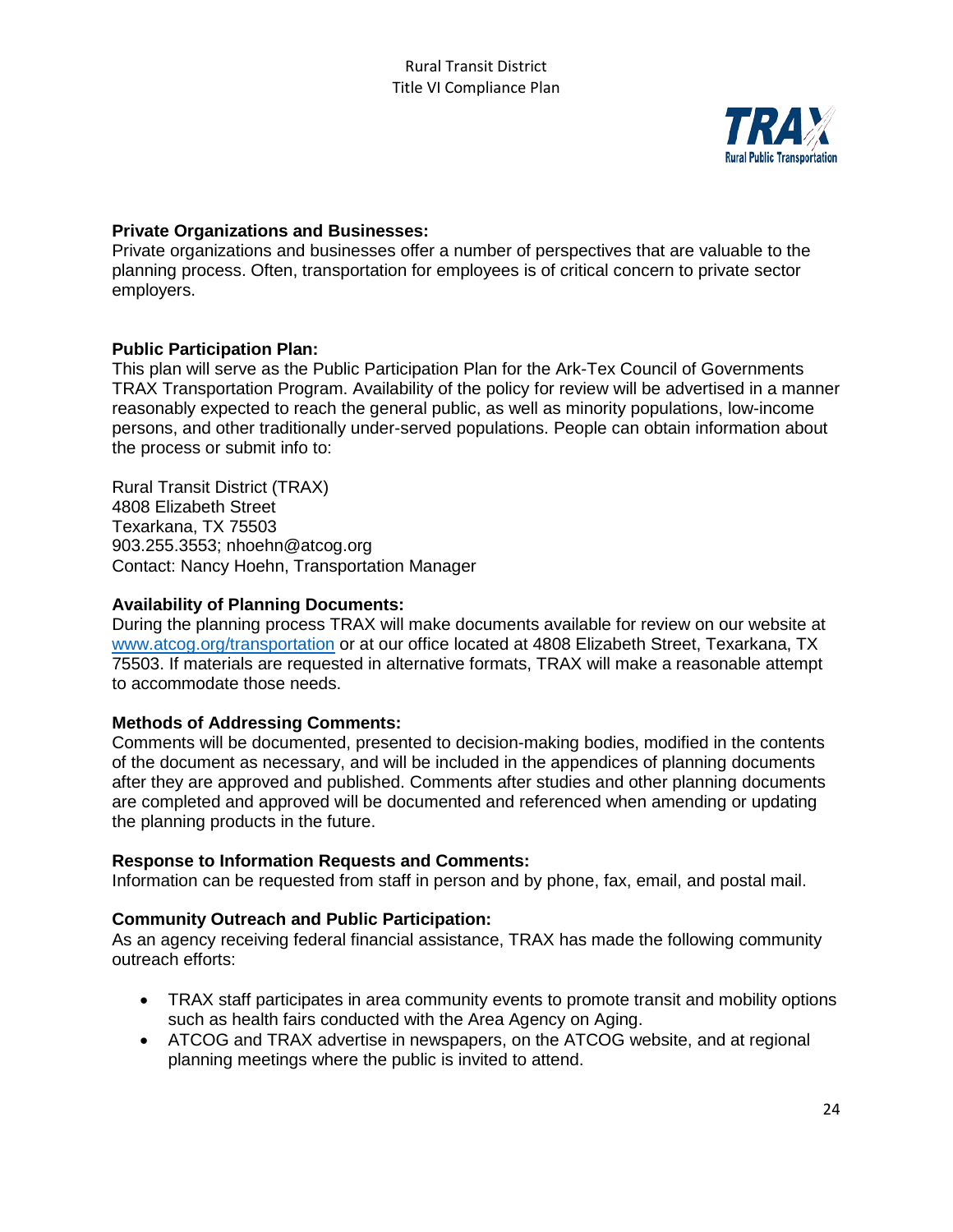

- TRAX partners with Greyhound Bus and publishes available routes and times on the ATCOG website (Transportation page) and at Greyhound stops.
- ATCOG partners with the Texarkana Metropolitan Planning Organization (MPO) by providing input on public transportation issues by serving on both the MPO Technical and Planning Committees.
- TRAX Mobility Management program provides travel training and various other outreach efforts to directly engage the public and other agencies using transportation services.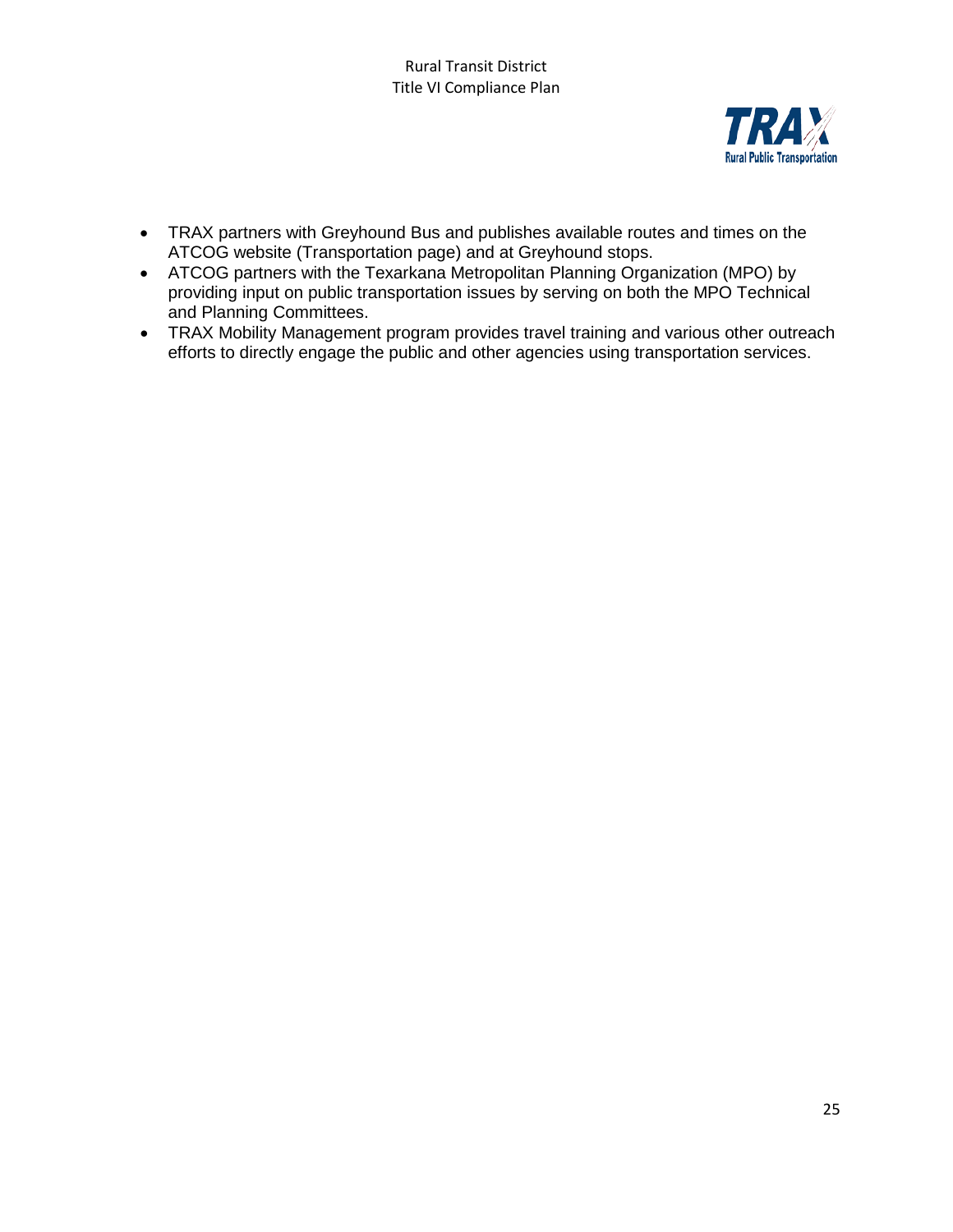

#### **Planning efforts for 2017-2018 and beyond:**

Ark-Tex Council of Governments Rural Transit District has recently launched the "Paris Metro" Fixed-Route and accompanying Paratransit service in Paris, TX. Planning will continue to improve/expand that service. A similar project is underway in Mt. Pleasant, TX where the current deviated fixed-route service is being evaluated for possible conversion to fixedroute/paratransit service. That project has started in 2017 and will continue into 2018. In 2018 service in Sulphur Springs will be further evaluated for the possibility of a fixed-route/paratransit system.

At the same time planning is taking place for cross-jurisdictional transportation in cooperation with East Texas Council of Governments. A demonstration planning grant has been applied for to move this process forward. Another topic of great interest to TRAX is meeting the transportation needs of veterans. This is a recognized need throughout the service area and measures are being taken to try and close those gaps.

The goal of the Transit District is to provide safe, efficient and affordable transportation for the residents of the 9 Counties in NE Texas. Through dedicated planning efforts this goal becomes more achievable.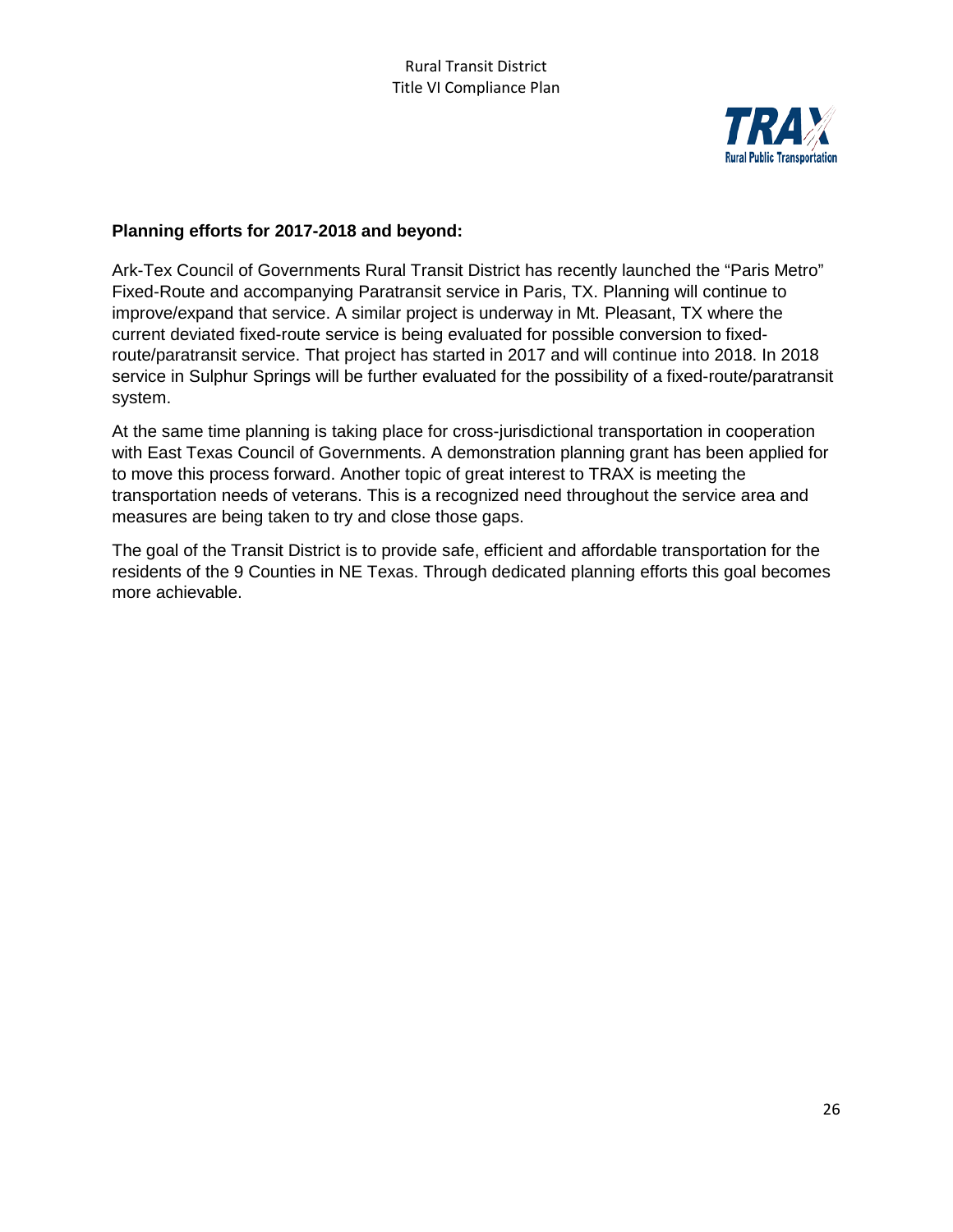

## **Regional Coordination Steering Committee FY16**

#### **Public Transit Agencies:**

Nancy Hoehn, Chairperson **Pam Durham** Public Transportation Manager Mobility Specialist ATCOG, T Line Urban District **ATCOG** [nhoehn@atcog.org](mailto:nhoehn@atcog.org) pdurham@atcog.org

Eric Elmore **Myra Jones** Myra Jones Administrative Coordinator **Transportation Director** Transportation Director Texarkana Urban Transit District Opportunities, Inc. [eelmore@atcog.org](mailto:eelmore@atcog.org) miones@oppinc.org miones@oppinc.org 903.794.0746 903.791.2295

ReaDonna Jones Executive Director Texarkana MPO [txkmpo@txkusa.org](mailto:txkmpo@txkusa.org) 903.798.3927

#### **Health & Human Services:**

Shelia Reece<br>
Associate Vice President<br>
Associate Vice President<br>
Coor. of Con [sreece@parisjc.edu](mailto:sreece@parisjc.edu) 903.784.7548 903.785.7661

Jack Pappas **April Carl** Chief Probation Officer<br>
Bowie County Adult Probation<br>
Executive Director<br>
United Way of Lamar County Bowie County Adult Probation<br>pappasi@txkusa.org 903.798.3051 903.784.6642

Robert Morris (Tiffani Arnold-Sub)<br>
Project Manager<br>
Litigation Director Department of Assistive & Rehab Services<br>Tiffani.arnold@dars.state.tx.us 903.255.3211 903.255.3223 (tiffani) 903.785.8700

903.255.3503

Coor. of Community Health Srvs. Student Access & Success **A** Success **Paris/Lamar Co. Health District** Paris Junior College emilyn@suddenlinkmail.com

april.carl@lamarcountyuw.org

Litigation Director<br>NE Region Lone Star Legal Aid sreynerson@lonestarlegalaid.org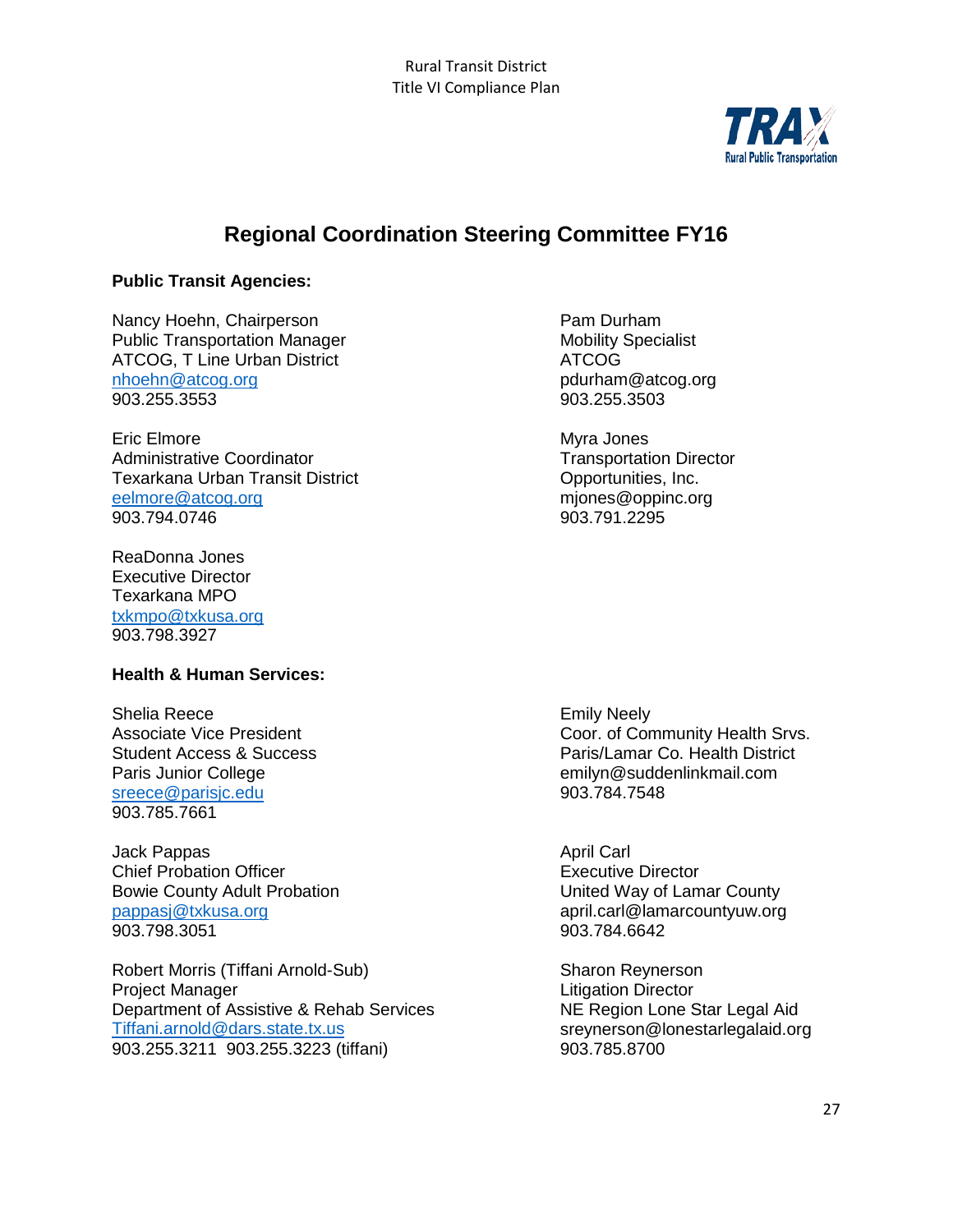

Amy Smith **Eden** Leach Legal Director Executive Director Domestic Violence Prevention, Inc. Senior Citizens Services of Txk [amy@dvptxk.org](mailto:amy@dvptxk.org) scstxk@cableone.net

Sharon Davis<br>
Workforce Solutions<br>
Workforce Solutions<br>
Tarisha Duson<br>
Self Sufficiency Workforce Solutions<br>
Self Sufficiency Specialist<br>
Sharon.davis@netxworks.org<br>
Sharon.davis@netxworks.org<br>
Sharon.davis@netxworks.org 903.794.9490 x 103 [tdunson@texarkanaha.org](mailto:tdunson@texarkanaha.org)

Johnie Smith<br>Director of Research & Development<br>
Gay Ballew<br>
Executive Director Director of Research & Development<br>
Bowie County Adult Probation<br>
New Hope Women's Shelter Bowie County Adult Probation [jsmith@txkusa.org](mailto:jsmith@txkusa.org) newhopegay@suddenlinkmail.com 903.824.0240

Ken Kunkel VA Service Representative Bowie County Courthouse [vso@txkusa.org](mailto:vso@txkusa.org) 903.628.6816

Robbin Bass **Internal and American** Secretary According Secretary According Secretary According Secretary According Secretary According Secretary According Secretary According Secretary According Secretary According Secret Regional Representative<br>
Congressman John Ratcliffe (TX-04) 
Fxecutive Director

Executive Director

Executive Director

Congressman John Ratcliffe (TX-04) Congressman John Ratcliffe (TX-04) Randy Sams Outreach Shelter<br>
Robbin.bass@mail.house.gov entitled ienniferlaurent@cableone.net [Robbin.bass@mail.house.gov](mailto:Robbin.bass@mail.house.gov) interlaurent interlaurent en and the set of the set of the set of the set of the set of the set of the set of the set of the set of the set of the set of the set of the set of the set of the set 903.832.3173

#### **Disabled Citizen:**

Jackie Alsobrook William Conder 903.785.3770 903.784.7399

903.831.7696

Housing Authority of Texarkana 903.838.8548 x106

#### **Government: Committee Vice Chairperson:**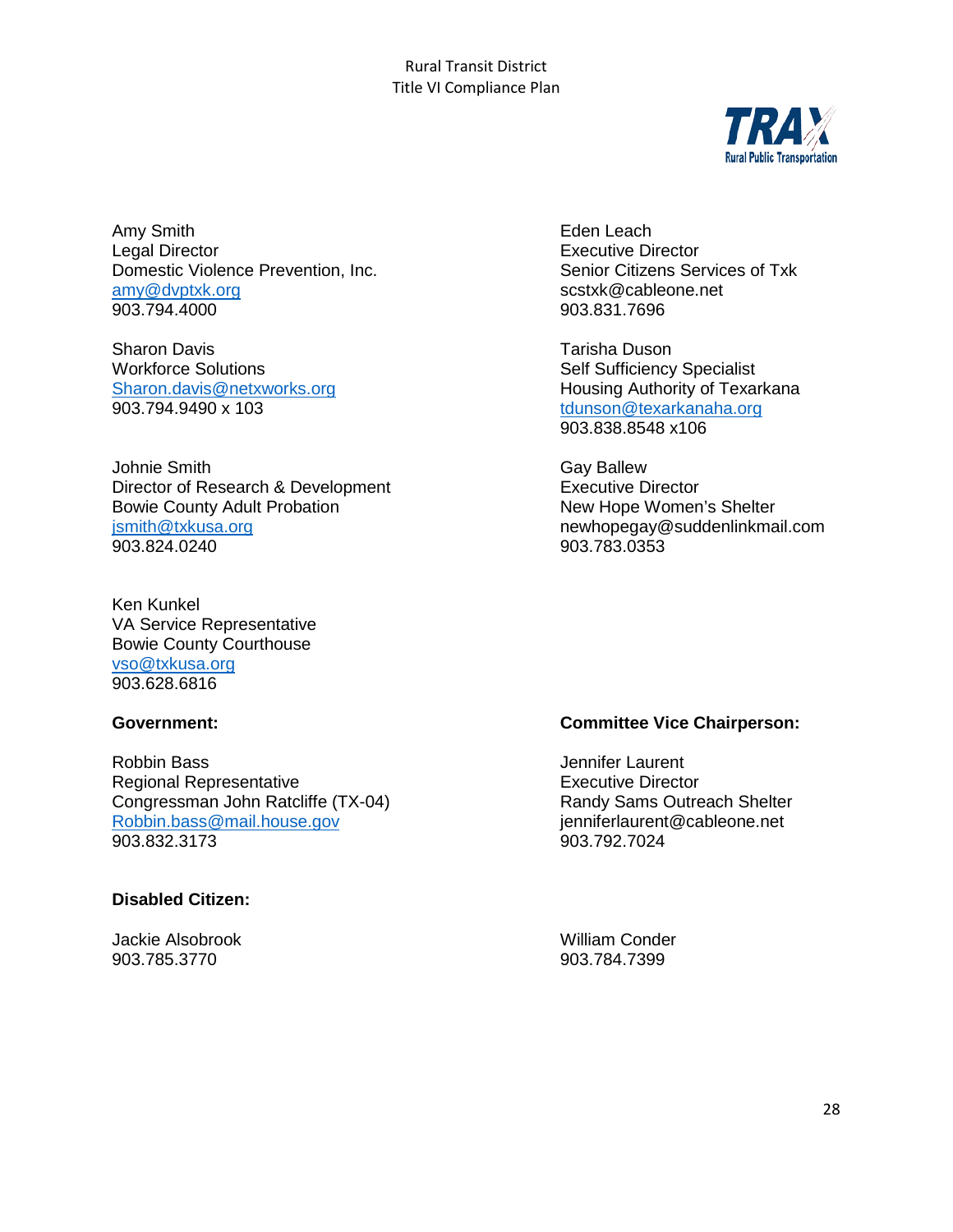

### **Ex-Officio Member: General Public:**

Sonya Hudson **Rev. R.C. Slaughter**<br>
PTC-Atlanta District **REV. R.C. Slaughter**<br>
Lamar Co. Christian [Sonya.hudson@txdot.gov](mailto:Sonya.hudson@txdot.gov) 903.799.1310

PTC-Atlanta District<br>
TX Dept. of Transportation<br>
TX Dept. of Transportation<br>
COLORED PRESS TO A Lamar Co. Christian Minister<br>
COLORED PRESS TO A Lamar Co. Christian Minister rdnyslaughter@yahoo.com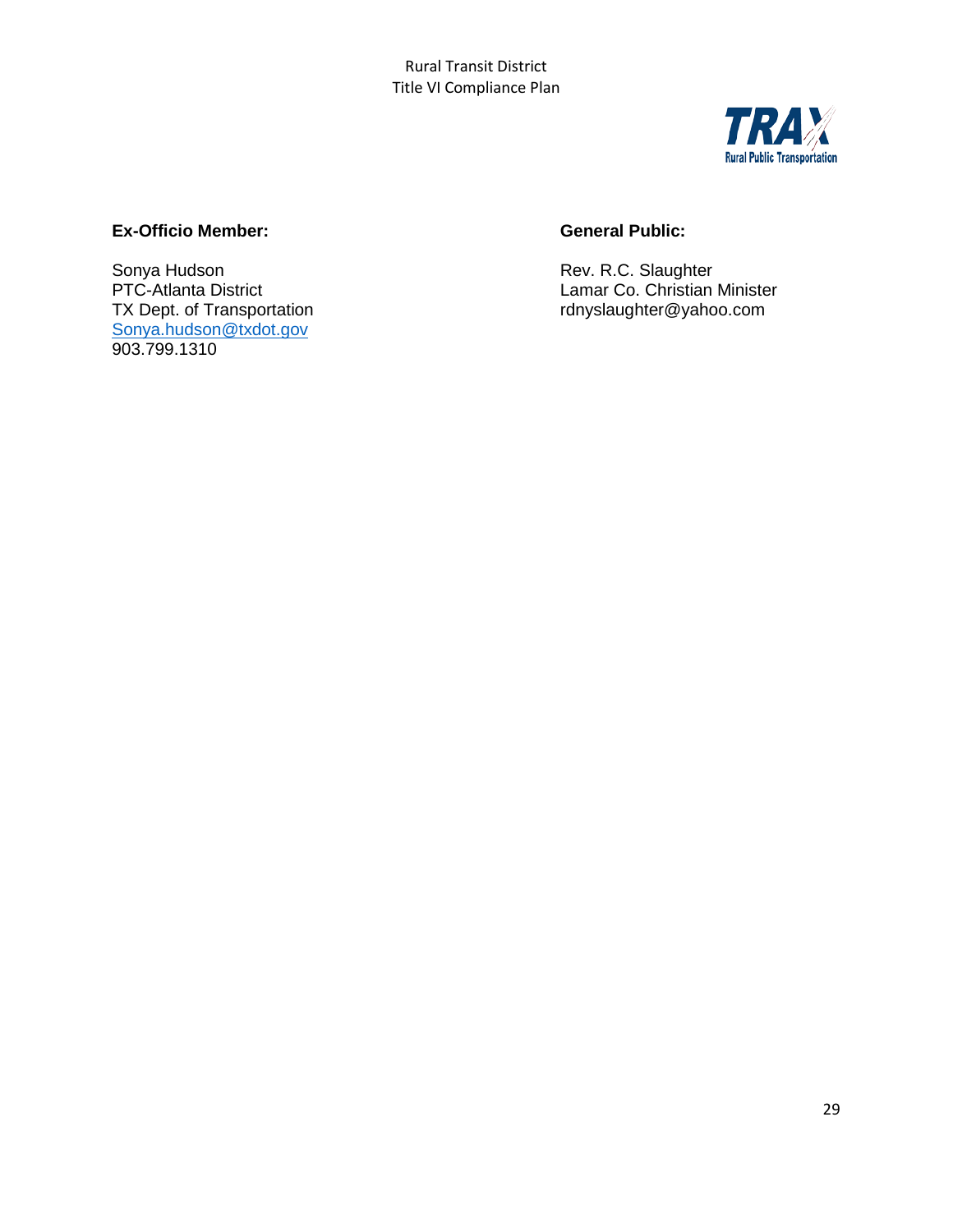

## **TITLE VI PUBLIC PARTICIPATION SURVEY RURAL TRANSIT DISTRICT**

Title VI of the Civil Rights Act of 1964 requires the Rural Transit District to provide opportunities for everyone in the affected project area(s) to comment on transportation programs and activities that may affect their community. Title VI specifically states, "No person in the United States shall on the grounds of race, color or national origin be excluded from participation or be denied the benefit of, or otherwise be subjected to discrimination under any program, service, or activity receiving federal financial assistance."

Completing this form is strictly voluntary. Completing this form helps TRAX comply with federal data collection and public involvement obligations under Title VI and the National Environmental Protection Act (NEPA) and improve our public service. We appreciate your participation.

#### **Service(s) Used (Please check all that apply):**

|         |                                                                                      | <b>Demand Response Service</b><br><b>Paratransit Service</b><br><b>Fixed Route Service</b> |                                                                |  |                                                              | Zip Code:                                                 |                   |
|---------|--------------------------------------------------------------------------------------|--------------------------------------------------------------------------------------------|----------------------------------------------------------------|--|--------------------------------------------------------------|-----------------------------------------------------------|-------------------|
| Gender: |                                                                                      | ) Male (                                                                                   | ) Female                                                       |  |                                                              |                                                           |                   |
|         |                                                                                      |                                                                                            | <b>Race/Ethnic Designation:</b> ( ) White ( ) African American |  |                                                              |                                                           | ) Hispanic/Latino |
|         |                                                                                      |                                                                                            |                                                                |  |                                                              | ) Native Hawaiian/Pacific Islander                        | ) 2 or more races |
|         |                                                                                      |                                                                                            | Other                                                          |  |                                                              |                                                           |                   |
| Age:    |                                                                                      | ( ) < 18                                                                                   | $( ) 18-25 ( ) 26-35 ( ) 36-59$                                |  |                                                              |                                                           | ) > 60            |
|         | ) English<br>Spanish<br>French<br>Korean<br>Mandarin<br>German<br>Japanese<br>Other: | <b>Primary Language Spoken:</b>                                                            |                                                                |  | ) English<br>Spanish<br>French<br>Korean<br>German<br>Other: | <b>Secondary Language Spoken:</b><br>Mandarin<br>Japanese |                   |

Would you like information on our services in other language? If yes, please indicate language: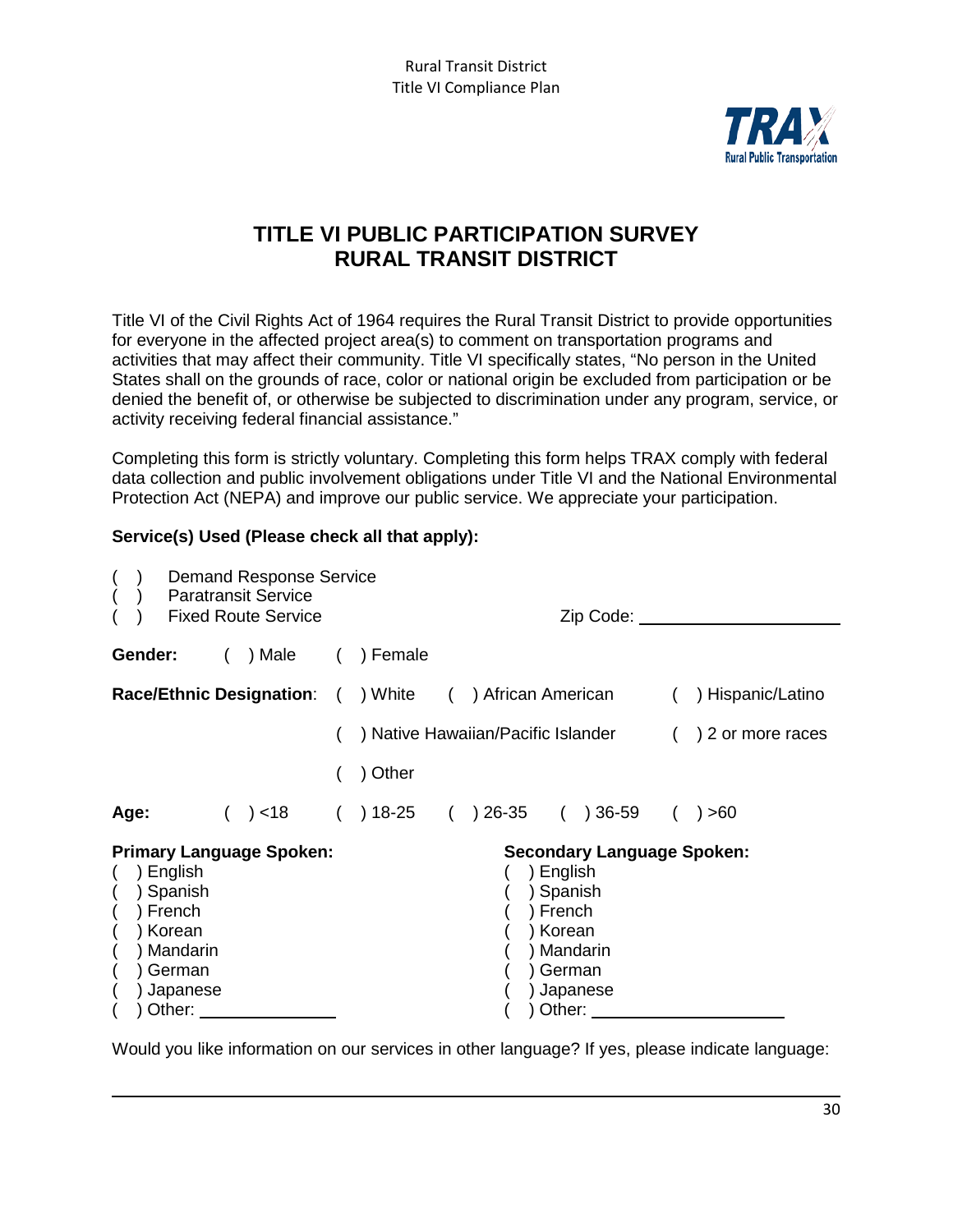

## **ARK-TEX RURAL TRANSIT DISTRICT TITLE VI COMPLIANCE: LIMITED ENGLISH PROFICIENCY ANALYSIS AND ASSISTANCE PLAN**

MAY 2017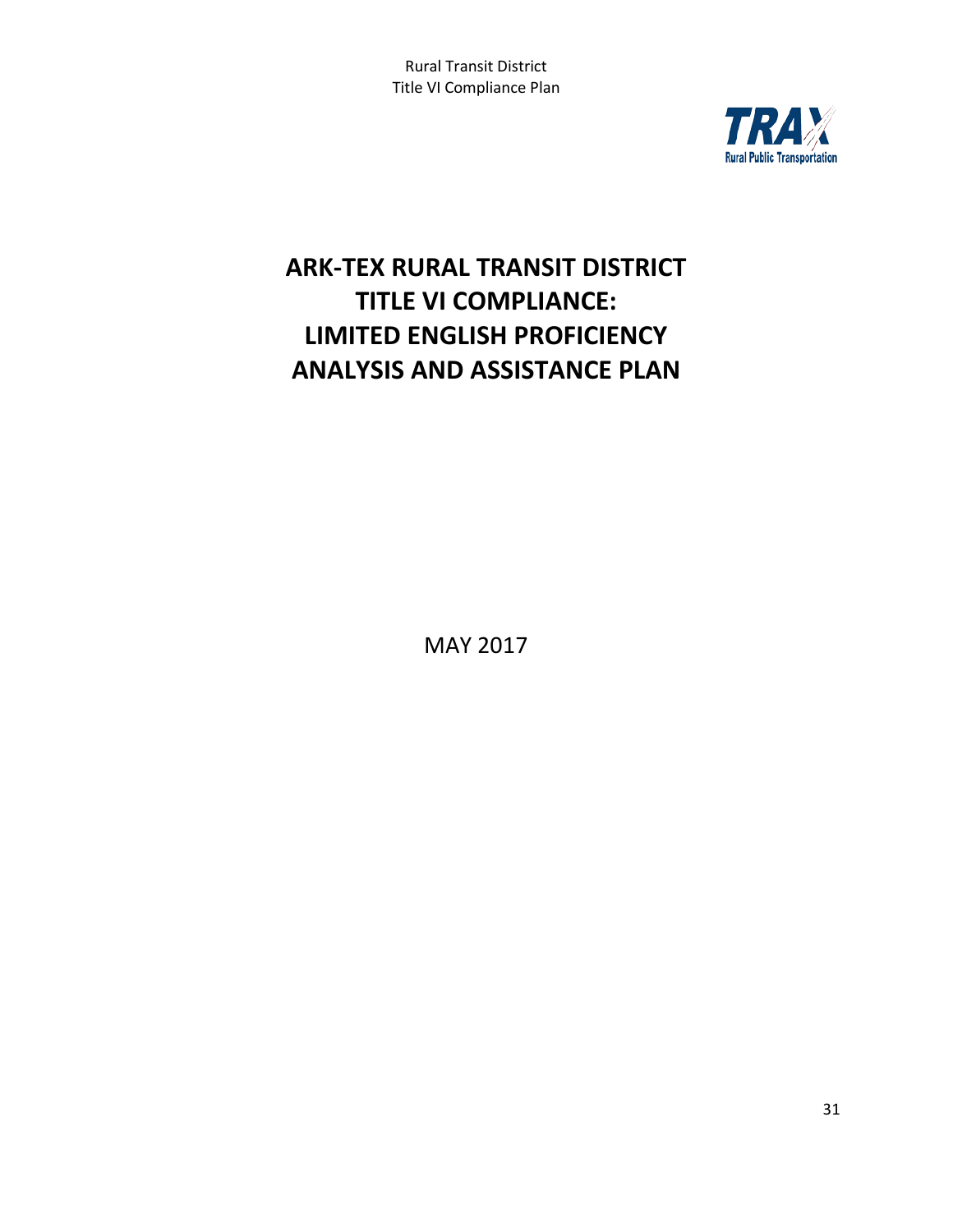

#### **Background:**

The U.S. Department of Transportation (DOT) requires that DOT recipients take responsible steps to ensure meaningful access to the benefits, services, information, and other important portions of their programs and activities for individuals who are Limited English Proficient (LEP). DOT recommends that recipients use the DOT LEP Guidance to determine how best to comply with statutory and regulatory obligations to provide meaningful access to the benefits, services, information and other important portions of their programs and activities for individuals who are LEP. Executive Order 13166, "Improving Access to Services for Person with Limited English Proficiency," reprinted at 65 FR 50121 (August 16, 2000), directs each Federal agency to examine the services it provides and develop and implement a system by which LEP persons can meaningfully access those services. The Executive Order states that recipients must take reasonable steps to ensure meaningful access to their programs and activities by LEP persons.

Public transit is a key means of achieving mobility for many LEP persons. According to the 2010 Census, more than 11% of LEP persons aged 16 years and over reported use of public transit as their primary means of transportation to work, compared with about 4% of English speakers. Recent immigrants to the United States (including those persons who may not be LEP) use public transportation at higher rates than native-born adults. Agencies that provide language assistance to persons with limited English proficiency in a competent and effective manner will help ensure that their services are safe, reliable, convenient, and accessible to those persons. These efforts may attract riders who would otherwise be excluded from participating in the service because of language barriers. Catering to LEP persons may also help increase and retain ridership among the agency's broader immigrant communities in two important ways: (1.) agencies that reach out to recent immigrant populations in order to prepare a language implementation plan send a positive message to these persons that their business is valued; and (2.) community outreach designed to identify appropriate language assistance measures can also assist the agency in identifying the transportation needs of immigrant populations.

#### **Legal basis for language assistance requirements:**

Title VI of the Civil Rights Act of 1964, 42 U.S.C 2000d et seq., and its implementing regulations provide that no person in the United States shall, on the grounds of race, color or national origin be excluded from participation in, be denied the benefits of, or be otherwise subjected to discrimination under any program or activity that receives federal financial assistance. The Supreme Court, in *Lau v. Nichols*, 414 U.S. 563 (1974), interpreted Title VI regulations to hold that Title VI prohibits conduct that has a disproportionate effect on LEP persons because such conduct constitutes national origin discrimination. Executive Order 13166, "Improving Access to Services with Limited English Proficiency" reprinted at 65 FR 50121 (August 16, 2000), directs each Federal agency to examine the services it provides and develop and implement a system by which LEP persons can meaningfully access those services. The Executive Order states that recipients must take reasonable steps to ensure meaningful access to their programs and activities by LEP persons.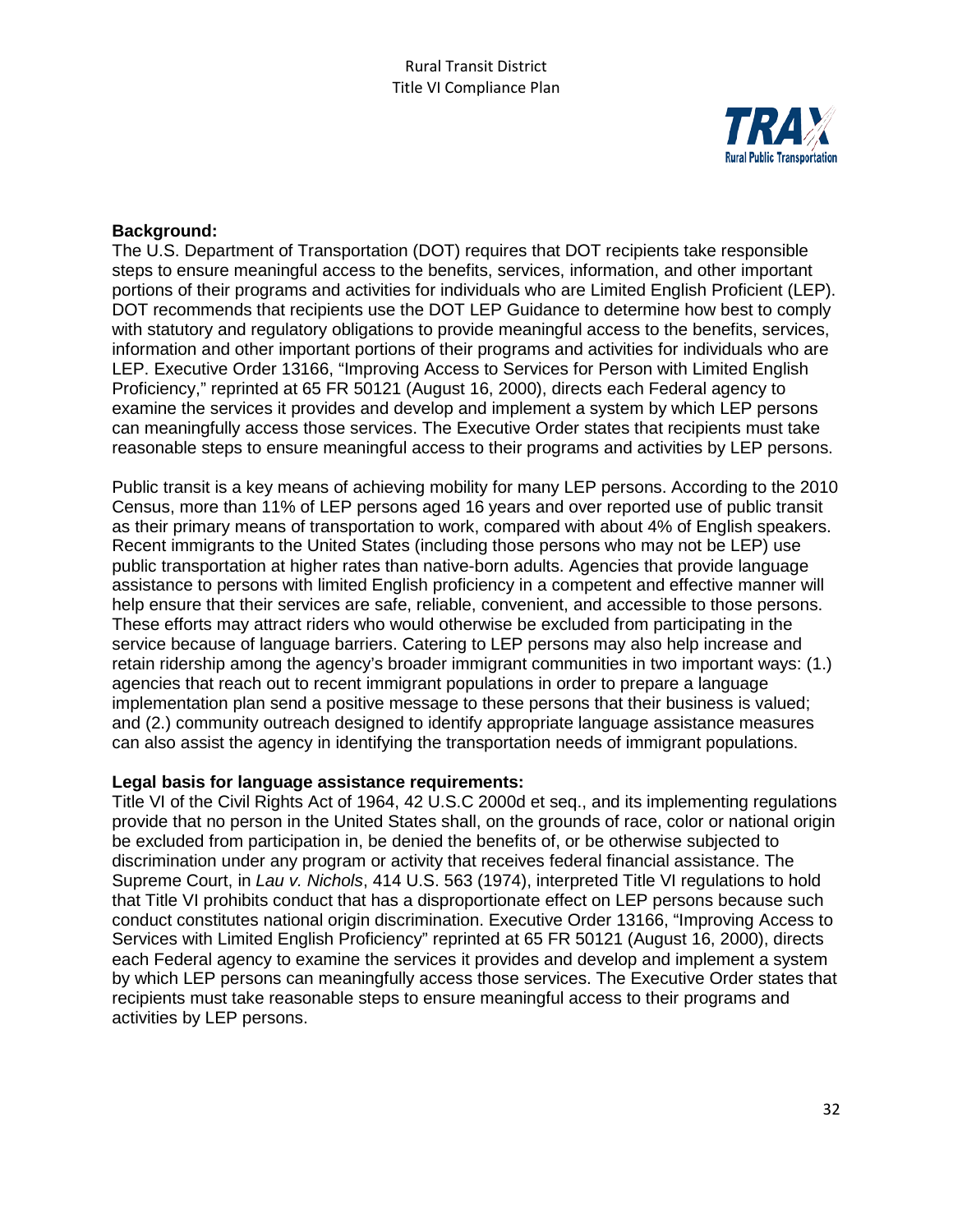

#### **The Four Factor Analysis:**

Recipients are required to take reasonable steps to ensure meaningful access to their programs and activities by LEP persons. While designed to be a flexible and fact-dependent standard, the starting point is an individualized assessment that balances the following four factors: (1.) The number of proportion of LEP persons eligible to be served or likely to be encountered by a program, activity, or service of the recipient or grantee; (2.) the frequency with which LEP individuals come in contact with the program; (3.) the nature and importance of the program, activity, or service provided by the recipient to the people's lives; and (4.) the resources available to the recipient and costs.

#### **Factor 1: The Number and Proportion of LEP Persons Served/Encountered in Eligible Service Populations**

In the Ark-Tex Rural Transit District there is a small population of people with Limited English Proficiency (LEP). The Ark-Tex Rural Transit District serves a nine county rural area made up of the Texas counties Bowie, Cass, Delta, Franklin, Hopkins, Lamar, Morris, Red River and Titus Counties. As indicated by Tables 1-A through 1-I, the primary demographic that represents the Ark-Tex Rural Transit District LEP population are primarily English speaking people. The Ark-Tex Rural Transit District, with 4,858 Spanish speakers who speak English "not well" or "not at all "makes up only 1.92% of all Spanish speakers.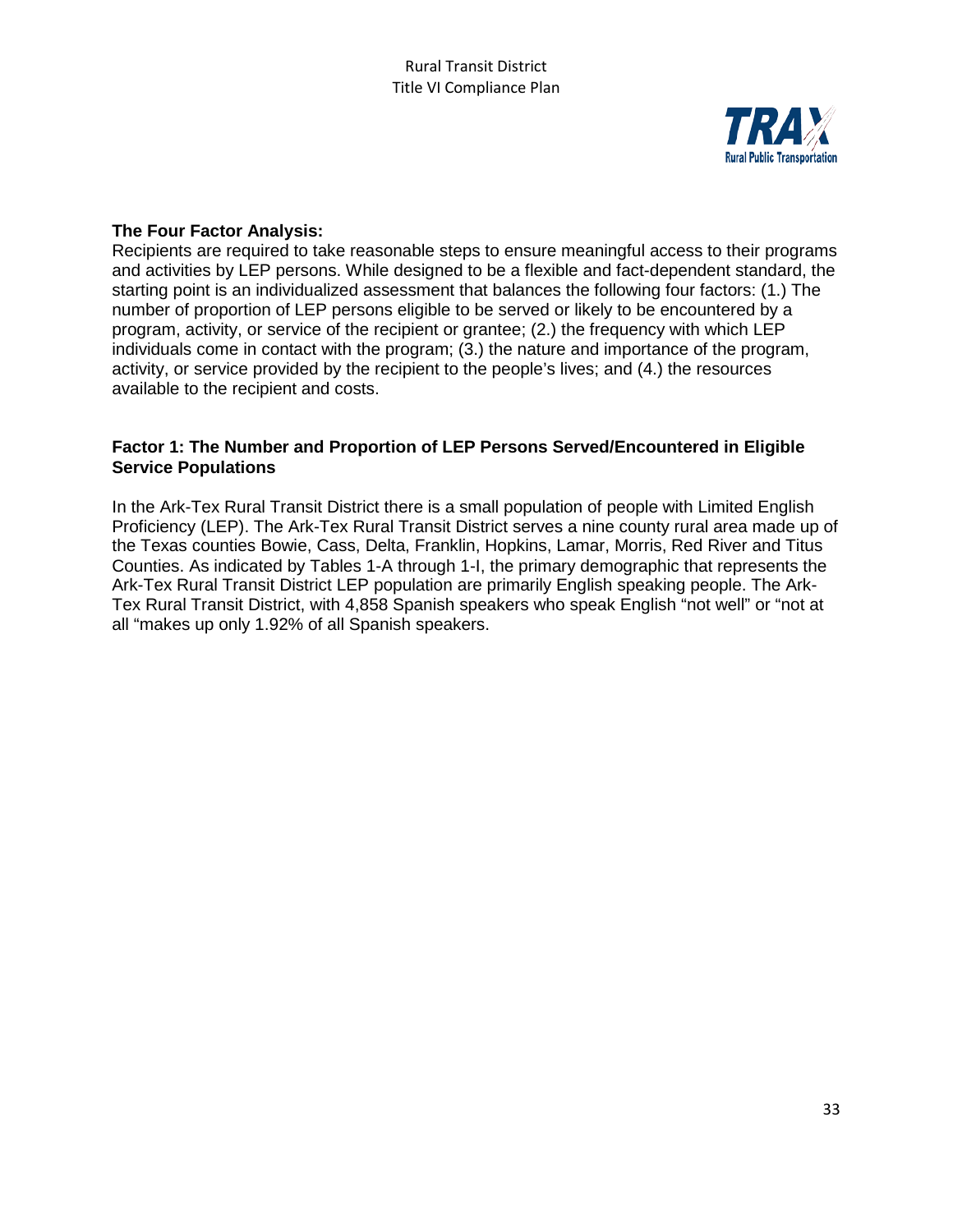

| By Language Spoken at Home<br>(Number)<br>(Percent)<br>and Ability to Speak English<br>5 years and older<br>100%<br>83,487<br>Speak only English<br>94.5%<br>78,919<br>Language other than English<br>4,568<br>5.5%<br><b>Spanish</b><br>3,524<br>100%<br>Speaks English "very well"<br>2,614<br>74.2%<br>Speaks English "well"<br>488<br>13.8<br>Speaks English "not well"<br>10%<br>353<br>Speaks English "not at all"<br>69<br>2%<br><b>Other Indo-European</b><br>621<br>100%<br>Speaks English "very well"<br>430<br>69%<br>Speaks English "well"<br>89<br>14%<br>Speaks English "not well"<br>16%<br>102<br>Speaks English "not at all"<br>0<br>0%<br><b>Asian &amp; Pacific Island</b><br>347<br>100%<br>Speaks English "very well"<br>268<br>77%<br>Speaks English "well"<br>13%<br>45<br>Speaks English "not well"<br>34<br>9.8%<br>Speaks English "not at all"<br>$\boldsymbol{0}$<br>0%<br><b>All Other Languages</b><br>76<br>100%<br>Speaks English "very well"<br>46%<br>35<br>Speaks English "well"<br>41<br>53.9%<br>Speaks English "not well"<br>0%<br>0<br>Speaks English "not at all"<br>0<br>$0\%$<br><b>Ability to Speak English</b><br>5 Years and older<br>100%<br>83,487<br><b>Other than English</b><br>5.5%<br>4,568<br>610<br>0.7%<br>5 to 17 years<br>3,680<br>4.4%<br>18 to 64 years<br>0.3%<br>65 and over<br>278<br>English less than "very well"<br>1,221<br>1.5%<br>252<br>0.3%<br>5 to 17 years<br>1%<br>18 to 64 years<br>847<br>122<br>0.1%<br>65 years & over<br><b>Speak English in Household</b><br>Linguistically isolated household<br>196<br>(X)<br>(1)<br>5 Years and Older<br>100%<br>76,663<br>Linguistically isolated household<br>476<br>0.6%<br>(1)<br>122<br>0.2%<br>5 to 17 years<br>0.4%<br>314<br>18 to 64 years | Table 1-A                             |                     |                     |  |  |  |  |
|----------------------------------------------------------------------------------------------------------------------------------------------------------------------------------------------------------------------------------------------------------------------------------------------------------------------------------------------------------------------------------------------------------------------------------------------------------------------------------------------------------------------------------------------------------------------------------------------------------------------------------------------------------------------------------------------------------------------------------------------------------------------------------------------------------------------------------------------------------------------------------------------------------------------------------------------------------------------------------------------------------------------------------------------------------------------------------------------------------------------------------------------------------------------------------------------------------------------------------------------------------------------------------------------------------------------------------------------------------------------------------------------------------------------------------------------------------------------------------------------------------------------------------------------------------------------------------------------------------------------------------------------------------------------------------------------------------------------------------------------------------------------|---------------------------------------|---------------------|---------------------|--|--|--|--|
|                                                                                                                                                                                                                                                                                                                                                                                                                                                                                                                                                                                                                                                                                                                                                                                                                                                                                                                                                                                                                                                                                                                                                                                                                                                                                                                                                                                                                                                                                                                                                                                                                                                                                                                                                                      | <b>Population 5 Years &amp; Older</b> | <b>Bowie County</b> | <b>Bowie County</b> |  |  |  |  |
|                                                                                                                                                                                                                                                                                                                                                                                                                                                                                                                                                                                                                                                                                                                                                                                                                                                                                                                                                                                                                                                                                                                                                                                                                                                                                                                                                                                                                                                                                                                                                                                                                                                                                                                                                                      |                                       |                     |                     |  |  |  |  |
|                                                                                                                                                                                                                                                                                                                                                                                                                                                                                                                                                                                                                                                                                                                                                                                                                                                                                                                                                                                                                                                                                                                                                                                                                                                                                                                                                                                                                                                                                                                                                                                                                                                                                                                                                                      |                                       |                     |                     |  |  |  |  |
|                                                                                                                                                                                                                                                                                                                                                                                                                                                                                                                                                                                                                                                                                                                                                                                                                                                                                                                                                                                                                                                                                                                                                                                                                                                                                                                                                                                                                                                                                                                                                                                                                                                                                                                                                                      |                                       |                     |                     |  |  |  |  |
|                                                                                                                                                                                                                                                                                                                                                                                                                                                                                                                                                                                                                                                                                                                                                                                                                                                                                                                                                                                                                                                                                                                                                                                                                                                                                                                                                                                                                                                                                                                                                                                                                                                                                                                                                                      |                                       |                     |                     |  |  |  |  |
|                                                                                                                                                                                                                                                                                                                                                                                                                                                                                                                                                                                                                                                                                                                                                                                                                                                                                                                                                                                                                                                                                                                                                                                                                                                                                                                                                                                                                                                                                                                                                                                                                                                                                                                                                                      |                                       |                     |                     |  |  |  |  |
|                                                                                                                                                                                                                                                                                                                                                                                                                                                                                                                                                                                                                                                                                                                                                                                                                                                                                                                                                                                                                                                                                                                                                                                                                                                                                                                                                                                                                                                                                                                                                                                                                                                                                                                                                                      |                                       |                     |                     |  |  |  |  |
|                                                                                                                                                                                                                                                                                                                                                                                                                                                                                                                                                                                                                                                                                                                                                                                                                                                                                                                                                                                                                                                                                                                                                                                                                                                                                                                                                                                                                                                                                                                                                                                                                                                                                                                                                                      |                                       |                     |                     |  |  |  |  |
|                                                                                                                                                                                                                                                                                                                                                                                                                                                                                                                                                                                                                                                                                                                                                                                                                                                                                                                                                                                                                                                                                                                                                                                                                                                                                                                                                                                                                                                                                                                                                                                                                                                                                                                                                                      |                                       |                     |                     |  |  |  |  |
|                                                                                                                                                                                                                                                                                                                                                                                                                                                                                                                                                                                                                                                                                                                                                                                                                                                                                                                                                                                                                                                                                                                                                                                                                                                                                                                                                                                                                                                                                                                                                                                                                                                                                                                                                                      |                                       |                     |                     |  |  |  |  |
|                                                                                                                                                                                                                                                                                                                                                                                                                                                                                                                                                                                                                                                                                                                                                                                                                                                                                                                                                                                                                                                                                                                                                                                                                                                                                                                                                                                                                                                                                                                                                                                                                                                                                                                                                                      |                                       |                     |                     |  |  |  |  |
|                                                                                                                                                                                                                                                                                                                                                                                                                                                                                                                                                                                                                                                                                                                                                                                                                                                                                                                                                                                                                                                                                                                                                                                                                                                                                                                                                                                                                                                                                                                                                                                                                                                                                                                                                                      |                                       |                     |                     |  |  |  |  |
|                                                                                                                                                                                                                                                                                                                                                                                                                                                                                                                                                                                                                                                                                                                                                                                                                                                                                                                                                                                                                                                                                                                                                                                                                                                                                                                                                                                                                                                                                                                                                                                                                                                                                                                                                                      |                                       |                     |                     |  |  |  |  |
|                                                                                                                                                                                                                                                                                                                                                                                                                                                                                                                                                                                                                                                                                                                                                                                                                                                                                                                                                                                                                                                                                                                                                                                                                                                                                                                                                                                                                                                                                                                                                                                                                                                                                                                                                                      |                                       |                     |                     |  |  |  |  |
|                                                                                                                                                                                                                                                                                                                                                                                                                                                                                                                                                                                                                                                                                                                                                                                                                                                                                                                                                                                                                                                                                                                                                                                                                                                                                                                                                                                                                                                                                                                                                                                                                                                                                                                                                                      |                                       |                     |                     |  |  |  |  |
|                                                                                                                                                                                                                                                                                                                                                                                                                                                                                                                                                                                                                                                                                                                                                                                                                                                                                                                                                                                                                                                                                                                                                                                                                                                                                                                                                                                                                                                                                                                                                                                                                                                                                                                                                                      |                                       |                     |                     |  |  |  |  |
|                                                                                                                                                                                                                                                                                                                                                                                                                                                                                                                                                                                                                                                                                                                                                                                                                                                                                                                                                                                                                                                                                                                                                                                                                                                                                                                                                                                                                                                                                                                                                                                                                                                                                                                                                                      |                                       |                     |                     |  |  |  |  |
|                                                                                                                                                                                                                                                                                                                                                                                                                                                                                                                                                                                                                                                                                                                                                                                                                                                                                                                                                                                                                                                                                                                                                                                                                                                                                                                                                                                                                                                                                                                                                                                                                                                                                                                                                                      |                                       |                     |                     |  |  |  |  |
|                                                                                                                                                                                                                                                                                                                                                                                                                                                                                                                                                                                                                                                                                                                                                                                                                                                                                                                                                                                                                                                                                                                                                                                                                                                                                                                                                                                                                                                                                                                                                                                                                                                                                                                                                                      |                                       |                     |                     |  |  |  |  |
|                                                                                                                                                                                                                                                                                                                                                                                                                                                                                                                                                                                                                                                                                                                                                                                                                                                                                                                                                                                                                                                                                                                                                                                                                                                                                                                                                                                                                                                                                                                                                                                                                                                                                                                                                                      |                                       |                     |                     |  |  |  |  |
|                                                                                                                                                                                                                                                                                                                                                                                                                                                                                                                                                                                                                                                                                                                                                                                                                                                                                                                                                                                                                                                                                                                                                                                                                                                                                                                                                                                                                                                                                                                                                                                                                                                                                                                                                                      |                                       |                     |                     |  |  |  |  |
|                                                                                                                                                                                                                                                                                                                                                                                                                                                                                                                                                                                                                                                                                                                                                                                                                                                                                                                                                                                                                                                                                                                                                                                                                                                                                                                                                                                                                                                                                                                                                                                                                                                                                                                                                                      |                                       |                     |                     |  |  |  |  |
|                                                                                                                                                                                                                                                                                                                                                                                                                                                                                                                                                                                                                                                                                                                                                                                                                                                                                                                                                                                                                                                                                                                                                                                                                                                                                                                                                                                                                                                                                                                                                                                                                                                                                                                                                                      |                                       |                     |                     |  |  |  |  |
|                                                                                                                                                                                                                                                                                                                                                                                                                                                                                                                                                                                                                                                                                                                                                                                                                                                                                                                                                                                                                                                                                                                                                                                                                                                                                                                                                                                                                                                                                                                                                                                                                                                                                                                                                                      |                                       |                     |                     |  |  |  |  |
|                                                                                                                                                                                                                                                                                                                                                                                                                                                                                                                                                                                                                                                                                                                                                                                                                                                                                                                                                                                                                                                                                                                                                                                                                                                                                                                                                                                                                                                                                                                                                                                                                                                                                                                                                                      |                                       |                     |                     |  |  |  |  |
|                                                                                                                                                                                                                                                                                                                                                                                                                                                                                                                                                                                                                                                                                                                                                                                                                                                                                                                                                                                                                                                                                                                                                                                                                                                                                                                                                                                                                                                                                                                                                                                                                                                                                                                                                                      |                                       |                     |                     |  |  |  |  |
|                                                                                                                                                                                                                                                                                                                                                                                                                                                                                                                                                                                                                                                                                                                                                                                                                                                                                                                                                                                                                                                                                                                                                                                                                                                                                                                                                                                                                                                                                                                                                                                                                                                                                                                                                                      |                                       |                     |                     |  |  |  |  |
|                                                                                                                                                                                                                                                                                                                                                                                                                                                                                                                                                                                                                                                                                                                                                                                                                                                                                                                                                                                                                                                                                                                                                                                                                                                                                                                                                                                                                                                                                                                                                                                                                                                                                                                                                                      |                                       |                     |                     |  |  |  |  |
|                                                                                                                                                                                                                                                                                                                                                                                                                                                                                                                                                                                                                                                                                                                                                                                                                                                                                                                                                                                                                                                                                                                                                                                                                                                                                                                                                                                                                                                                                                                                                                                                                                                                                                                                                                      |                                       |                     |                     |  |  |  |  |
|                                                                                                                                                                                                                                                                                                                                                                                                                                                                                                                                                                                                                                                                                                                                                                                                                                                                                                                                                                                                                                                                                                                                                                                                                                                                                                                                                                                                                                                                                                                                                                                                                                                                                                                                                                      |                                       |                     |                     |  |  |  |  |
|                                                                                                                                                                                                                                                                                                                                                                                                                                                                                                                                                                                                                                                                                                                                                                                                                                                                                                                                                                                                                                                                                                                                                                                                                                                                                                                                                                                                                                                                                                                                                                                                                                                                                                                                                                      |                                       |                     |                     |  |  |  |  |
|                                                                                                                                                                                                                                                                                                                                                                                                                                                                                                                                                                                                                                                                                                                                                                                                                                                                                                                                                                                                                                                                                                                                                                                                                                                                                                                                                                                                                                                                                                                                                                                                                                                                                                                                                                      |                                       |                     |                     |  |  |  |  |
|                                                                                                                                                                                                                                                                                                                                                                                                                                                                                                                                                                                                                                                                                                                                                                                                                                                                                                                                                                                                                                                                                                                                                                                                                                                                                                                                                                                                                                                                                                                                                                                                                                                                                                                                                                      |                                       |                     |                     |  |  |  |  |
|                                                                                                                                                                                                                                                                                                                                                                                                                                                                                                                                                                                                                                                                                                                                                                                                                                                                                                                                                                                                                                                                                                                                                                                                                                                                                                                                                                                                                                                                                                                                                                                                                                                                                                                                                                      |                                       |                     |                     |  |  |  |  |
|                                                                                                                                                                                                                                                                                                                                                                                                                                                                                                                                                                                                                                                                                                                                                                                                                                                                                                                                                                                                                                                                                                                                                                                                                                                                                                                                                                                                                                                                                                                                                                                                                                                                                                                                                                      |                                       |                     |                     |  |  |  |  |
|                                                                                                                                                                                                                                                                                                                                                                                                                                                                                                                                                                                                                                                                                                                                                                                                                                                                                                                                                                                                                                                                                                                                                                                                                                                                                                                                                                                                                                                                                                                                                                                                                                                                                                                                                                      |                                       |                     |                     |  |  |  |  |
|                                                                                                                                                                                                                                                                                                                                                                                                                                                                                                                                                                                                                                                                                                                                                                                                                                                                                                                                                                                                                                                                                                                                                                                                                                                                                                                                                                                                                                                                                                                                                                                                                                                                                                                                                                      |                                       |                     |                     |  |  |  |  |
|                                                                                                                                                                                                                                                                                                                                                                                                                                                                                                                                                                                                                                                                                                                                                                                                                                                                                                                                                                                                                                                                                                                                                                                                                                                                                                                                                                                                                                                                                                                                                                                                                                                                                                                                                                      |                                       |                     |                     |  |  |  |  |
|                                                                                                                                                                                                                                                                                                                                                                                                                                                                                                                                                                                                                                                                                                                                                                                                                                                                                                                                                                                                                                                                                                                                                                                                                                                                                                                                                                                                                                                                                                                                                                                                                                                                                                                                                                      |                                       |                     |                     |  |  |  |  |
|                                                                                                                                                                                                                                                                                                                                                                                                                                                                                                                                                                                                                                                                                                                                                                                                                                                                                                                                                                                                                                                                                                                                                                                                                                                                                                                                                                                                                                                                                                                                                                                                                                                                                                                                                                      |                                       |                     |                     |  |  |  |  |
|                                                                                                                                                                                                                                                                                                                                                                                                                                                                                                                                                                                                                                                                                                                                                                                                                                                                                                                                                                                                                                                                                                                                                                                                                                                                                                                                                                                                                                                                                                                                                                                                                                                                                                                                                                      | 65 and over                           | 0.1%<br>40          |                     |  |  |  |  |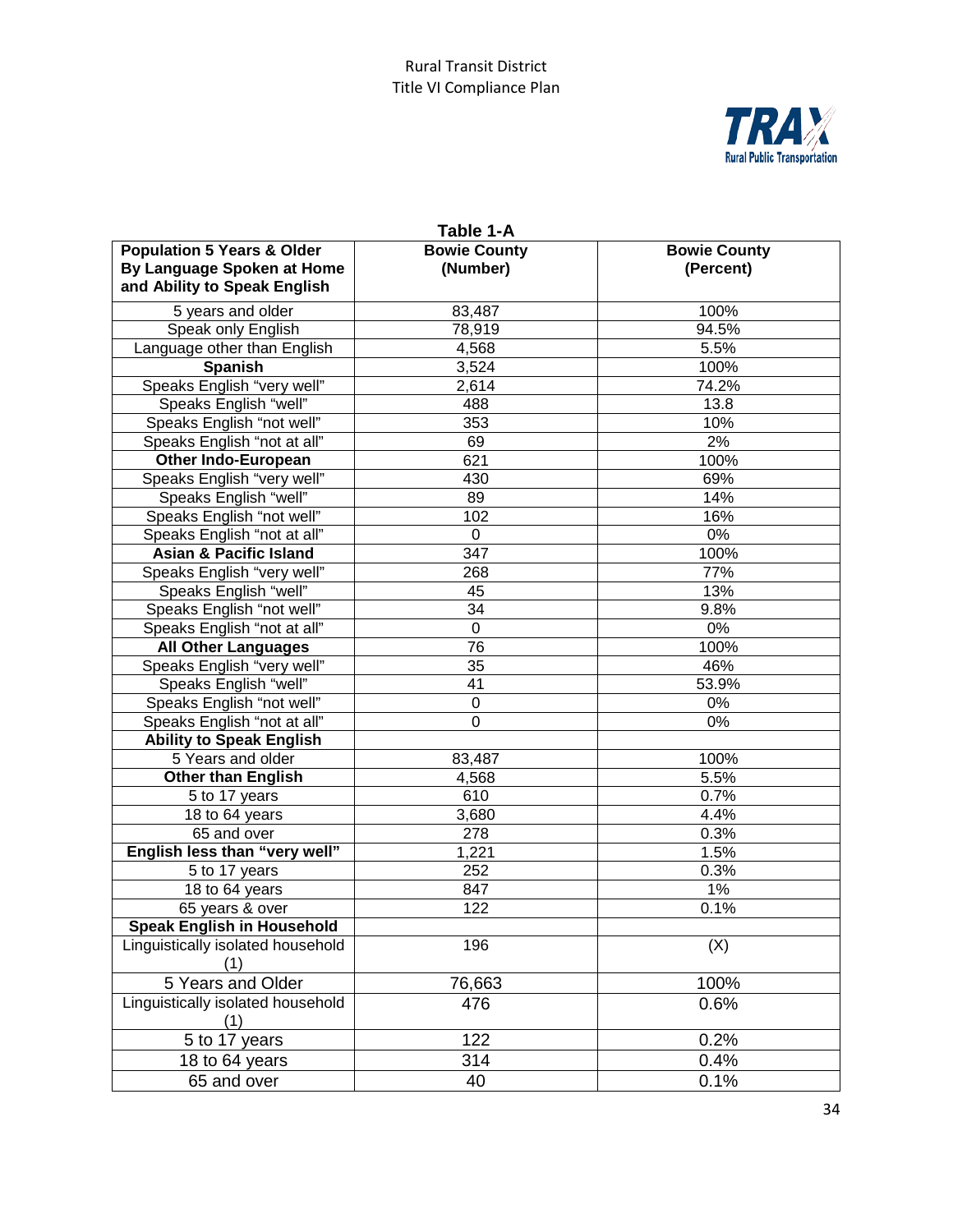

| Table 1-B                                                                                           |                                |                                 |  |  |
|-----------------------------------------------------------------------------------------------------|--------------------------------|---------------------------------|--|--|
| <b>Population 5 Years &amp; Older</b><br>By Language Spoken at Home<br>and Ability to Speak English | <b>Cass County</b><br>(Number) | <b>Cass County</b><br>(Percent) |  |  |
| 5 years and older                                                                                   | 28,613                         | 100%                            |  |  |
| Speak only English                                                                                  | 27,702                         | 96.8%                           |  |  |
| Language other than English                                                                         | 911                            | 3.2%                            |  |  |
| <b>Spanish</b>                                                                                      | 717                            | 100%                            |  |  |
| Speaks English "very well"                                                                          | 423                            | 59%                             |  |  |
| Speaks English "well"                                                                               | 145                            | 20.2%                           |  |  |
| Speaks English "not well"                                                                           | 139                            | 19.4%                           |  |  |
| Speaks English "not at all"                                                                         | 10                             | 1.4%                            |  |  |
| <b>Other Indo-European</b>                                                                          | 127                            | 100%                            |  |  |
| Speaks English "very well"                                                                          | 103                            | 81%                             |  |  |
| Speaks English "well"                                                                               | 15                             | 11.8%                           |  |  |
| Speaks English "not well"                                                                           | 9                              | 7.1%                            |  |  |
| Speaks English "not at all"                                                                         | $\overline{0}$                 | $0\%$                           |  |  |
| <b>Asian &amp; Pacific Island</b>                                                                   | 52                             | 100%                            |  |  |
| Speaks English "very well"                                                                          | 36                             | 69%                             |  |  |
| Speaks English "well"                                                                               | 8                              | 15.4%                           |  |  |
| Speaks English "not well"                                                                           | $\overline{8}$                 | 15.4%                           |  |  |
| Speaks English "not at all"                                                                         | $\mathbf 0$                    | $0\%$                           |  |  |
| <b>All Other Languages</b>                                                                          | 15                             | 100%                            |  |  |
| Speaks English "very well"                                                                          | 15                             | 100%                            |  |  |
| Speaks English "well"                                                                               | 0                              | $0\%$                           |  |  |
| Speaks English "not well"                                                                           | 0                              | $0\%$                           |  |  |
| Speaks English "not at all"                                                                         | $\overline{0}$                 | $0\%$                           |  |  |
| <b>Ability to Speak English</b>                                                                     |                                |                                 |  |  |
| 5 Years and older                                                                                   | 28,613                         | 100%                            |  |  |
| <b>Other than English</b>                                                                           | 911                            | 3.2%                            |  |  |
| 5 to 17 years                                                                                       | 209                            | 0.7%                            |  |  |
| 18 to 64 years                                                                                      | 644                            | 2.3%                            |  |  |
| 65 and over                                                                                         | 58                             | 0.2%                            |  |  |
| English less than "very well"                                                                       | 334                            | 1.2%                            |  |  |
| 5 to 17 years                                                                                       | 98                             | 0.3%                            |  |  |
| 18 to 64 years                                                                                      | 213                            | 0.7%                            |  |  |
| 65 years & over                                                                                     | 23                             | 0.1%                            |  |  |
| <b>Speak English in Household</b>                                                                   |                                |                                 |  |  |
| Linguistically isolated household<br>(1)                                                            | 57                             | (X)                             |  |  |
| 5 Years and Older                                                                                   | 28,139                         | 100%                            |  |  |
| Linguistically isolated household<br>(1)                                                            | 143                            | 0.5%                            |  |  |
| 5 to 17 years                                                                                       | 58                             | 0.2%                            |  |  |
| 18 to 64 years                                                                                      | 82                             | 0.3%                            |  |  |
| 65 and over                                                                                         | 0                              | $0\%$                           |  |  |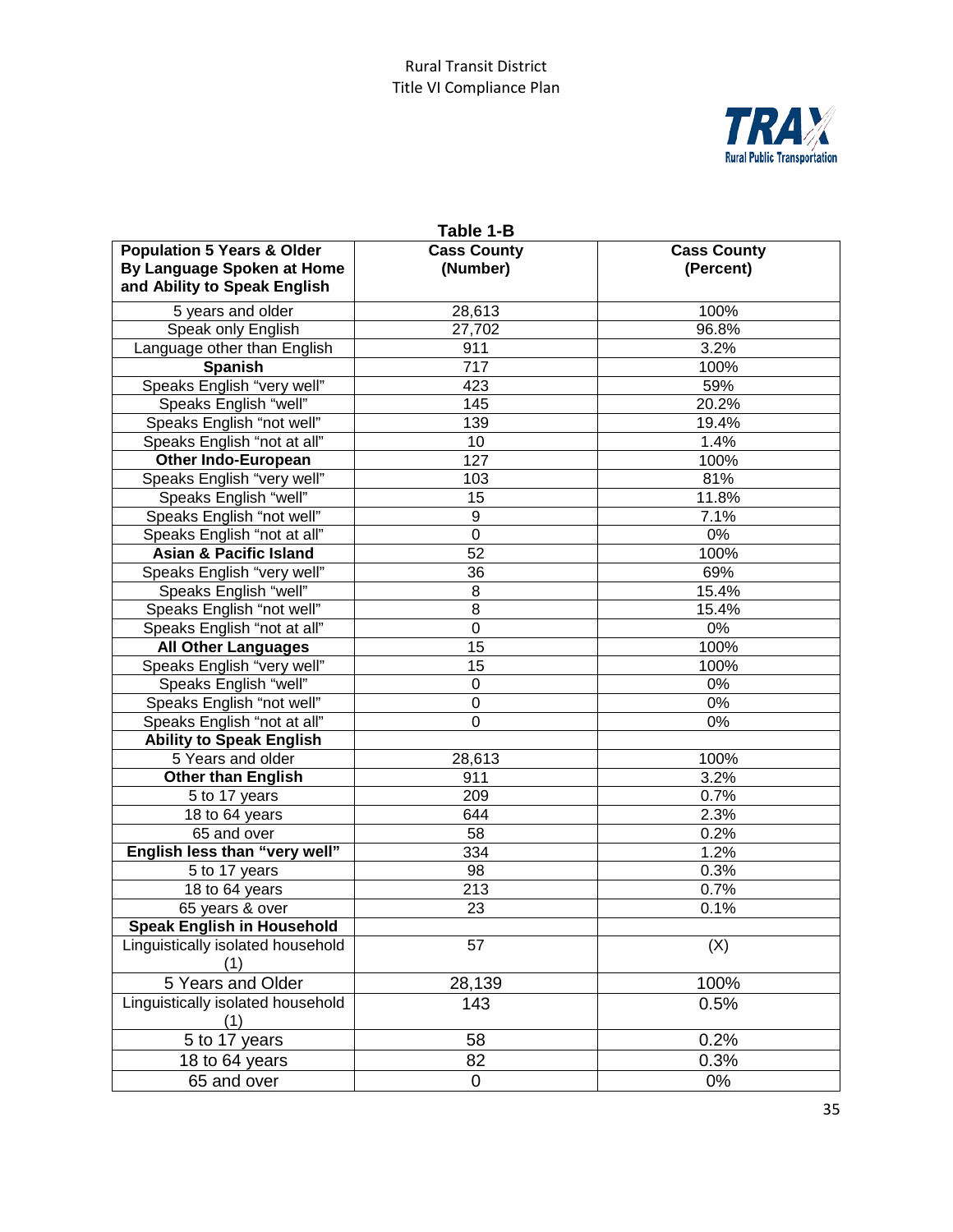

| Table 1-C                                                                                           |                                 |                                  |  |  |
|-----------------------------------------------------------------------------------------------------|---------------------------------|----------------------------------|--|--|
| <b>Population 5 Years &amp; Older</b><br>By Language Spoken at Home<br>and Ability to Speak English | <b>Delta County</b><br>(Number) | <b>Delta County</b><br>(Percent) |  |  |
| 5 years and older                                                                                   | 5,048                           | 100%                             |  |  |
| Speak only English                                                                                  | 4,936                           | 97.8%                            |  |  |
| Language other than English                                                                         | 112                             | 2.2%                             |  |  |
| <b>Spanish</b>                                                                                      | 74                              | 100%                             |  |  |
| Speaks English "very well"                                                                          | 60                              | 81.1%                            |  |  |
| Speaks English "well"                                                                               | 5                               | 6.8%                             |  |  |
| Speaks English "not well"                                                                           | 9                               | 12.2%                            |  |  |
| Speaks English "not at all"                                                                         | 0                               | $0\%$                            |  |  |
| <b>Other Indo-European</b>                                                                          | 6                               | 100%                             |  |  |
| Speaks English "very well"                                                                          | 6                               | 100%                             |  |  |
| Speaks English "well"                                                                               | 0                               | 0%                               |  |  |
| Speaks English "not well"                                                                           | 0                               | $0\%$                            |  |  |
| Speaks English "not at all"                                                                         | 0                               | $0\%$                            |  |  |
| <b>Asian &amp; Pacific Island</b>                                                                   | $\overline{32}$                 | 100%                             |  |  |
| Speaks English "very well"                                                                          | 18                              | 56.3%                            |  |  |
| Speaks English "well"                                                                               | 14                              | 43.8%                            |  |  |
| Speaks English "not well"                                                                           | 0                               | 0%                               |  |  |
| Speaks English "not at all"                                                                         | 0                               | 0%                               |  |  |
| <b>All Other Languages</b>                                                                          | 0                               | 0%                               |  |  |
| Speaks English "very well"                                                                          | 0                               | 0%                               |  |  |
| Speaks English "well"                                                                               | 0                               | 0%                               |  |  |
| Speaks English "not well"                                                                           | 0<br>0%                         |                                  |  |  |
| Speaks English "not at all"                                                                         | 0                               | 0%                               |  |  |
| <b>Ability to Speak English</b>                                                                     |                                 |                                  |  |  |
| 5 Years and older                                                                                   | 5,048                           | 100%                             |  |  |
| <b>Other than English</b>                                                                           | 112                             | 2.2%                             |  |  |
| 5 to 17 years                                                                                       | 28                              | 0.6%                             |  |  |
| 18 to 64 years                                                                                      | 69                              | 1.4%                             |  |  |
| 65 and over                                                                                         | 15                              | 0.3%                             |  |  |
| English less than "very well"                                                                       | 28                              | 0.6%                             |  |  |
| 5 to 17 years                                                                                       | 0                               | 0%                               |  |  |
| 18 to 64 years                                                                                      | 15                              | 0.3%                             |  |  |
| 65 years & over                                                                                     | 13                              | 0.3%                             |  |  |
| <b>Speak English in Household</b>                                                                   |                                 |                                  |  |  |
| Linguistically isolated household<br>(1)                                                            | $\overline{0}$                  | (X)                              |  |  |
| 5 Years and Older                                                                                   | 4,929                           | 100%                             |  |  |
| Linguistically isolated household<br>(1)                                                            | 0                               | 0%                               |  |  |
| 5 to 17 years                                                                                       | 0                               | 0%                               |  |  |
| 18 to 64 years                                                                                      | $\mathsf 0$                     | 0%                               |  |  |
| 65 and over                                                                                         | $\overline{0}$                  | 0%                               |  |  |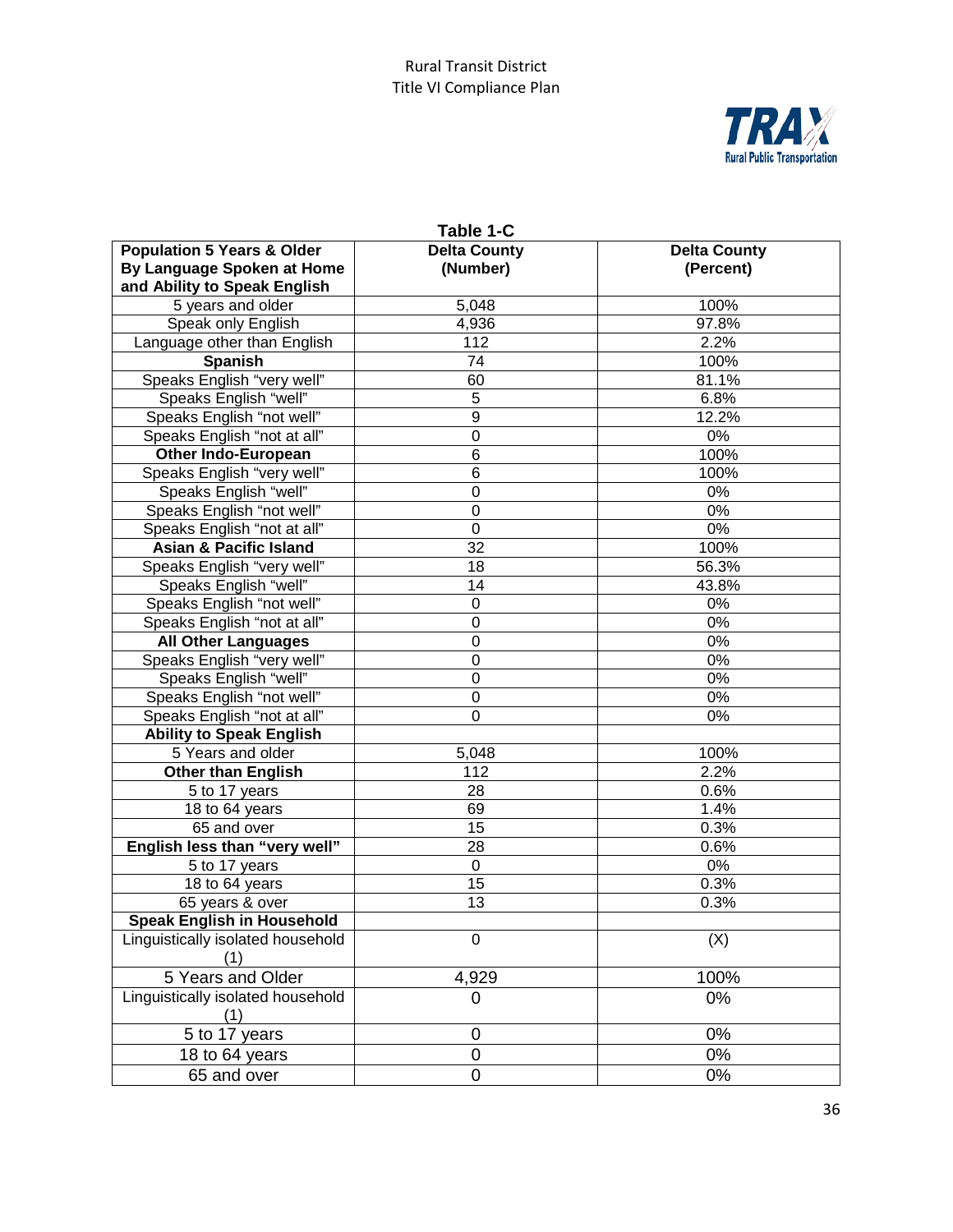

| Table 1-D                                                                                           |                                    |                                     |  |  |
|-----------------------------------------------------------------------------------------------------|------------------------------------|-------------------------------------|--|--|
| <b>Population 5 Years &amp; Older</b><br>By Language Spoken at Home<br>and Ability to Speak English | <b>Franklin County</b><br>(Number) | <b>Franklin County</b><br>(Percent) |  |  |
| 5 years and older                                                                                   | 8,897<br>100%                      |                                     |  |  |
| Speak only English                                                                                  | 7,999                              | 89.9%                               |  |  |
| Language other than English                                                                         | 898                                | 10%                                 |  |  |
| <b>Spanish</b>                                                                                      | 764                                | 100%                                |  |  |
| Speaks English "very well"                                                                          | 385                                | 50.4%                               |  |  |
| Speaks English "well"                                                                               | 163                                | 21.3%                               |  |  |
| Speaks English "not well"                                                                           | 151                                | 19.8%                               |  |  |
| Speaks English "not at all"                                                                         | 65                                 | 8.5%                                |  |  |
| <b>Other Indo-European</b>                                                                          | 107                                | 100%                                |  |  |
| Speaks English "very well"                                                                          | 89                                 | 83.2%                               |  |  |
| Speaks English "well"                                                                               | 16                                 | 15%                                 |  |  |
| Speaks English "not well"                                                                           | $\overline{c}$                     | 1.9%                                |  |  |
| Speaks English "not at all"                                                                         | 0                                  | 0%                                  |  |  |
| <b>Asian &amp; Pacific Island</b>                                                                   | 9                                  | 100%                                |  |  |
| Speaks English "very well"                                                                          | 8                                  | 88.9%                               |  |  |
| Speaks English "well"                                                                               | 1                                  | 11%                                 |  |  |
| Speaks English "not well"                                                                           | 0                                  | 0%                                  |  |  |
| Speaks English "not at all"                                                                         | 0                                  | 0%                                  |  |  |
| <b>All Other Languages</b>                                                                          | 18                                 | 100%                                |  |  |
| Speaks English "very well"                                                                          | 18                                 | 100%                                |  |  |
| Speaks English "well"                                                                               | 0                                  | 0%                                  |  |  |
| Speaks English "not well"                                                                           | 0                                  | 0%                                  |  |  |
| Speaks English "not at all"                                                                         | 0                                  | 0%                                  |  |  |
| <b>Ability to Speak English</b>                                                                     |                                    |                                     |  |  |
| 5 Years and older                                                                                   | 8,897                              | 100%                                |  |  |
| <b>Other than English</b>                                                                           | 898                                | 10%                                 |  |  |
| 5 to 17 years                                                                                       | 240                                | 2.7%                                |  |  |
| 18 to 64 years                                                                                      | 609                                | 6.8%                                |  |  |
| 65 and over                                                                                         | 49                                 | 0.6%                                |  |  |
| English less than "very well"                                                                       | 398                                | 4.5%                                |  |  |
| 5 to 17 years                                                                                       | 79                                 | 0%                                  |  |  |
| 18 to 64 years                                                                                      | 298                                | 3.3%                                |  |  |
| 65 years & over                                                                                     | 21                                 | 0.2%                                |  |  |
| <b>Speak English in Household</b>                                                                   |                                    |                                     |  |  |
| Linguistically isolated household<br>(1)                                                            | 64                                 | (X)                                 |  |  |
| 5 Years and Older                                                                                   | 8,735                              | 100%                                |  |  |
| Linguistically isolated household<br>(1)                                                            | 182                                | 2.1%                                |  |  |
| 5 to 17 years                                                                                       | 53                                 | 0%                                  |  |  |
| 18 to 64 years                                                                                      | 122                                | 1.4%                                |  |  |
| 65 and over                                                                                         | $\overline{7}$                     | 0%                                  |  |  |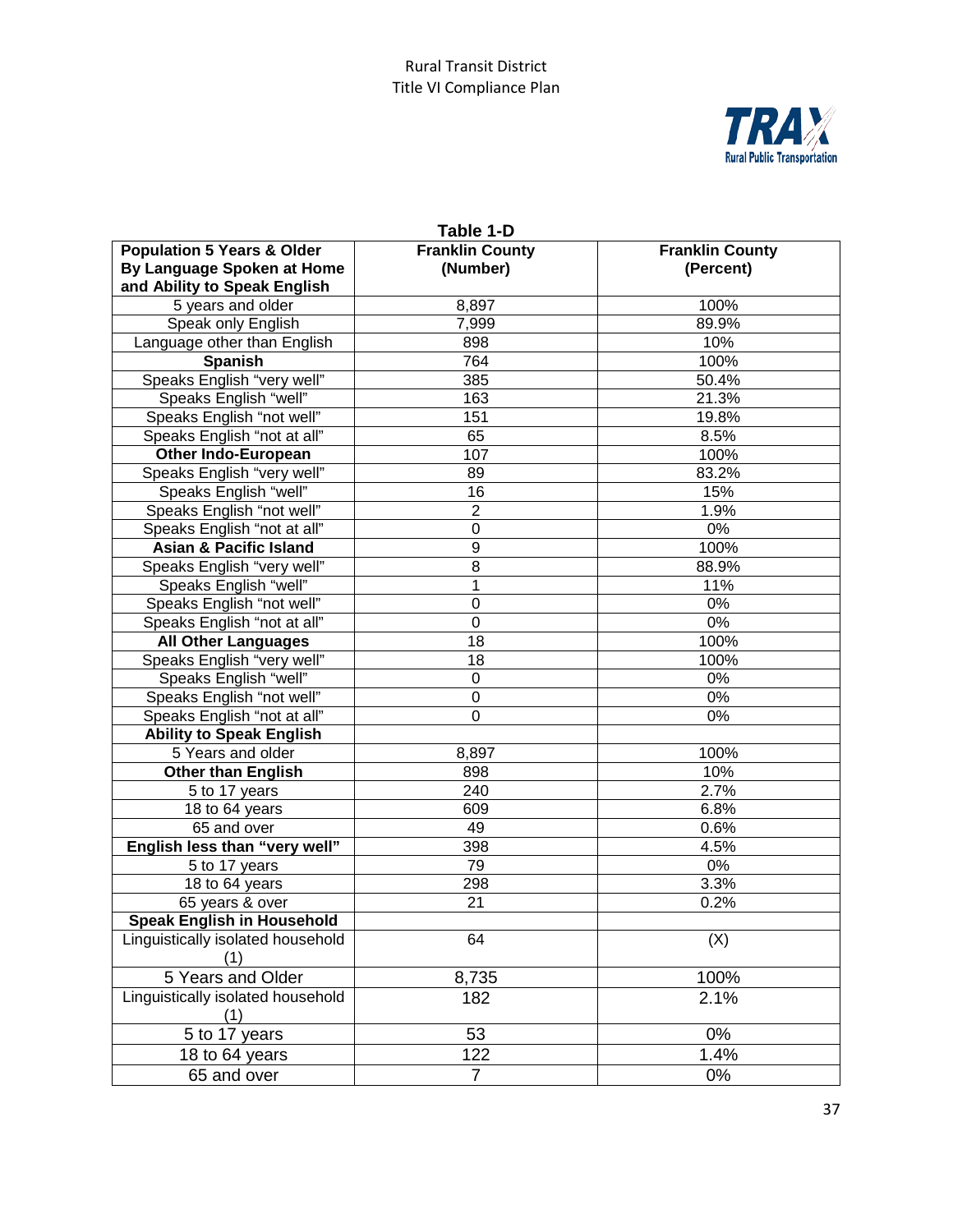

| Table 1-E                                                                                           |                                   |                                    |  |  |
|-----------------------------------------------------------------------------------------------------|-----------------------------------|------------------------------------|--|--|
| <b>Population 5 Years &amp; Older</b><br>By Language Spoken at Home<br>and Ability to Speak English | <b>Hopkins County</b><br>(Number) | <b>Hopkins County</b><br>(Percent) |  |  |
| 5 years and older                                                                                   | 29,908                            | 100%                               |  |  |
| Speak only English                                                                                  | 26,964                            | 90%                                |  |  |
| Language other than English                                                                         | 2,944                             | 9.8%                               |  |  |
| <b>Spanish</b>                                                                                      | 2,608                             | 100%                               |  |  |
| Speaks English "very well"                                                                          | 1,336                             | 51.2%                              |  |  |
| Speaks English "well"                                                                               | 570                               | 21.9%                              |  |  |
| Speaks English "not well"                                                                           | 418                               | 16%                                |  |  |
| Speaks English "not at all"                                                                         | 284                               | 10.9%                              |  |  |
| <b>Other Indo-European</b>                                                                          | 200                               | 100%                               |  |  |
| Speaks English "very well"                                                                          | 156                               | 78%                                |  |  |
| Speaks English "well"                                                                               | 29                                | 14.5%                              |  |  |
| Speaks English "not well"                                                                           | 15                                | 7.5%                               |  |  |
| Speaks English "not at all"                                                                         | 0                                 | 0%                                 |  |  |
| <b>Asian &amp; Pacific Island</b>                                                                   | 111                               | 100%                               |  |  |
| Speaks English "very well"                                                                          | 57                                | 51.4%                              |  |  |
| Speaks English "well"                                                                               | 54                                | 48.6%                              |  |  |
| Speaks English "not well"                                                                           | 0                                 | $0\%$                              |  |  |
| Speaks English "not at all"                                                                         | 0                                 | $0\%$                              |  |  |
| <b>All Other Languages</b>                                                                          | 25                                | 100%                               |  |  |
| Speaks English "very well"                                                                          | 25                                | 100%                               |  |  |
| Speaks English "well"                                                                               | 0                                 | $0\%$                              |  |  |
| Speaks English "not well"                                                                           | 0                                 | $0\%$                              |  |  |
| Speaks English "not at all"                                                                         | $\overline{0}$                    | $0\%$                              |  |  |
| <b>Ability to Speak English</b>                                                                     |                                   |                                    |  |  |
| 5 Years and older                                                                                   | 29,908                            | 100%                               |  |  |
| <b>Other than English</b>                                                                           | 2,944                             | 9.8%                               |  |  |
| 5 to 17 years                                                                                       | 820                               | 2.7%                               |  |  |
| 18 to 64 years                                                                                      | 2,084                             | 7.0%                               |  |  |
| 65 and over                                                                                         | 40                                | 0.1%                               |  |  |
| English less than "very well"                                                                       | 1,370                             | 4.6%                               |  |  |
| 5 to 17 years                                                                                       | 222                               | 0%                                 |  |  |
| 18 to 64 years                                                                                      | 1,138                             | 3.8%                               |  |  |
| 65 years & over                                                                                     | 10                                | $0\%$                              |  |  |
| <b>Speak English in Household</b>                                                                   |                                   |                                    |  |  |
| Linguistically isolated household<br>(1)                                                            | 285                               | (X)                                |  |  |
| 5 Years and Older                                                                                   | 29,435                            | 100%                               |  |  |
| Linguistically isolated household<br>(1)                                                            | 847                               | 2.9%                               |  |  |
| 5 to 17 years                                                                                       | 216                               | 0.7%                               |  |  |
| 18 to 64 years                                                                                      | 628                               | $\overline{2}$                     |  |  |
| 65 and over                                                                                         | $\overline{7}$                    | $0\%$                              |  |  |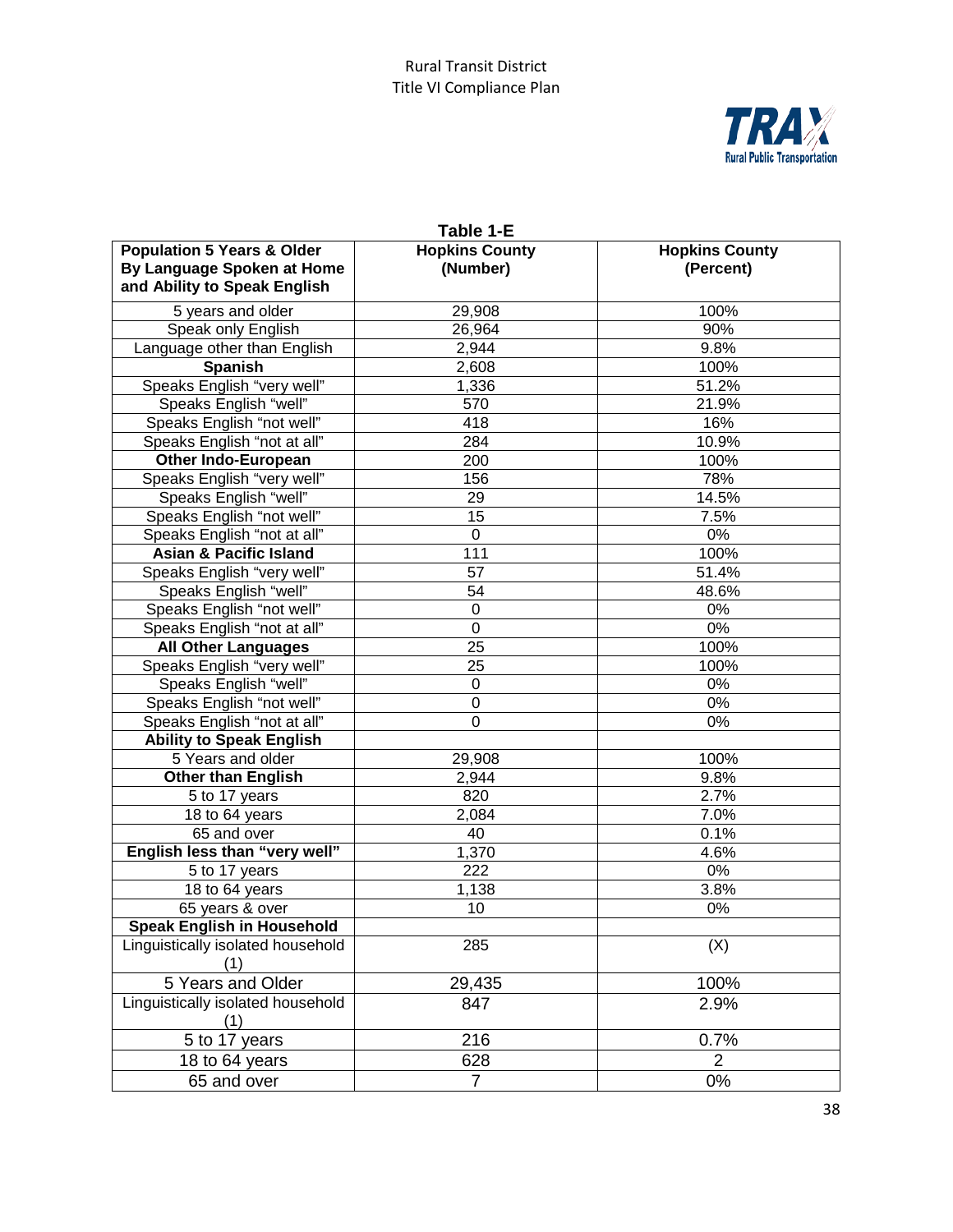

| Table 1-F                                                                                           |                                 |                                  |  |  |
|-----------------------------------------------------------------------------------------------------|---------------------------------|----------------------------------|--|--|
| <b>Population 5 Years &amp; Older</b><br>By Language Spoken at Home<br>and Ability to Speak English | <b>Lamar County</b><br>(Number) | <b>Lamar County</b><br>(Percent) |  |  |
| 5 years and older                                                                                   | 45,106                          | 100%                             |  |  |
| Speak only English                                                                                  | 42,989                          | 95.3%                            |  |  |
| Language other than English                                                                         | 2,117                           | 4.7%                             |  |  |
| <b>Spanish</b>                                                                                      | 1,517                           | 100%                             |  |  |
| Speaks English "very well"                                                                          | 923                             | 60.8%                            |  |  |
| Speaks English "well"                                                                               | 299                             | 19.7%                            |  |  |
| Speaks English "not well"                                                                           | 238                             | 15.7%                            |  |  |
| Speaks English "not at all"                                                                         | 57                              | 3.8%                             |  |  |
| <b>Other Indo-European</b>                                                                          | 414                             | 100%                             |  |  |
| Speaks English "very well"                                                                          | 265                             | 64%                              |  |  |
| Speaks English "well"                                                                               | 69                              | 16.7%                            |  |  |
| Speaks English "not well"                                                                           | 66                              | 15.9%                            |  |  |
| Speaks English "not at all"                                                                         | 14                              | 3.4%                             |  |  |
| <b>Asian &amp; Pacific Island</b>                                                                   | 169                             | 100%                             |  |  |
| Speaks English "very well"                                                                          | 135                             | 79.9%                            |  |  |
| Speaks English "well"                                                                               | 22                              | 13%                              |  |  |
| Speaks English "not well"                                                                           | 12                              | 7%                               |  |  |
| Speaks English "not at all"                                                                         | 0                               | $0\%$                            |  |  |
| <b>All Other Languages</b>                                                                          | 17                              | 100%                             |  |  |
| Speaks English "very well"                                                                          | 11                              | 64.7%                            |  |  |
| Speaks English "well"                                                                               | 0                               | 0%                               |  |  |
| Speaks English "not well"                                                                           | 6                               | 35%                              |  |  |
| Speaks English "not at all"                                                                         | 0                               | 0%                               |  |  |
| <b>Ability to Speak English</b>                                                                     |                                 |                                  |  |  |
| 5 Years and older                                                                                   | 45,106                          | 100%                             |  |  |
| <b>Other than English</b>                                                                           | 2,117                           | 4.7%                             |  |  |
| 5 to 17 years                                                                                       | 462                             | 1%                               |  |  |
| 18 to 64 years                                                                                      | 1,541                           | 3.4%                             |  |  |
| 65 and over                                                                                         | 114                             | 0.3%                             |  |  |
| English less than "very well"                                                                       | 783                             | 1.7%                             |  |  |
| 5 to 17 years                                                                                       | 132                             | 0.3%                             |  |  |
| 18 to 64 years                                                                                      | 616                             | 1.4%                             |  |  |
| 65 years & over                                                                                     | 35                              | 0.1%                             |  |  |
| <b>Speak English in Household</b>                                                                   |                                 |                                  |  |  |
| Linguistically isolated household<br>(1)                                                            | 161                             | (X)                              |  |  |
| 5 Years and Older                                                                                   | 43,997                          | 100%                             |  |  |
| Linguistically isolated household<br>(1)                                                            | 517                             | 1.2%                             |  |  |
| 5 to 17 years                                                                                       | 136                             | 0.3%                             |  |  |
| 18 to 64 years                                                                                      | 369                             | 0.8%                             |  |  |
| 65 and over                                                                                         | 369                             | 0.8%                             |  |  |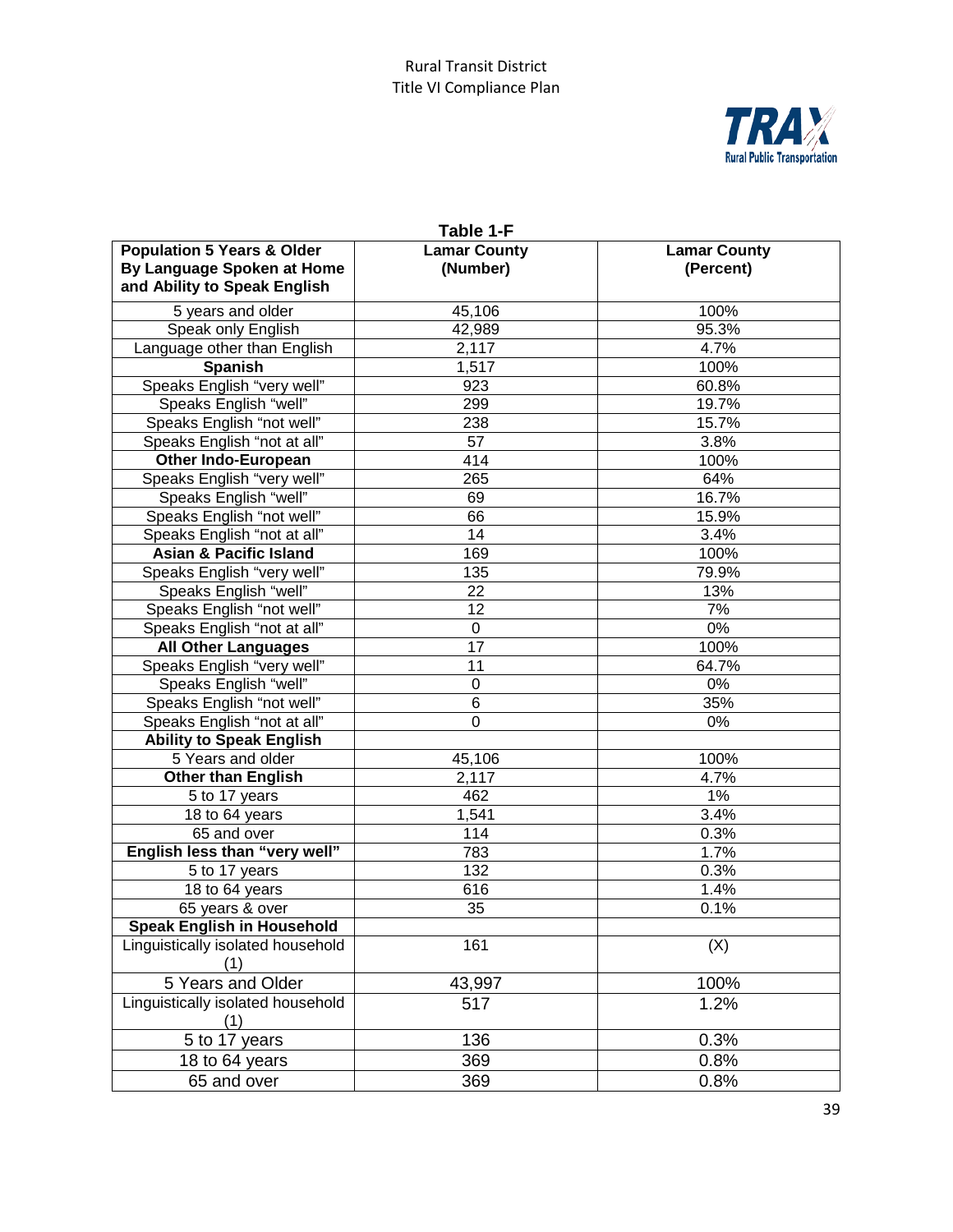

| Table 1-G                                                                                           |                                  |                                   |  |  |
|-----------------------------------------------------------------------------------------------------|----------------------------------|-----------------------------------|--|--|
| <b>Population 5 Years &amp; Older</b><br>By Language Spoken at Home<br>and Ability to Speak English | <b>Morris County</b><br>(Number) | <b>Morris County</b><br>(Percent) |  |  |
| 5 years and older                                                                                   | 12,302<br>100%                   |                                   |  |  |
| Speak only English                                                                                  | 11,817                           | 96%                               |  |  |
| Language other than English                                                                         | 485                              | 3.9%                              |  |  |
| <b>Spanish</b>                                                                                      | 445                              | 100%                              |  |  |
| Speaks English "very well"                                                                          | 248                              | 55.7%                             |  |  |
| Speaks English "well"                                                                               | 121                              | 27.2%                             |  |  |
| Speaks English "not well"                                                                           | 58                               | 13%                               |  |  |
| Speaks English "not at all"                                                                         | 18                               | 4%                                |  |  |
| <b>Other Indo-European</b>                                                                          | 13                               | 100%                              |  |  |
| Speaks English "very well"                                                                          | $\overline{7}$                   | 53%                               |  |  |
| Speaks English "well"                                                                               | 4                                | 30%                               |  |  |
| Speaks English "not well"                                                                           | $\overline{2}$                   | 15.4%                             |  |  |
| Speaks English "not at all"                                                                         | 0                                | 0%                                |  |  |
| <b>Asian &amp; Pacific Island</b>                                                                   | 23                               | 100%                              |  |  |
| Speaks English "very well"                                                                          | 15                               | 65%                               |  |  |
| Speaks English "well"                                                                               | 8                                | 34.8%                             |  |  |
| Speaks English "not well"                                                                           | 0                                | 0%                                |  |  |
| Speaks English "not at all"                                                                         | 0                                | 0%                                |  |  |
| <b>All Other Languages</b>                                                                          | 4                                | 100%                              |  |  |
| Speaks English "very well"                                                                          | 0                                | 0%                                |  |  |
| Speaks English "well"                                                                               | 0                                | 0%                                |  |  |
| Speaks English "not well"                                                                           | 4                                | 100%                              |  |  |
| Speaks English "not at all"                                                                         | 0                                | 0%                                |  |  |
| <b>Ability to Speak English</b>                                                                     |                                  |                                   |  |  |
| 5 Years and older                                                                                   | 12,302                           | 100%                              |  |  |
| Other than English                                                                                  | 485                              | 3.9%                              |  |  |
| 5 to 17 years                                                                                       | 149                              | 1.2%                              |  |  |
| 18 to 64 years                                                                                      | 308                              | 2.5%                              |  |  |
| 65 and over                                                                                         | 28                               | 0.2%                              |  |  |
| English less than "very well"                                                                       | 215                              | 1.7%                              |  |  |
| 5 to 17 years                                                                                       | 60                               | 0.5%                              |  |  |
| 18 to 64 years                                                                                      | 144                              | 1.2%                              |  |  |
| 65 years & over                                                                                     | 11                               | 0.1%                              |  |  |
| <b>Speak English in Household</b>                                                                   |                                  |                                   |  |  |
| Linguistically isolated household<br>(1)                                                            | 43                               | (X)                               |  |  |
| 5 Years and Older                                                                                   | 12,138                           | 100%                              |  |  |
| Linguistically isolated household<br>(1)                                                            | 123                              | 1%                                |  |  |
| 5 to 17 years                                                                                       | 36                               | 0.3%                              |  |  |
| 18 to 64 years                                                                                      | 83                               | 0.7%                              |  |  |
| 65 and over                                                                                         | $\overline{4}$                   | $0\%$                             |  |  |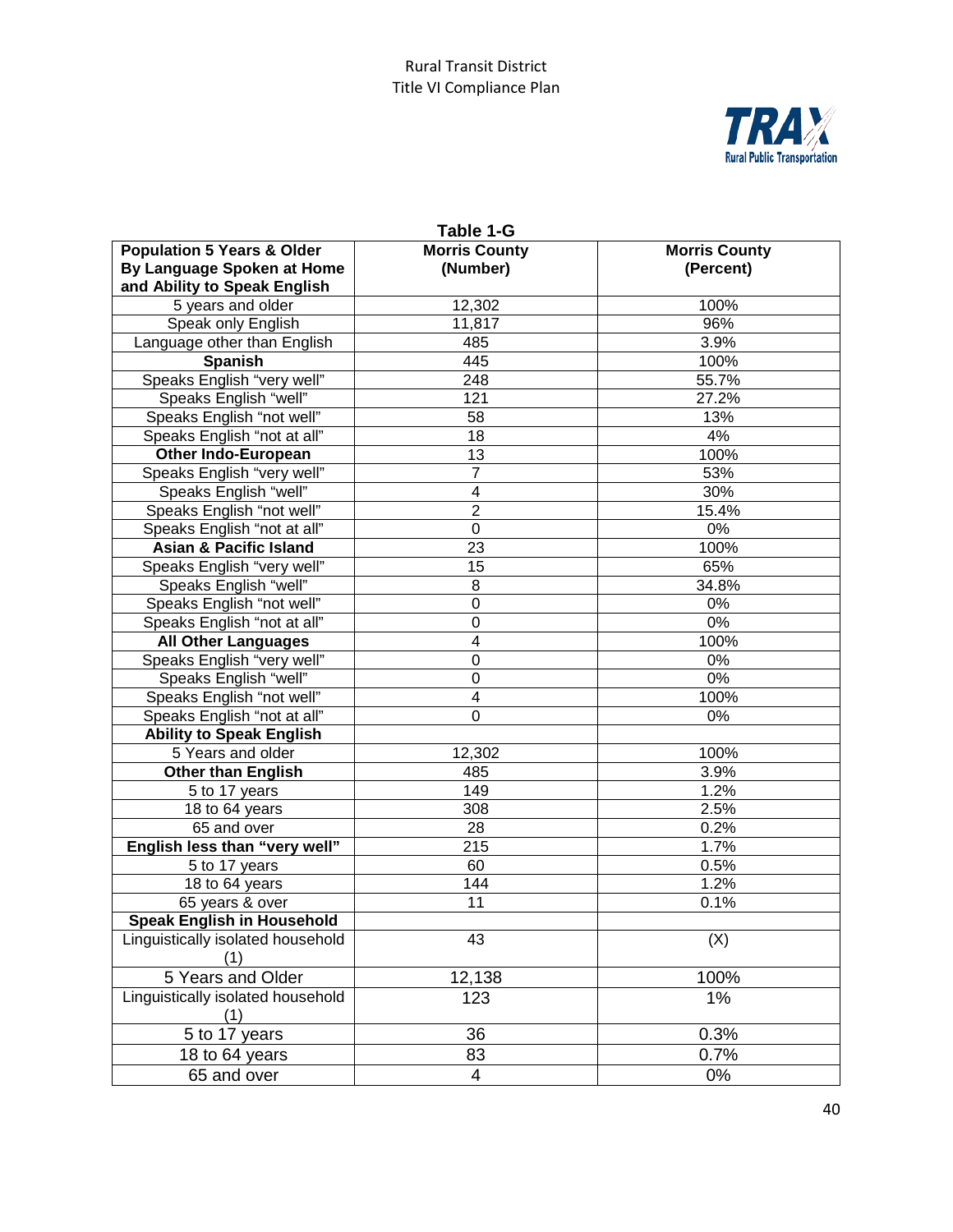

| Table 1-H                                                                                           |                                     |                                      |  |  |
|-----------------------------------------------------------------------------------------------------|-------------------------------------|--------------------------------------|--|--|
| <b>Population 5 Years &amp; Older</b><br>By Language Spoken at Home<br>and Ability to Speak English | <b>Red River County</b><br>(Number) | <b>Red River County</b><br>(Percent) |  |  |
| 5 years and older                                                                                   | 13,492                              | 100%                                 |  |  |
| Speak only English                                                                                  | 12,708                              | 94.2%                                |  |  |
| Language other than English                                                                         | 784                                 | 5.8%                                 |  |  |
| <b>Spanish</b>                                                                                      | 701                                 | 100%                                 |  |  |
| Speaks English "very well"                                                                          | 383                                 | 54.6%                                |  |  |
| Speaks English "well"                                                                               | 139                                 | 19.8%                                |  |  |
| Speaks English "not well"                                                                           | 101                                 | 14.4%                                |  |  |
| Speaks English "not at all"                                                                         | 78                                  | 11.1%                                |  |  |
| <b>Other Indo-European</b>                                                                          | 62                                  | 100%                                 |  |  |
| Speaks English "very well"                                                                          | 55                                  | 88%                                  |  |  |
| Speaks English "well"                                                                               | 4                                   | 6.5%                                 |  |  |
| Speaks English "not well"                                                                           | 3                                   | 4.8%                                 |  |  |
| Speaks English "not at all"                                                                         | $\mathbf 0$                         | 0%                                   |  |  |
| <b>Asian &amp; Pacific Island</b>                                                                   | $\overline{2}$                      | 100%                                 |  |  |
| Speaks English "very well"                                                                          | 0                                   | 0%                                   |  |  |
| Speaks English "well"                                                                               | 0                                   | $0\%$                                |  |  |
| Speaks English "not well"                                                                           | $\overline{2}$                      | 100%                                 |  |  |
| Speaks English "not at all"                                                                         | 0                                   | 0%                                   |  |  |
| <b>All Other Languages</b>                                                                          | 19                                  | 100%                                 |  |  |
| Speaks English "very well"                                                                          | 4                                   | 21%                                  |  |  |
| Speaks English "well"                                                                               | $\overline{2}$                      | 10.5%                                |  |  |
| Speaks English "not well"                                                                           | 13                                  | 68.4%                                |  |  |
| Speaks English "not at all"                                                                         | 0                                   | 0%                                   |  |  |
| <b>Ability to Speak English</b>                                                                     |                                     |                                      |  |  |
| 5 Years and older                                                                                   | 13,492                              | 100%                                 |  |  |
| <b>Other than English</b>                                                                           | 784                                 | 5.8%                                 |  |  |
| 5 to 17 years                                                                                       | 228                                 | 1.7%                                 |  |  |
| 18 to 64 years                                                                                      | 516                                 | 3.8%                                 |  |  |
| 65 and over                                                                                         | 40                                  | 0.3%                                 |  |  |
| English less than "very well"                                                                       | 342                                 | 2.5%                                 |  |  |
| 5 to 17 years                                                                                       | 103                                 | 0.8%                                 |  |  |
| 18 to 64 years                                                                                      | 230                                 | 1.7%                                 |  |  |
| 65 years & over                                                                                     | 9                                   | 0.1%                                 |  |  |
| <b>Speak English in Household</b>                                                                   |                                     |                                      |  |  |
| Linguistically isolated household<br>(1)                                                            | 64                                  | (X)                                  |  |  |
| 5 Years and Older                                                                                   | 13,218                              | 100%                                 |  |  |
| Linguistically isolated household<br>(1)                                                            | 192                                 | 1.5%                                 |  |  |
| 5 to 17 years                                                                                       | 66                                  | 0.5%                                 |  |  |
| 18 to 64 years                                                                                      | 119                                 | 0.9%                                 |  |  |
| 65 and over                                                                                         | $\overline{7}$                      | 0.1%                                 |  |  |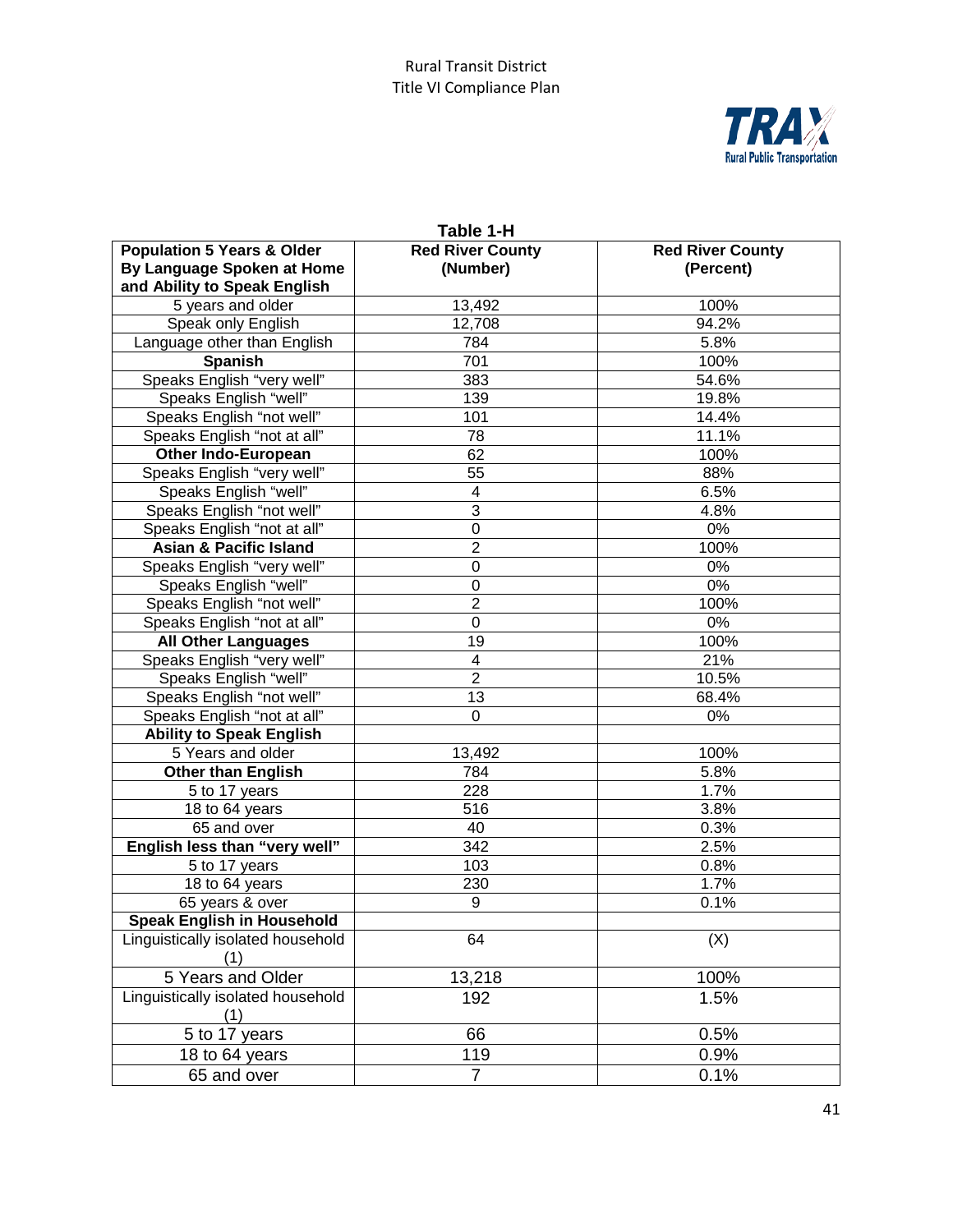

| Table 1-I                                                                                           |                                 |                                  |  |
|-----------------------------------------------------------------------------------------------------|---------------------------------|----------------------------------|--|
| <b>Population 5 Years &amp; Older</b><br>By Language Spoken at Home<br>and Ability to Speak English | <b>Titus County</b><br>(Number) | <b>Titus County</b><br>(Percent) |  |
| 5 years and older                                                                                   | 25,659                          | 100%                             |  |
| Speak only English                                                                                  | 18,746                          | 73%                              |  |
| Language other than English                                                                         | 6,913                           | 26.9%                            |  |
| <b>Spanish</b>                                                                                      | 6,796                           | 100%                             |  |
| Speaks English "very well"                                                                          | 2,354                           | 34.6%                            |  |
| Speaks English "well"                                                                               | 1,632                           | 24%                              |  |
| Speaks English "not well"                                                                           | 1,927                           | 28.4%                            |  |
| Speaks English "not at all"                                                                         | 883                             | 13%                              |  |
| <b>Other Indo-European</b>                                                                          | 67                              | 100%                             |  |
| Speaks English "very well"                                                                          | 48                              | 71.6%                            |  |
| Speaks English "well"                                                                               | 8                               | 11.9%                            |  |
| Speaks English "not well"                                                                           | 11                              | 16.4%                            |  |
| Speaks English "not at all"                                                                         | 0                               | 0%                               |  |
| <b>Asian &amp; Pacific Island</b>                                                                   | 50                              | 100%                             |  |
| Speaks English "very well"                                                                          | 23                              | 46%                              |  |
| Speaks English "well"                                                                               | 12                              | 24%                              |  |
| Speaks English "not well"                                                                           | 15                              | 30%                              |  |
| Speaks English "not at all"                                                                         | 0                               | $0\%$                            |  |
| <b>All Other Languages</b>                                                                          | $\mathbf 0$                     | 0%                               |  |
| Speaks English "very well"                                                                          | $\mathbf 0$                     | 0%                               |  |
| Speaks English "well"                                                                               | $\mathbf 0$                     | $0\%$                            |  |
| Speaks English "not well"                                                                           | $\mathbf 0$                     | 0%                               |  |
| Speaks English "not at all"                                                                         | $\overline{0}$                  | 0%                               |  |
| <b>Ability to Speak English</b>                                                                     |                                 |                                  |  |
| 5 Years and older                                                                                   | 25,659                          | 100%                             |  |
| <b>Other than English</b>                                                                           | 6,913                           | 26.9%                            |  |
| 5 to 17 years                                                                                       | 2,151                           | 8.4%                             |  |
| 18 to 64 years                                                                                      | 4,568                           | 17.8%                            |  |
| 65 and over                                                                                         | 194                             | 0.8%                             |  |
| English less than "very well"                                                                       | 4,488                           | 17.5%                            |  |
| 5 to 17 years                                                                                       | 1,213                           | 4.7%                             |  |
| 18 to 64 years                                                                                      | 3,215                           | 12.5%                            |  |
| 65 years & over                                                                                     | 60                              | 0.2%                             |  |
| <b>Speak English in Household</b>                                                                   |                                 |                                  |  |
| Linguistically isolated household<br>(1)                                                            | 827                             | (X)                              |  |
| 5 Years and Older                                                                                   | 25,047                          | 100%                             |  |
| Linguistically isolated household<br>(1)                                                            | 3,092                           | 12.2%                            |  |
| 5 to 17 years                                                                                       | 994                             | 4%                               |  |
| 18 to 64 years                                                                                      | 2,037                           | 8.1%                             |  |
| 65 and over                                                                                         | 31                              | 0.1%                             |  |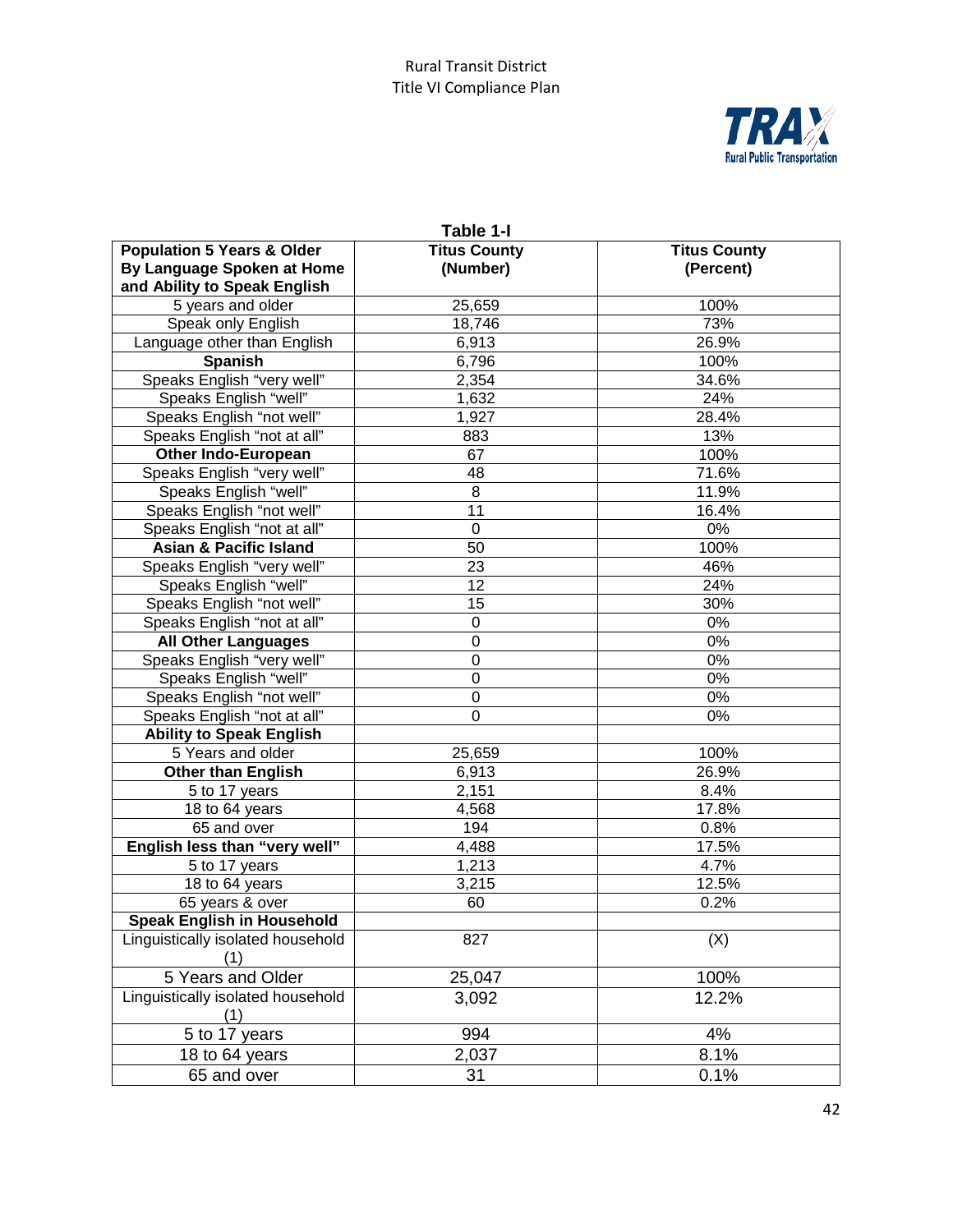

#### **Factor 2: The frequency with which LEP individuals come into contact with your programs, activities and services**

TRAX has three primary types of transportation services that we provide to the general public demand response, paratransit, and fixed route. All of these services are accessible by LEP persons and the areas we predict they originate. Although these services are accessible by LEP populations we would like to grow the number of LEP riders by making materials, training and outreach that would help serve this population better. As part of our LEP plan we would like to adopt such policies and programs to meet the needs of LEP populations.

To determine Ark-Tex Rural Transit District's current interactions with LEP populations, in July 2011 TUTD administered an internal survey of Ark-Tex Rural Transit District employees' experiences with LEP populations. The findings of the survey painted a picture of relatively low levels of TUTD employee interactions with LEP populations. Only 8% of employees said they came into contact with LEP populations in a month, and 5% indicated they came into contact with people from this demographic three or more times per month. The languages they listed as most prevalently spoken amongst this population was English.

#### **Factor 3: The importance to LEP persons of your program, activities and services**

Demand Response and Paratransit services provide transportation for critical needs that transcend all rider types. These rides provide critical access to medical appointments, nutrition, health and human service organizations, employment, pharmacies, childcare and education. Additionally, Demand Response services provide transportation to places that improve the quality of life including friends, relatives, entertainment, and the arts. The Deviated Fixed Route in Mt. Pleasant (Titus County) provides critical transportation services for all rider types including LEP persons.

#### **Factor 4: The resources available to the recipient and costs:**

The Ark-Tex Rural Transit District has adequately met the transportation needs of persons with limited English proficiency. TRAX has reviewed its available resources that can be used for providing LEP assistance. TRAX has bi-lingual coordinators and dispatch staff to translate documents in a Spanish translation when needed. ATCOG has weighed the cost and benefits of translating documents for potential LEP groups. Due to the high number of LEP individuals that speak Spanish, ATCOG will include the translation of the following documents in both English and Spanish: Notice to the Public, Complaint Forms and Complaint Procedures. For oral communication, bi-lingual staff will be utilized to provide interpretation at no additional cost to the transportation program.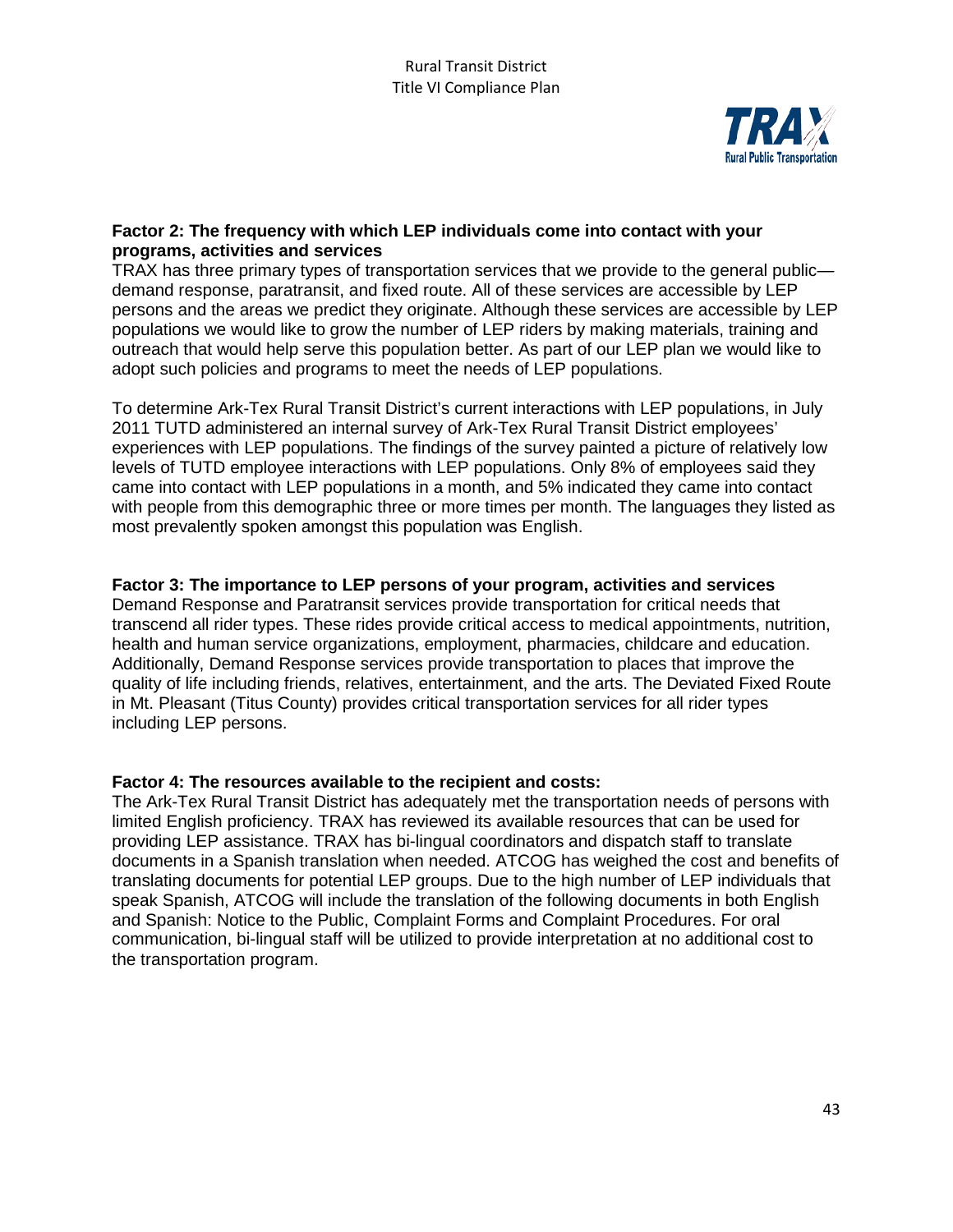

#### **LEP Program Action Plan**

Within the next three years the Ark-Tex Rural Transit District will work at completing the following activities to further enhance its LEP Program as it relates to the provisions of transportation services and transit-related benefits:

- 1. Identify language concentrations by census tract and fixed routes.
- 2. Post notices of the LEP plan and the availability of interpretation or translation services free of charge in languages LEP persons would understand.
- 3. Establish relations with more agencies and organizations serving LEP persons.
- 4. Get feedback from agencies regarding key languages being used in the service area and language services needed.
- 5. Identify the resources agencies may have to assist TRAX with LEP persons as it related to provisions of transportation services or transit-related benefits.
- 6. Develop contracts or service relationships for language services.
- 7. Identify key documents requiring translation and translate materials into alternate languages. Although translation may not be able to be provided for all interactions with LEP persons it will help identify the need for additional resources in the future.
- 8. Identify sources and methods for responding to LEP correspondence.
- 9. TRAX will place a "Notice of Right to Language Assistance" on the ATCOG website, Transportation page [\(www.atcog.org/transportation\)](http://www.atcog.org/transportation).
- 10. Develop training for drivers including how to respond to LEP individuals and awareness of services available in dealing with LEP individuals.
- 11. Develop training for administrative and dispatch/scheduling staff including awareness of services available, how to respond to LEP individuals in person and over the phone, and to other types of LEP correspondence.
- 12. Survey TRAX staff annually on their experience concerning any contacts with LEP persons.